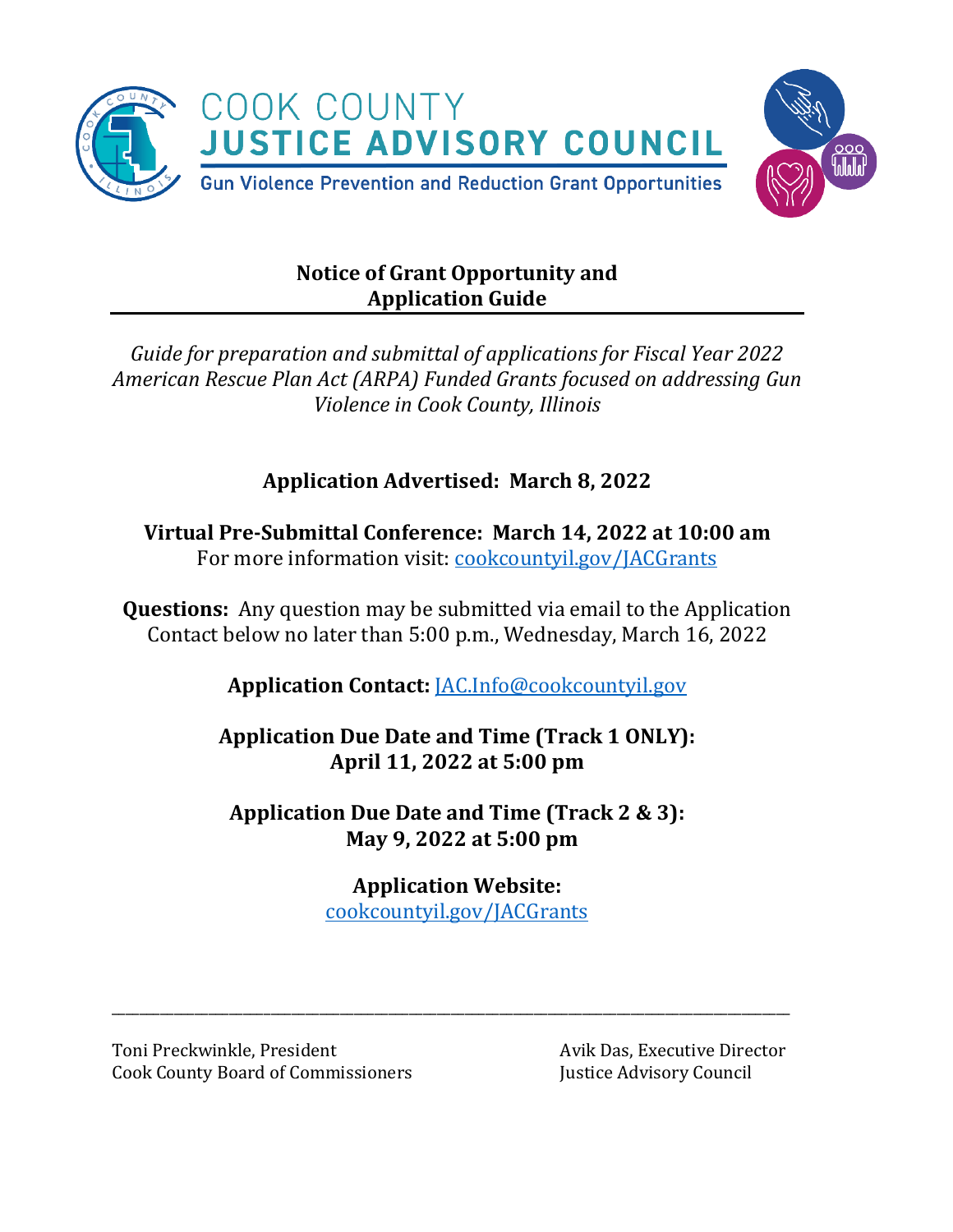

# **TABLE OF CONTENTS**

| <b>Cook County JAC Gun Violence Prevention and Reduction ARPA Grant Summary</b> | 3         |
|---------------------------------------------------------------------------------|-----------|
| <b>Cook County and Cook County Justice Advisory Council Background</b>          | 5         |
| FY2022 Gun Violence Prevention and Reduction ARPA Grant Application Overview    | 6         |
| <b>SECTION A: Grant Award Term and Applicant Eligibility Criteria</b>           | 8         |
| <b>SECTION B: Key Application Concepts and Priorities</b>                       | <b>10</b> |
| <b>SECTION C: Key Geographic Clusters, Community Areas, and Municipalities</b>  | 15        |
| <b>SECTION D: Funding Allocation Tracks, Requirements, and Restrictions</b>     | <b>16</b> |
| <b>SECTION E: Racial and Health Equity Plan</b>                                 | 18        |
| <b>SECTION F: Application Budget Development and Requirements</b>               | 19        |
| <b>SECTION G: Application Preparation and Submittal Guidance</b>                | 20        |
| <b>SECTION H: Applications Review and Selection Process</b>                     | 21        |

# **Application Appendices**

- *Appendix I: Application Checklist*
- *Appendix II: Agency Designated Contacts*
- *Appendix III: Post Award Requirements and Compliance*
- *Appendix IV: JAC Budget Guidance*
- *Appendix V: Budget and Budget Narrative Form*
- *Appendix VI: JAC Compliance Policy for Grant Recipients*
- *Appendix VII: Additional Capacity Building Resources*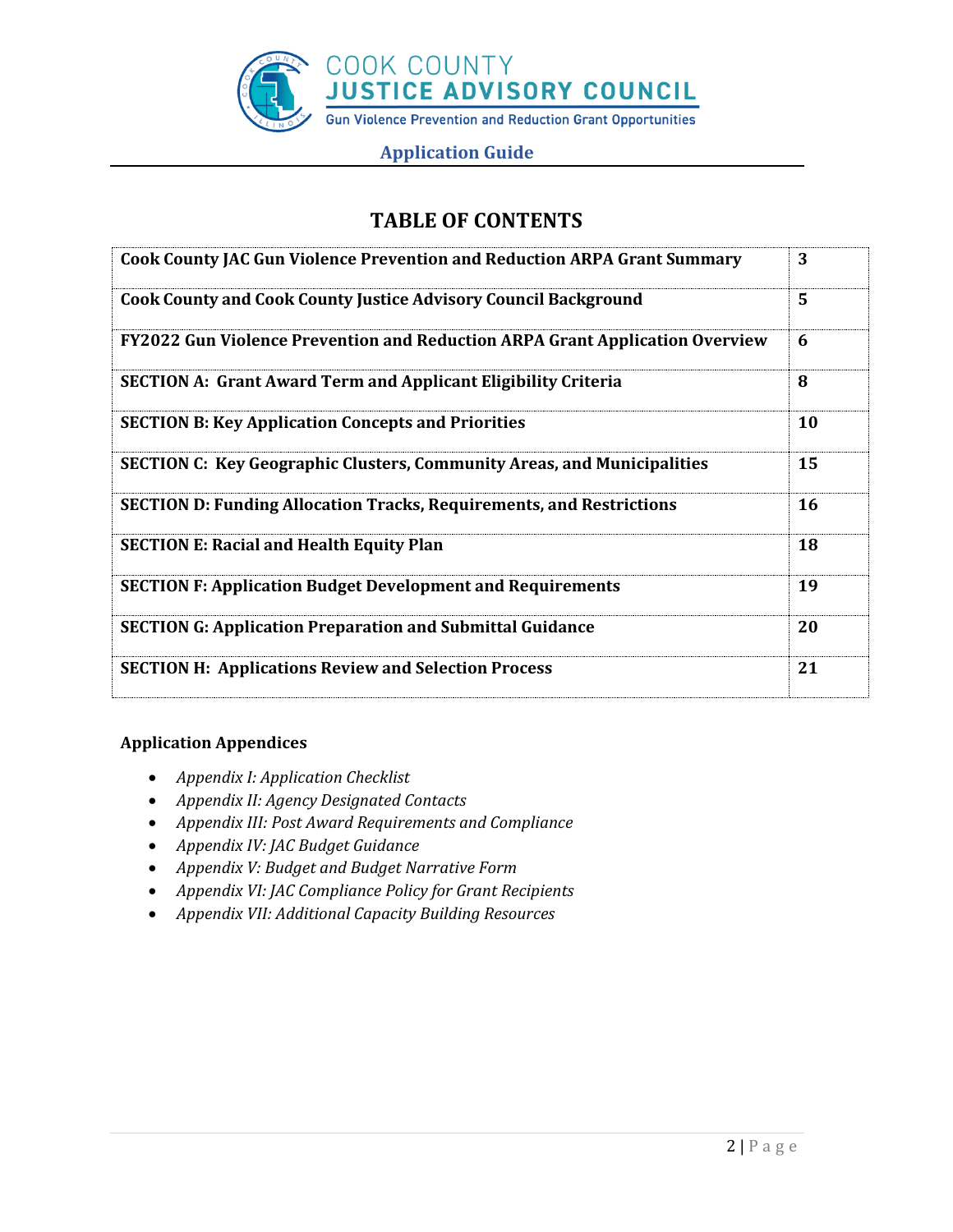**Application Guide**

# **Purpose**

The purpose of The JAC Gun Violence Prevention and Reduction Services ARPA Grant is to address gun violence in Cook County by funding a diverse array of service providers focused on supporting residents at high risk of experiencing gun violence as either a victim or perpetrator particularly in communities with the highest rates of shooting incidents and shooting-related homicides. Services include Prevention and Support Services, Victim Services, Case Management, Hospital Based Services, and Street Outreach and Intervention.

| <b>Awarding Agency Name</b>        | <b>Cook County Justice Advisory Council</b> |
|------------------------------------|---------------------------------------------|
| <b>Application Contact(s)</b>      | Avik Das, Juandalynn Johnsonn               |
|                                    | JAC.Info@cookcountyil.gov                   |
| <b>Announcement Type</b>           | <b>Initial Announcement - Grant</b>         |
| <b>Funding Opportunity Title</b>   | Justice Advisory Council Gun Violence       |
|                                    | <b>Prevention and Reduction Services</b>    |
|                                    | <b>ARPA Grant</b>                           |
| <b>Funding Opportunity</b>         | 21.027                                      |
| Number                             |                                             |
| <b>Application Advertised</b>      | 03/08/2022                                  |
| Application Due Date(s) and        | Track 1 (over \$1.5 million):               |
| Time(s)                            | 04/11/2022 5:00pm                           |
|                                    | Track 2 and 3(under \$1.5 million):         |
|                                    | 5/9/2022 5:00pm                             |
| <b>Catalog of Federal Domestic</b> | 21.027                                      |
| Assistance (CFDA)                  |                                             |
| Number(s)                          |                                             |
| <b>Award Funding Source</b>        | These awards will be funded with            |
|                                    | Federal American Rescue Plan Act            |
|                                    | funds                                       |
| <b>Estimated Total Program</b>     | \$65,000,000.00 for 36-month project        |
| Funding                            | period                                      |
| Anticipated Number of              | (Depends on size of applicant pool in       |
| Awards                             | each track and geographic cluster.)         |
| <b>Award Amount</b>                | Average award amount: \$150,000-            |
|                                    | \$18,000,000 for 36-month project           |
|                                    | period                                      |
| <b>Cost Sharing or Matching</b>    | Cost sharing or matching is allowed but     |
| Requirement                        | is not required.                            |
| <b>Indirect Costs Allowed</b>      | Yes                                         |

# **Notice of Grant Opportunity Summary**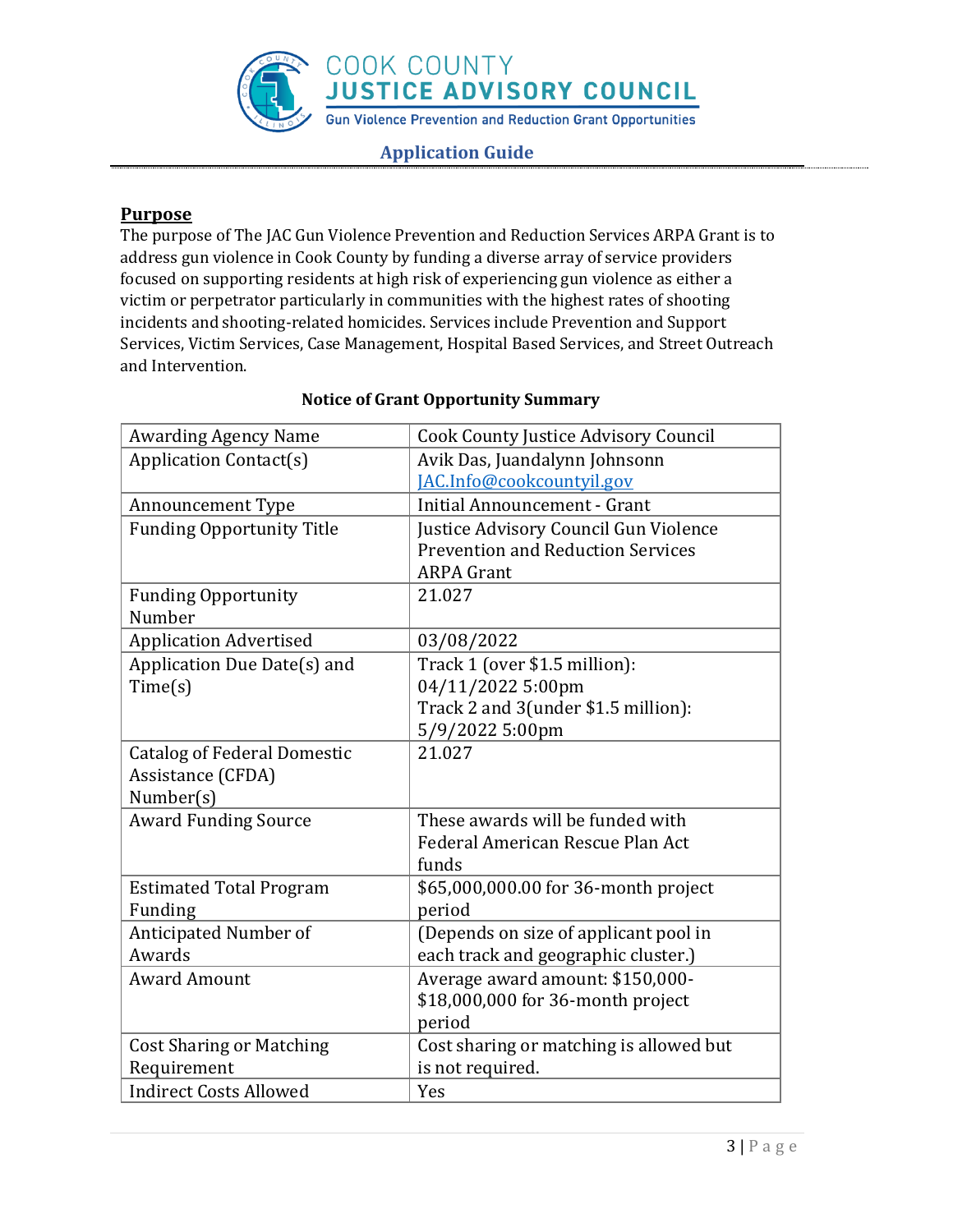

| Restrictions on Indirect  | Indirect Costs are allowed. Please see |
|---------------------------|----------------------------------------|
| Costs                     | Application Guide for Indirect cost    |
|                           | requirements                           |
| Pre- Submittal Conference | Session Offered: Yes                   |
|                           | <b>Session Mandatory: No</b>           |
|                           | Date and time: Monday, 3/14/22         |
|                           | 10:00 AM                               |
|                           | Conference Info/Registration           |
|                           | Link go to:                            |
|                           | cookcountyil.gov/JACGrants             |
| Questions                 | Due date for submitting questions:     |
|                           | 3/16/2022 All questions received and   |
|                           | answers will be posted to the JAC      |
|                           | website cookcountyil.gov/JACGrants     |
|                           | on 3/21/2022.                          |
| June 16, 2022             | Anticipated presentation of awards to  |
|                           | Cook County Board of Commissioners for |
|                           | approval for Track 1                   |
| July 28, 2022             | Anticipated presentation of awards to  |
|                           | Cook County Board of Commissioners for |
|                           | approval for Track 2 and 3             |
|                           |                                        |

# *Optional capacity building workshops will be available from March 14 - April 8, 2022. Workshops will be facilitated by Guidehouse, a Cook County partner.*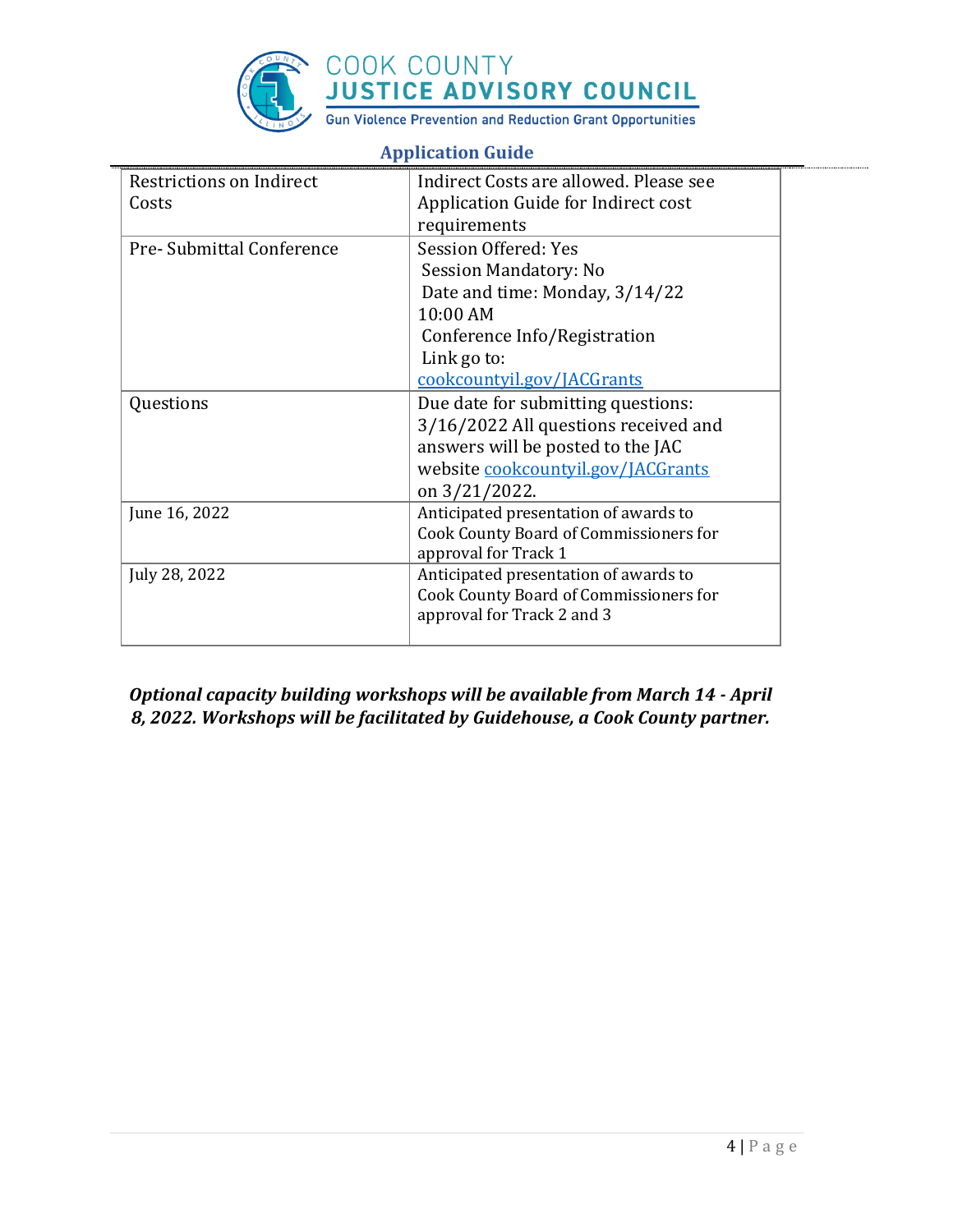

### **COOK COUNTY AND COOK COUNTY JUSTICE ADVISORY COUNCIL BACKGROUND**

Cook County is located in the upper northeastern section of the State of Illinois and contains more than 800 local governmental units within its boundaries. With a population of approximately 5.3 million people, it is the second most populous county in the nation and the 19th largest government in the United States (2010 census statistics). It is a home rule county pursuant to Article VII, Section 6 of the Illinois State Constitution and is governed by a 17-member Board of Commissioners who are elected from single-member districts. The Commissioners and a County Board President are elected to four-year terms by the citizens of the County.

Cook County contains over 130 municipalities in its region, the largest being the City of Chicago which is the County seat where the central offices of Cook County are located. The City of Chicago and the suburban municipalities account for approximately 85% of the County's 946 square miles, while unincorporated areas make up the remaining 15%. The unincorporated areas of the County are under the jurisdiction of the Cook County Board of Commissioners. As mandated by State law, County government has principal responsibility for the protection of persons and property, the provision for public health services and the maintenance of County highways.

The Cook County Justice Advisory Council (JAC) informs and implements Cook County Board President Toni Preckwinkle's community safety and justice system reform efforts. The mission of the JAC is to promote equitable, human-centered, community-driven justice system innovation and practice through rigorous stakeholder engagement, policy work, service coordination, and grantmaking that increases community safety and reduces reliance on incarceration. The work of the JAC on behalf of the President reflects a foundational belief that historically disinvested communities, specifically Black and brown communities disproportionately impacted by crime and contact with law enforcement, need equitable, community-based resources to be safe and thriving. Therefore, the JAC primarily focuses its activities on supporting residents in Chicago and the suburbs who are at high risk of involvement with the justice system as either victims or perpetrators of crime, including firearm violence.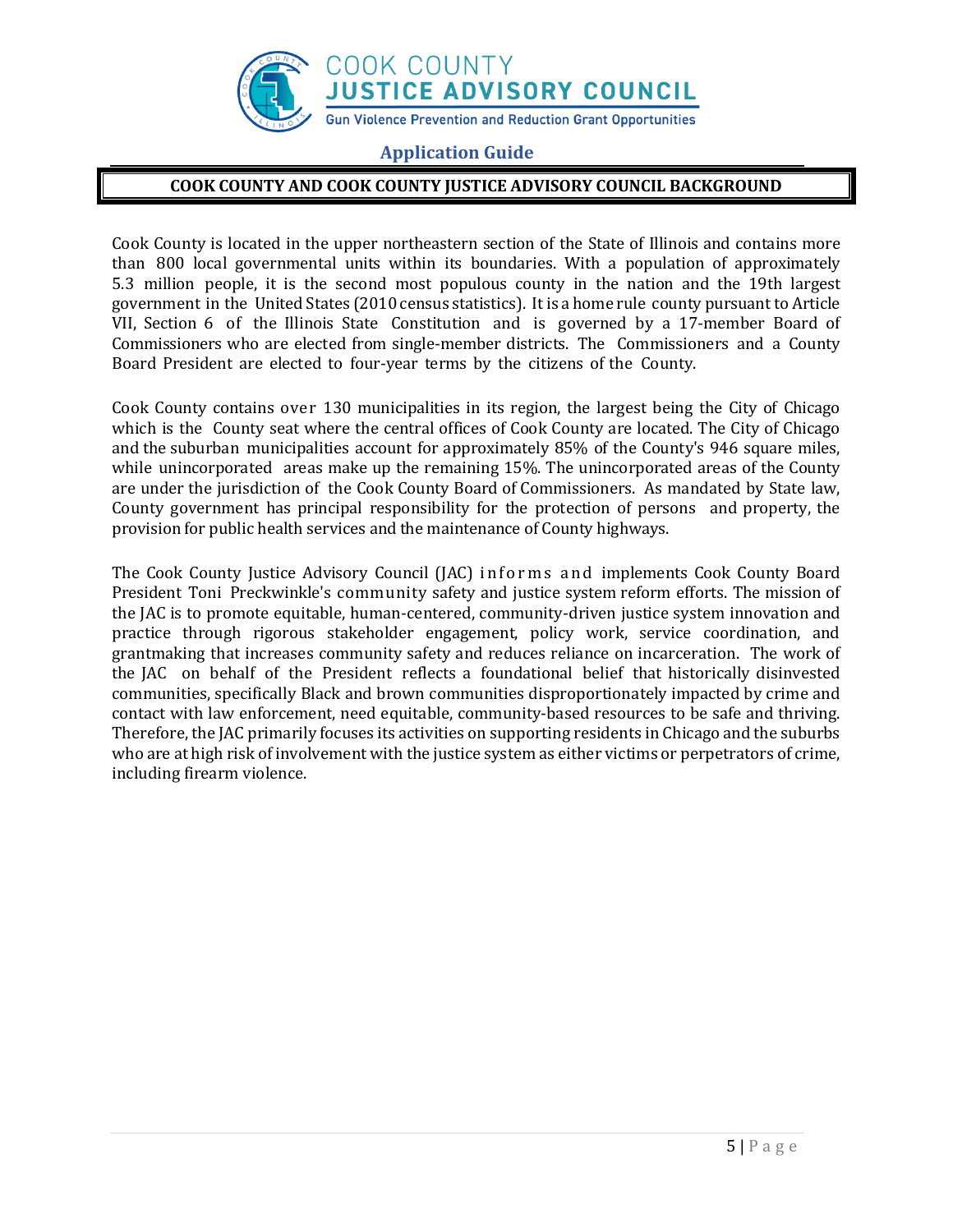

# **FY2022 Gun Violence Prevention and Reduction Services ARPA Grant Application Overview**

# **Purpose**

The purpose of The JAC Gun Violence Prevention and Reduction Services ARPA Grant is to address gun violence in Cook County by funding a diverse array of service providers focused on supporting residents at high risk of experiencing gun violence as either a victim or perpetrator particularly in communities with the highest rates of shooting incidents and shooting-related homicides. Services include Prevention and Support Services, Victim Services, Case Management, Hospital Based Services, and Street Outreach and Intervention.

- $\triangleright$  Cook County Government ("the County") is making available \$65,000,000 in ARPA funds to support Gun Violence Prevention and Reduction initiatives in Cook County. Through this application process and based on a review of applications received, the County intends to make individual awards to qualified service providers in the range of \$150,000-\$18,000,000 for initiatives that must be implemented and completed over three years.
- $\triangleright$  This grant opportunity builds on a history of violence prevention investments and reflects an urgent commitment of Cook County government, working alongside municipal and state government, community-based organizations, community leaders, advocates, as well as business and civic partners, to address record incidents of shootings and murders involving firearms in Chicago and Cook County.
- $\triangleright$  On March 11, 2021, President Joseph R. Biden signed the \$1.9 trillion American Rescue Plan Act of 2021 (ARPA). ARPA is an ambitious federal initiative to stimulate the American economy, support residents, and curb the spread of the COVID-19 virus. Cook County received more than \$1 billion through ARPA and is planning to use ARPA funds for this grant. Selected recipients are required to comply with federal ARPA guidelines in order to be eligible for these funds. More information on Cook County's ARPA funding plan can be found here: <https://www.engagecookcounty.com/>
- $\triangleright$  Cook County including Chicago finished 2021 with record numbers of shootings and murders not seen since the mid-1990s. Over 80% of the victims of these incidents were Black people and over 14% were Latino people. Over 75% of these incidents took place in Chicago. [\(https://www.chicagotribune.com/news/criminal-justice/ct-2021-homicides-final-20220103](https://www.chicagotribune.com/news/criminal-justice/ct-2021-homicides-final-20220103-lrpzuh5nsjhspmos3edrzxu2ei-story.html) [lrpzuh5nsjhspmos3edrzxu2ei-story.html](https://www.chicagotribune.com/news/criminal-justice/ct-2021-homicides-final-20220103-lrpzuh5nsjhspmos3edrzxu2ei-story.html) and [https://www.cookcountyil.gov/news/cook](https://www.cookcountyil.gov/news/cook-county-medical-examiners-office-registers-record-number-gun-related-homicides-2021)[county-medical-examiners-office-registers-record-number-gun-related-homicides-2021\)](https://www.cookcountyil.gov/news/cook-county-medical-examiners-office-registers-record-number-gun-related-homicides-2021)
- $\triangleright$  This historic spike of gun violence locally tracks a national spike in shooting-related violence and deaths after almost three decades of overall declines in violent crime through 2019. [\(https://www.justice.gov/opa/pr/fbi-report-crime-shows-decline-violent-crime-rate-third](https://www.justice.gov/opa/pr/fbi-report-crime-shows-decline-violent-crime-rate-third-consecutive-year)[consecutive-year](https://www.justice.gov/opa/pr/fbi-report-crime-shows-decline-violent-crime-rate-third-consecutive-year) an[d https://wwnorton.com/books/Uneasy-Peace/about-the](https://wwnorton.com/books/Uneasy-Peace/about-the-book/description)[book/description](https://wwnorton.com/books/Uneasy-Peace/about-the-book/description) as referenced in [https://chicago.suntimes.com/crime/2022/1/3/22858995/chicago-violence-dangerous](https://chicago.suntimes.com/crime/2022/1/3/22858995/chicago-violence-dangerous-murders-per-capita-2021-2020-surge-garfield-park-police-lori-lightfoot)[murders-per-capita-2021-2020-surge-garfield-park-police-lori-lightfoot\)](https://chicago.suntimes.com/crime/2022/1/3/22858995/chicago-violence-dangerous-murders-per-capita-2021-2020-surge-garfield-park-police-lori-lightfoot). However, the proliferation of guns in Cook County remains a key distinguishing factor making the area "ground zero" for gun violence beyond national trends. [https://abc7chicago.com/chicago](https://abc7chicago.com/chicago-shootings-guns-ground-zero-bloody-summer/11076547/)[shootings-guns-ground-zero-bloody-summer/11076547/](https://abc7chicago.com/chicago-shootings-guns-ground-zero-bloody-summer/11076547/)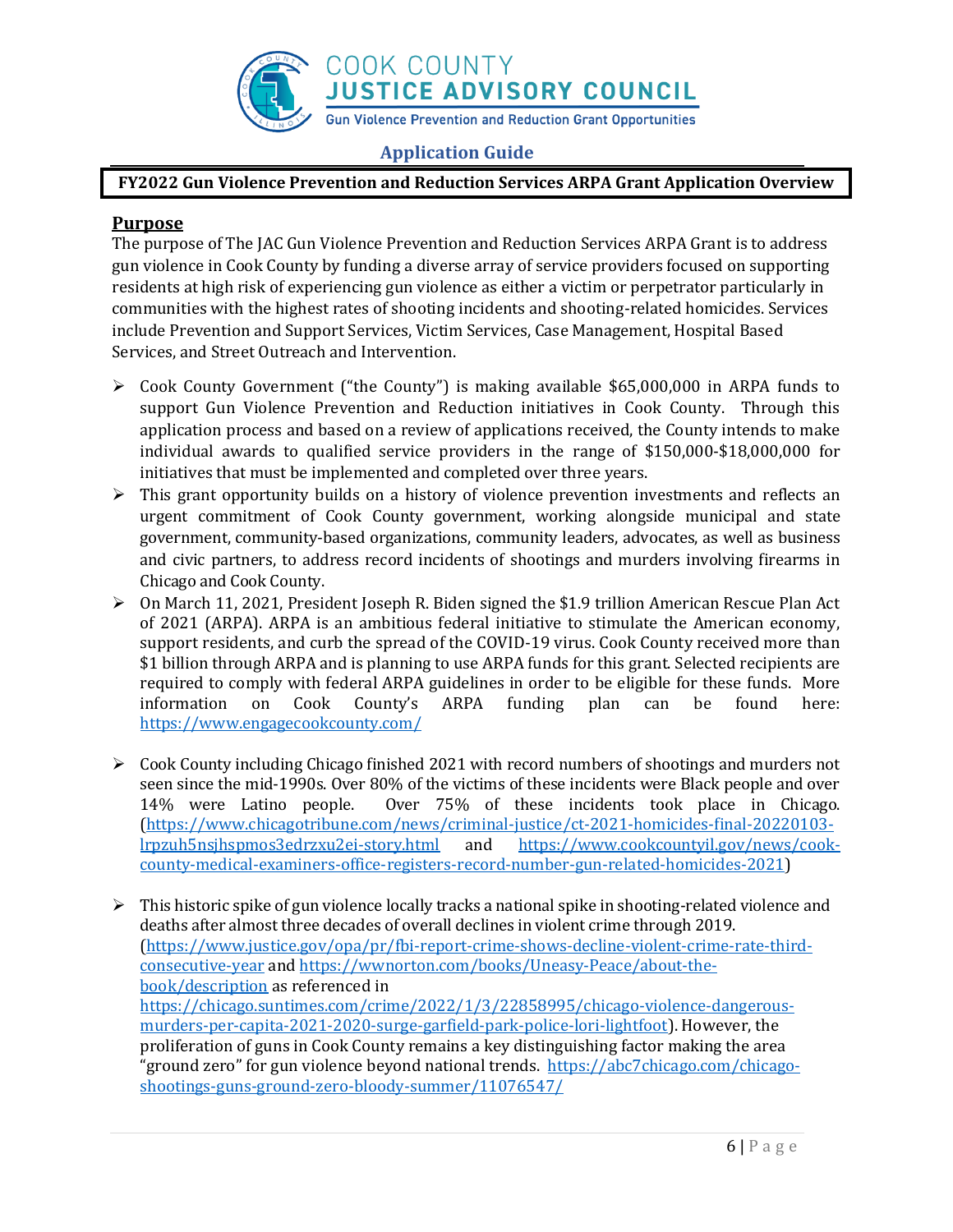

- Under President Preckwinkle's " Cook County Policy Roadmap," the administration's five year strategic plan, the JAC specifically leads work for "Safe and Thriving" communities [\(https://www.cookcountyil.gov/service/policy-roadmap\)](https://www.cookcountyil.gov/service/policy-roadmap) including a focus on violence prevention and support for individuals impacted by crime and justice system contact.
- $\triangleright$  Such work has most recently involved close collaboration with the governments of the State of Illinois and the City of Chicago to consider how best to coordinate unprecedented levels of government funding for recovery from the devastating impacts of the ongoing pandemic. More information about this Intergovernmental Municipal Coordination Working Group can be found at <https://greaterchicagotogether.org/>
- $\triangleright$  The JAC has developed this grant application with consideration of the violence prevention plans of the State of Illinois (https://vpp.icjia.cloud/) and the City of Chicago ([https://www.chicago.gov/city/en/sites/public-safety-and-violence-reduction/home/our-city](https://www.chicago.gov/city/en/sites/public-safety-and-violence-reduction/home/our-city-our-safety.html)[our-safety.html\)](https://www.chicago.gov/city/en/sites/public-safety-and-violence-reduction/home/our-city-our-safety.html); and grounds this work on national research and best practices including the Council on Criminal Justice report: "Saving Lives: Ten Essential Actions Cities Can Take to Reduce Violence Now" (https://counciloncj.org/10-essential-actions/) and the John Jay College of Criminal Justice report: "Reducing Violence without Police: A Review of Research Evidence" [\(https://johnjayrec.nyc/2020/11/09/av2020/\)](https://johnjayrec.nyc/2020/11/09/av2020/).
- $\triangleright$  President Preckwinkle and her administration, including the JAC, recognize that addressing gun violence involves short and long-term efforts aimed at addressing the systemic and root causes of crime and violence; and such work must always honor the personal experiences of those most directly impacted by the deep loss and harm caused by such tragic incidents in our County.
- $\triangleright$  Therefore, this application is designed to welcome and center the experiences of our residents and those service providers in closest proximity to incidents and consequences of gun violence, including those hard at work to help people cope, heal, and persevere from the terrible impact that gun violence is having on real lives. (See for example: [https://chicago.cbslocal.com/2022/01/19/cook-county-board-president-toni-preckwinkle](https://chicago.cbslocal.com/2022/01/19/cook-county-board-president-toni-preckwinkle-along-with-family-friends-of-women-shot-and-killed-while-going-to-work-call-for-justice/)[along-with-family-friends-of-women-shot-and-killed-while-going-to-work-call-for-justice/](https://chicago.cbslocal.com/2022/01/19/cook-county-board-president-toni-preckwinkle-along-with-family-friends-of-women-shot-and-killed-while-going-to-work-call-for-justice/) and https://chicago.cbslocal.com/2022/01/27/charges-in-connection-with-shooting-death-of-8-year-old-melissa-ortega/)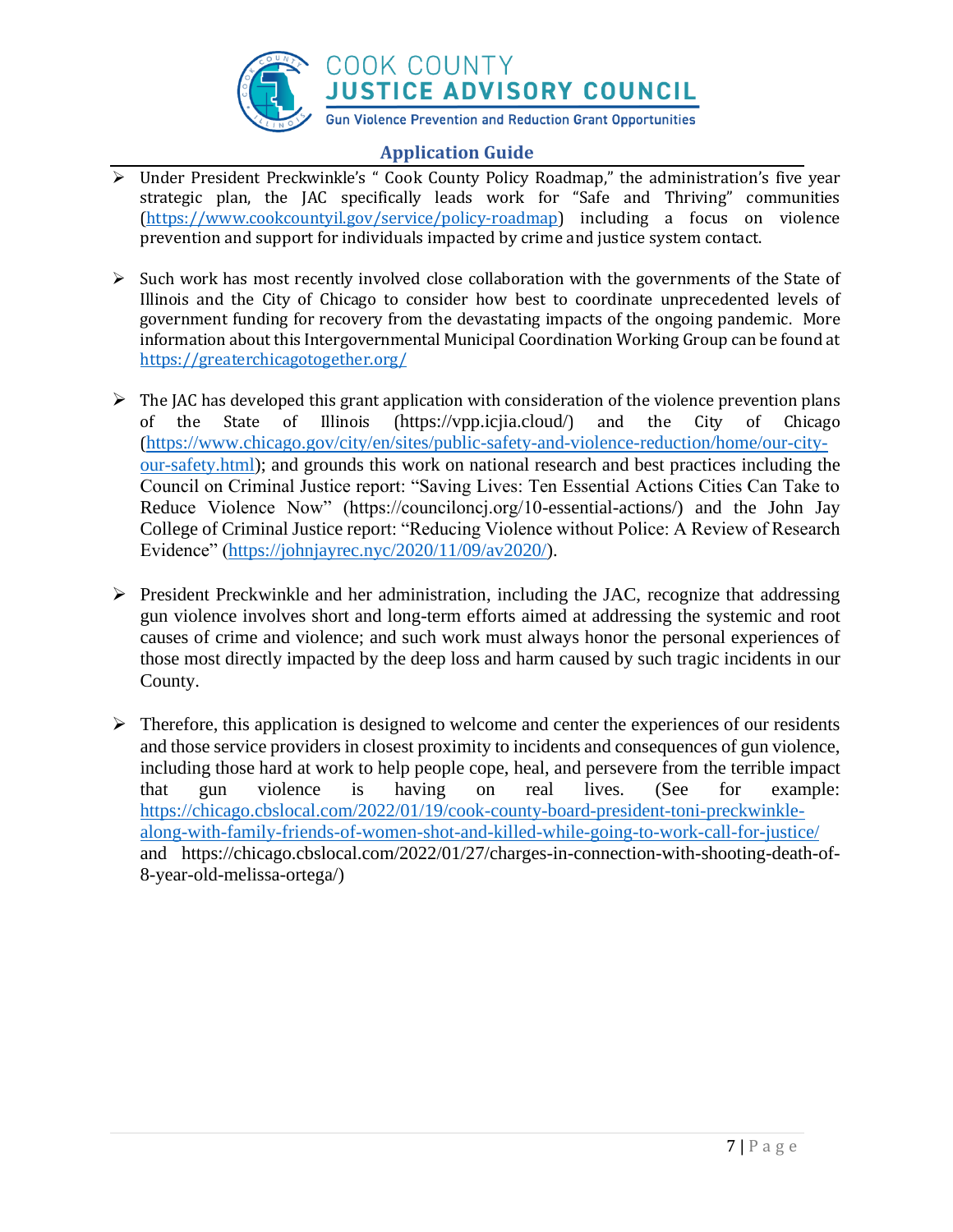

# **SECTION A: GRANT AWARD TERM AND APPLICANT ELIGIBILITY CRITERIA (20 points)**

# **Grant Award Term**

 $\triangleright$  Each grant awarded under this solicitation will be for three (3) years—subject to availability of federal relief funds. However, the receipt of funding for the second and third years of the project will be contingent upon grantees meeting or exceeding the agreed upon service and budget requirements and remaining in compliance with JAC Grant Compliance Policy for Grant Recipients (see Appendix VI) throughout the contract period.

### **Applicant Eligibility Criteria**

It is preferred that applicants meet the following eligibility criteria and have the following experience:

- $\triangleright$  The applicant or lead applicant (in cases where multiple organizations are applying together) must be a recognized  $501(c)(3)$  or  $501(c)(4)$  organization at the time of the application submission. If a fiscal agent submits on behalf of an organization that is not a  $501(c)(3)$  or  $501(c)(4)$ , then the fiscal agent must be a  $501(c)(3)$  or  $501(c)(4)$ .
- $\triangleright$  The applicant or lead applicant must have at least three (3) years previous violence prevention, intervention, reduction and community outreach experience to be considered for a grant award.
- $\triangleright$  The Applicant must be financially solvent; and each of its members, if a joint venture, its employees, agents or subcontractors at any level must be competent to perform the work and services required under this application.
- $\triangleright$  It is understood that the selected Applicant, acting as an individual, partnership, corporation, or other legal entity, is in good standing and licensed in any areas of service which require licensure.

### **Confidentiality**

 $\triangleright$  It is also understood that all reports, information, or data prepared or assembled by the Applicant will be confidential in nature and will not be made available to any individual or organization, except the County, without prior written approval by the County.

### **Subcontracting, Teaming, or Partnerships**

The Applicant may be comprised of one or more organizations as to assure the overall success of the project. **The Applicant shall identify each team member and specify their role.** The Justice Advisory Council reserves the right to accept or reject any of the team members if in the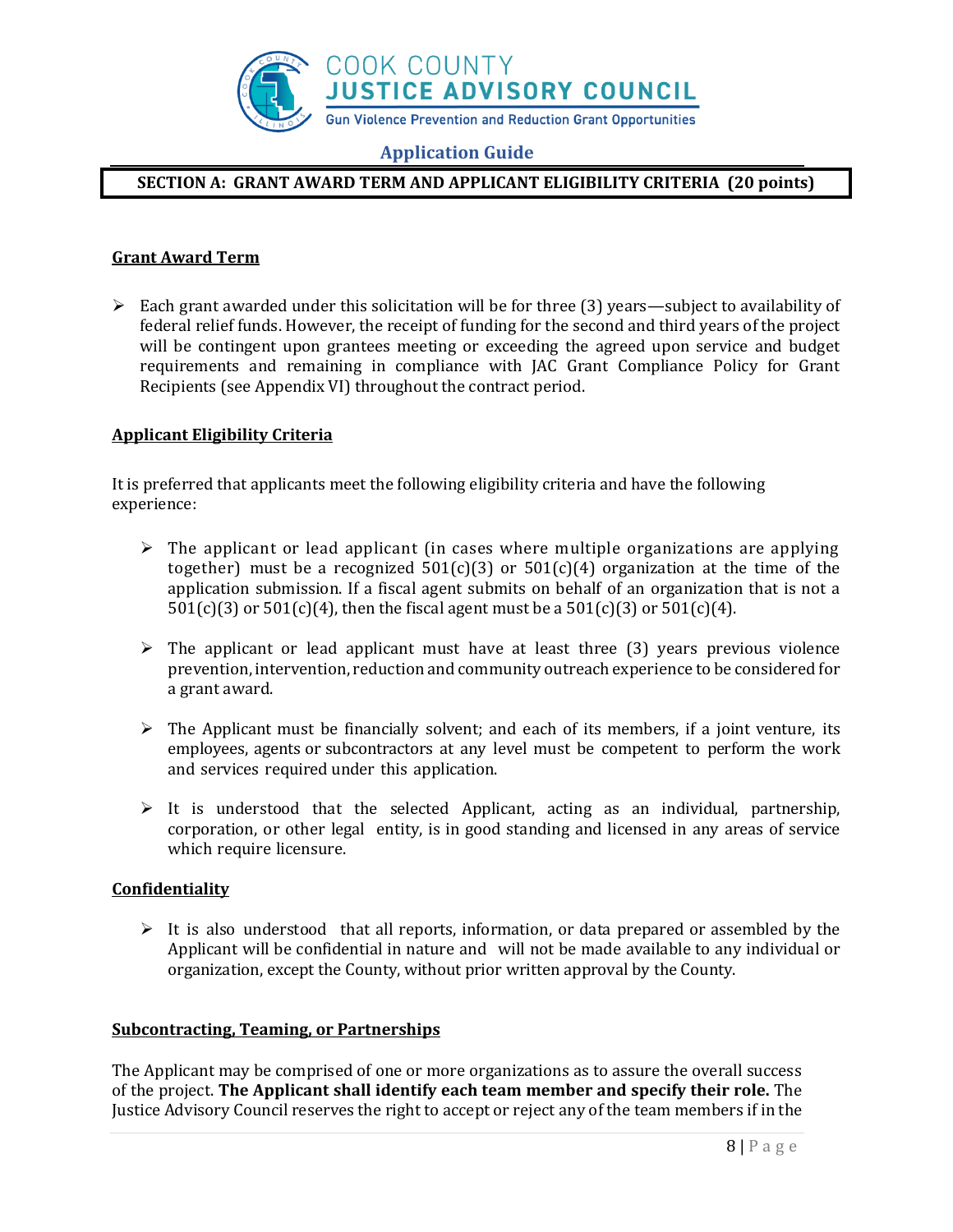

Justice Advisory Council Agent's sole opinion replacement of the team member, based on skills and knowledge, is in the best interest of the County.

- ➢ The Applicant shall submit a signed Letter of Collaboration (letters of collaboration do not count against page maximums) from each partner agency/entity named in the submitted proposal.
- $\triangleright$  Each partner agency submitting a Letter of Collaboration will have reviewed and approved the proposed scope of work outlined by the Applicant
- ➢ This letter must include approval from the agency's director or designee detailing the partnership outlined in the application. The letter of collaboration should also state their willingness to work with you over the course of the funding period. Further, in instances where the proposed program model incorporates a partnership or service to be provided by an entity separate from the Applicant, either with a government or private agency, the proposal must include a Letter of Collaboration.
- $\triangleright$  Demonstrated experience with the populations and community areas to be served, for each partner organization. If historically, such agency has never served the proposed target population or community area, please explain how this organization has prepared to begin serving this population.
- $\triangleright$  Evidence of appropriate agency licenses
- ➢ Evidence of a strong track record of service provision and administration.
- $\triangleright$  If the proposed program has multiple partners, include letters of collaboration (letters of collaboration do not count against page maximums) stating the nature of the partnership, the partner has read the proposal and agrees to their role in the scope of work, signed by a party designated to sign for the proposed partner.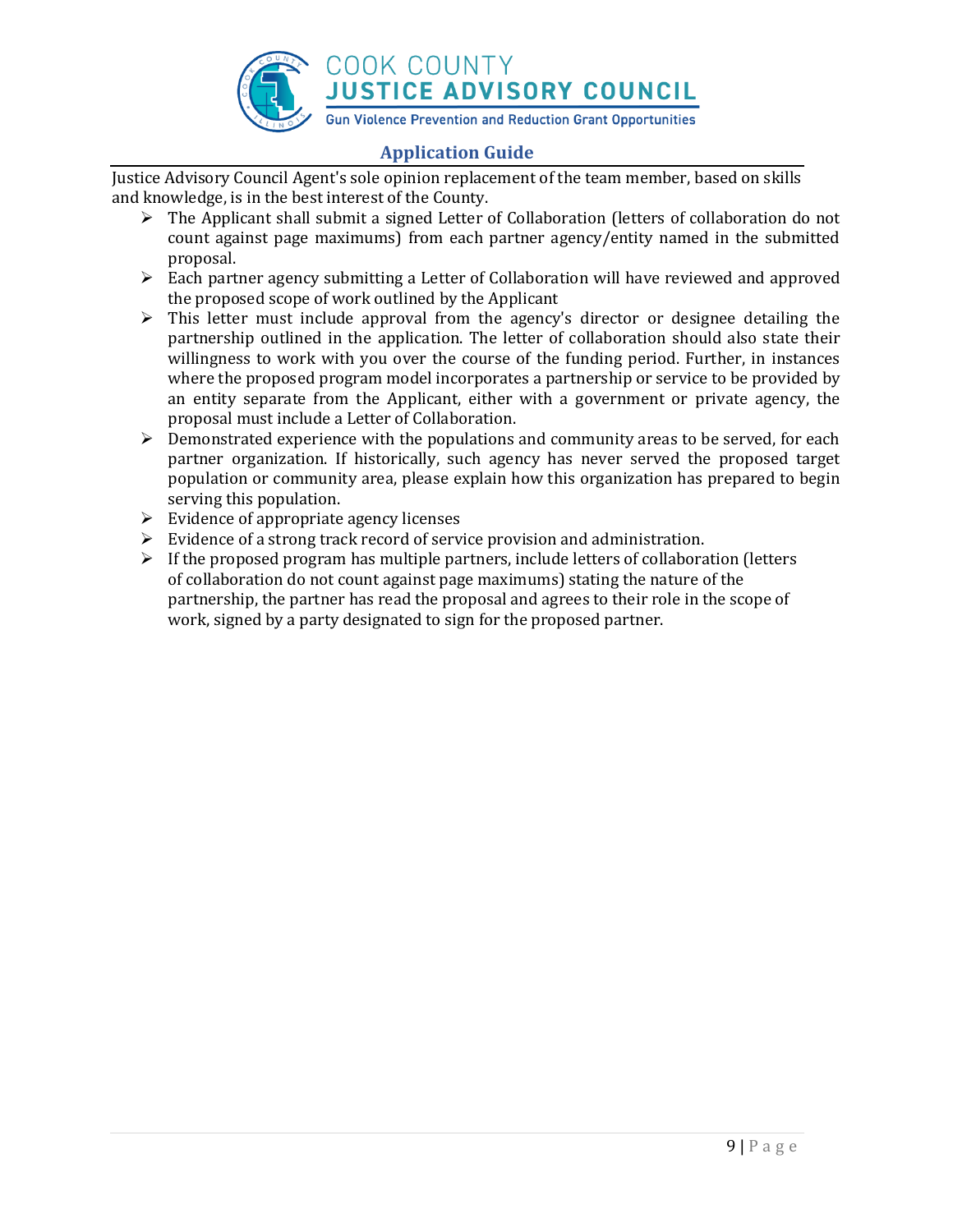

# **SECTION B: KEY APPLICATION CONCEPTS AND PRIORITIES (40 points)**

- $\triangleright$  Applications should include practices focused on servicing individuals at high risk of being victims or perpetrators of gun-related violence, particularly in communities with high rates of shooting incidents or shooting homicides.
- $\triangleright$  The strategies employed to address shooting violence should be specific to the particular individuals targeted for service, as well as tailored to the geographic area of service.
- $\triangleright$  Applications should ground strategies in best available research and data, both quantitative and qualitative. This may include, for example and without limitation, incorporating insights from:
	- o 1) the Center for Disease Control's review of multiple forms of community violence and related risk and protective factors as published by the CDC (https://www.cdc.gov/violenceprevention/pdf/connecting the dots-a.pdf);
	- $\circ$  2) The John Jay College of Criminal Justice review of Violence Prevention research (https://johnjayrec.nyc/2020/11/09/av2020/);
	- o 3) The Council on Criminal Justice report and underlying research on immediate interventions for gun violence [\(https://counciloncj.org/10-essential-actions/\)](https://counciloncj.org/10-essential-actions/);
	- o 4) Guidance from the Alliance for Safety and Justice on using ARPA funding to address violence in their series of reports [\(https://allianceforsafetyandjustice.org/reports-and-surveys/\)](https://allianceforsafetyandjustice.org/reports-and-surveys/); and
	- o 5) Local qualitative and quantitative data and evaluation as may be developed and at hand by applicant.
- $\triangleright$  Depending on the needs of the proposed service population and the scope of the applicant's application, applications may include, but are not limited to:
	- $\circ$  those geared towards street outreach and violence interruption, addressing childhood exposure to violence and trauma,
	- o provision of treatment services for mental health and/or co- occurring disorders;
	- o employment, vocational training, or job readiness skills training; educational attainment approaches such as college readiness, academic tutoring, school reengagement, or online high school & GED programs;
	- o one on one, group, or peer mentoring/counseling;
	- o Cognitive behavioral therapy;
	- o trauma-informed services;
	- o community and/or civic engagement;
	- o family engagement, parenting education and supports and/or reunification;
	- o legal assistance with or without wraparound services.
- $\triangleright$  The following grid offers guidance on how the JAC has defined certain program models common to violence prevention, and as similarly defined by the State of Illinois and City of Chicago. The JAC requires applicants to incorporate at least one of these service frameworks in their applications.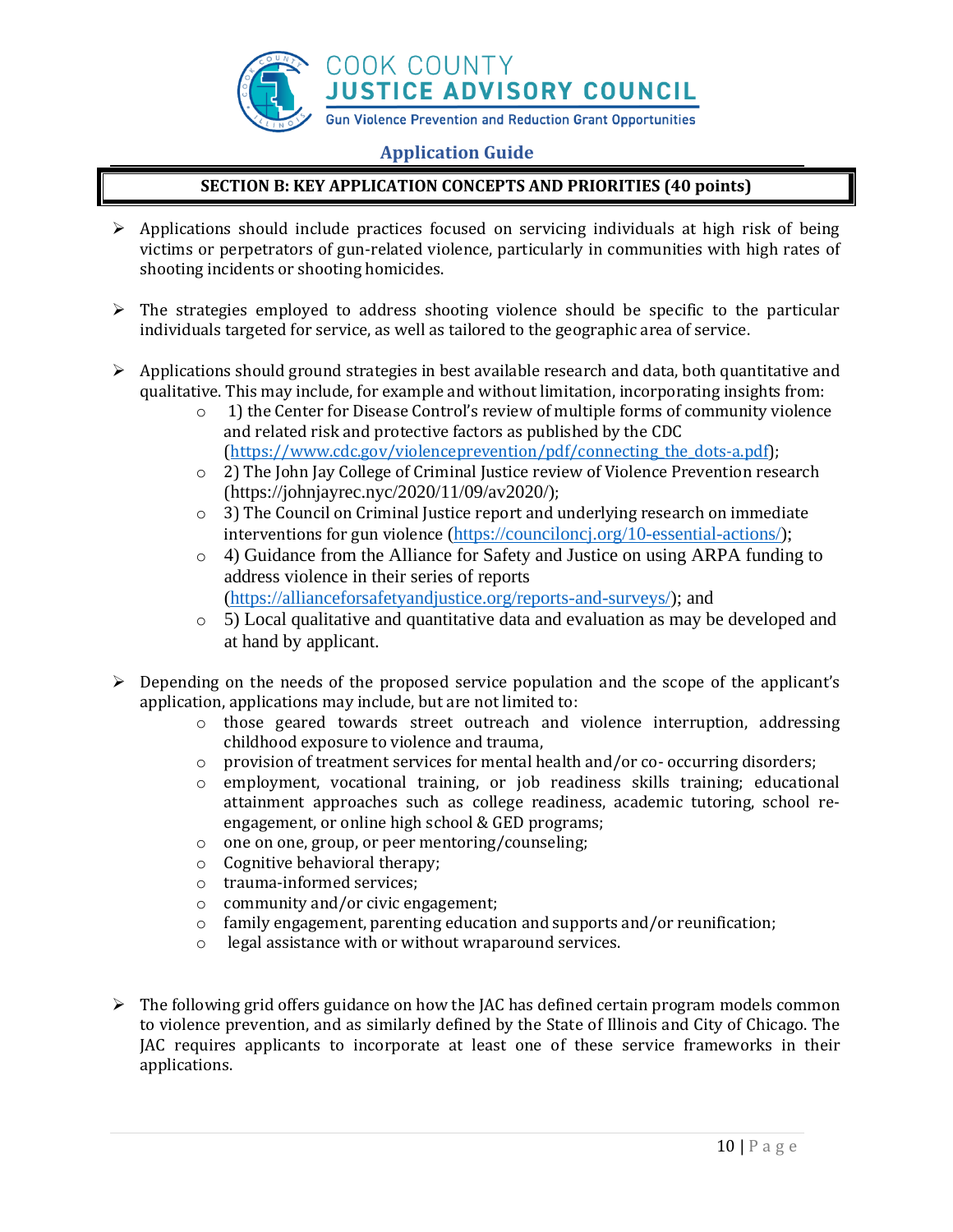

| <b>Application Guide</b>                         |                                                                                                                                                                                                                                                                                                                                                                                                                                                                                                                                                                                                                                                                                                                                                                                                                                                                                                                                                                                                                                                                                                                                                                        |  |
|--------------------------------------------------|------------------------------------------------------------------------------------------------------------------------------------------------------------------------------------------------------------------------------------------------------------------------------------------------------------------------------------------------------------------------------------------------------------------------------------------------------------------------------------------------------------------------------------------------------------------------------------------------------------------------------------------------------------------------------------------------------------------------------------------------------------------------------------------------------------------------------------------------------------------------------------------------------------------------------------------------------------------------------------------------------------------------------------------------------------------------------------------------------------------------------------------------------------------------|--|
| <b>Prevention and</b><br><b>Support Services</b> | Programs that include but are not limited to the following:<br><b>Education and Vocational Programming-After</b><br>school programs, safe spaces, employment programs,<br>vocational training, or job readiness skills training;<br>educational attainment approaches such as college<br>readiness, academic tutoring, school re-engagement,<br>or online high school & GED programs; Investment in<br>the Workforce. Workforce investment can include<br>occupational and job training, customized training<br>programs, and workforce intermediaries.<br>Legal Assistance- Programs that aim to provide free<br>legal representation and other legal services for<br>individuals who are unable to pay for an attorney.<br>Areas of law can include consumer protection, family,<br>Housing, Health, Income Maintenance.<br>Mentoring- one on one, group, or peer mentoring;<br>counseling, community and/or civic engagement;<br>family engagement, parenting education and supports<br>and/or reunification.<br><b>Behavioral Health and Wellness-Programs that</b><br>$\bullet$<br>provide mental health and substance use services,<br>counseling and treatment. |  |
| <b>Victim Services</b>                           | Programs that provide a wide array of services to all victim<br>experiences, including:<br>Crisis intervention at scene, hospital etc.<br>Emotional support via advocate, support groups,<br>٠<br>crisis line, etc.<br>Case management<br>٠<br>Individual counseling<br>Clinical services<br>Assistance to those who are impacted by violence<br>refers to the individual who was directly impacted<br>(e.g. the individual who was shot) and that<br>individual's loved ones, including parents, siblings,<br>friends, and partners.<br>Providing emotional help refers to services such as<br>$\bullet$<br>crisis intervention, grief counseling, holding victim<br>support groups, family counseling and support, and<br>other forms of clinical intervention. Services should<br>be supported by staff with the appropriate skills and<br>credentials.<br>Providing practical help refers to services such as<br>referrals to housing support, emergency food                                                                                                                                                                                                      |  |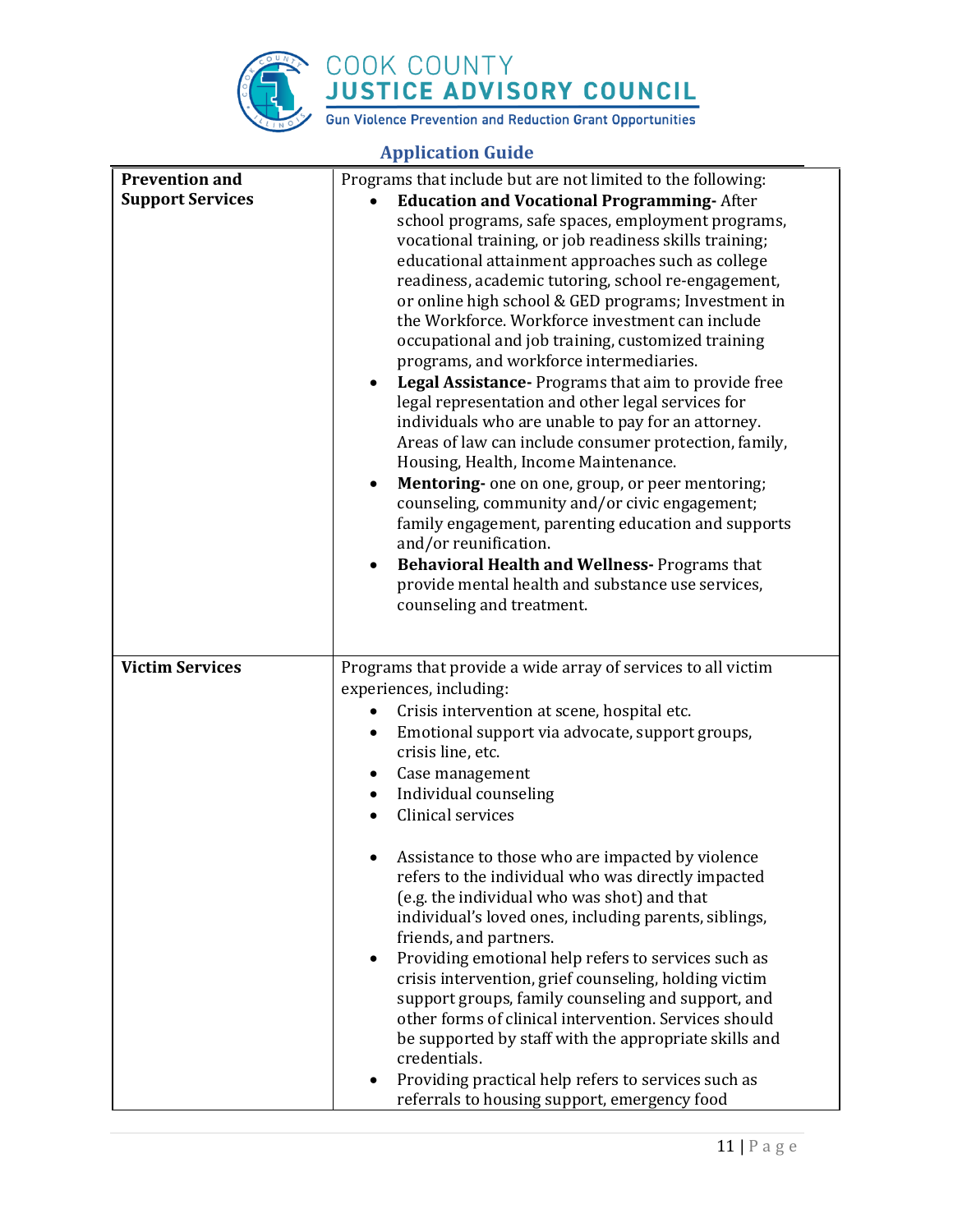

|                                          | assistance, sharing information on legal rights,                  |
|------------------------------------------|-------------------------------------------------------------------|
|                                          | assistance with application for the Illinois Crime                |
|                                          | Victim Compensation Program (administered by the                  |
|                                          | Illinois), Attorney General's Office), assistance with            |
|                                          | funeral and memorial arrangements                                 |
| <b>Case Management</b>                   | On-going connection to needed services and supports.              |
|                                          | Typically involves an assessment to identify needs. Trauma        |
|                                          | Informed practice would include minimizing barriers to            |
|                                          | needed services through transportation assistance, assistance     |
|                                          | with paperwork, accompaniment, and connection to trusted          |
|                                          | provider(s) with available capacity (i.e. warm handoff).          |
|                                          | These services can be provided to any age group/family and        |
|                                          | to the whole continuum of experiences with violence (i.e. at      |
|                                          |                                                                   |
|                                          | risk through victim services)                                     |
| <b>Hospital Based</b><br><b>Services</b> | Programs that provide a wide range of program types.              |
|                                          | Street intervention that arrives at hospital to                   |
|                                          | deescalate friends/family of injured person and/or                |
|                                          | engage injured person                                             |
|                                          | Program based in hospital which engage s injured                  |
|                                          | person at some point during their stay. Services                  |
|                                          | include case management, group support and/or                     |
|                                          | clinical services.                                                |
| <b>Street Outreach and</b>               | Street Intervention/Outreach refers to actively working in        |
| Intervention                             | "the streets" to engage individuals who are at immediate or       |
|                                          | high risk of either being victims or perpetrators of gun          |
|                                          | violence. Outreach staff are credible messengers who engage       |
|                                          | with these individuals in a variety of settings, including parks, |
|                                          | homes, street corners, community centers, schools, hospitals,     |
|                                          | or any place these at-risk individuals frequent. Outreach staff   |
|                                          | build trusting relationships with high-risk individuals so that   |
|                                          | they can mediate existing and potential conflicts to prevent      |
|                                          | incidents of violence and promote peace.                          |
|                                          |                                                                   |
|                                          | Outreach and support staff serve as connectors to services        |
|                                          | and as supporters to high-risk individuals and their families.    |
|                                          | Services can include, but are not limited to, healthcare and      |
|                                          | mental health treatment, housing, substance abuse disorder        |
|                                          | treatment, and employment assistance. These services enable       |
|                                          | individuals to live a life free of violence and as a positive     |
|                                          | contributor to their families and communities. Outreach           |
|                                          | efforts are typically conducted in the afternoons/evenings        |
|                                          | and late at night when violence is most prevalent.                |
|                                          |                                                                   |
|                                          | Some key outreach activities include:                             |
|                                          | Community engagement.                                             |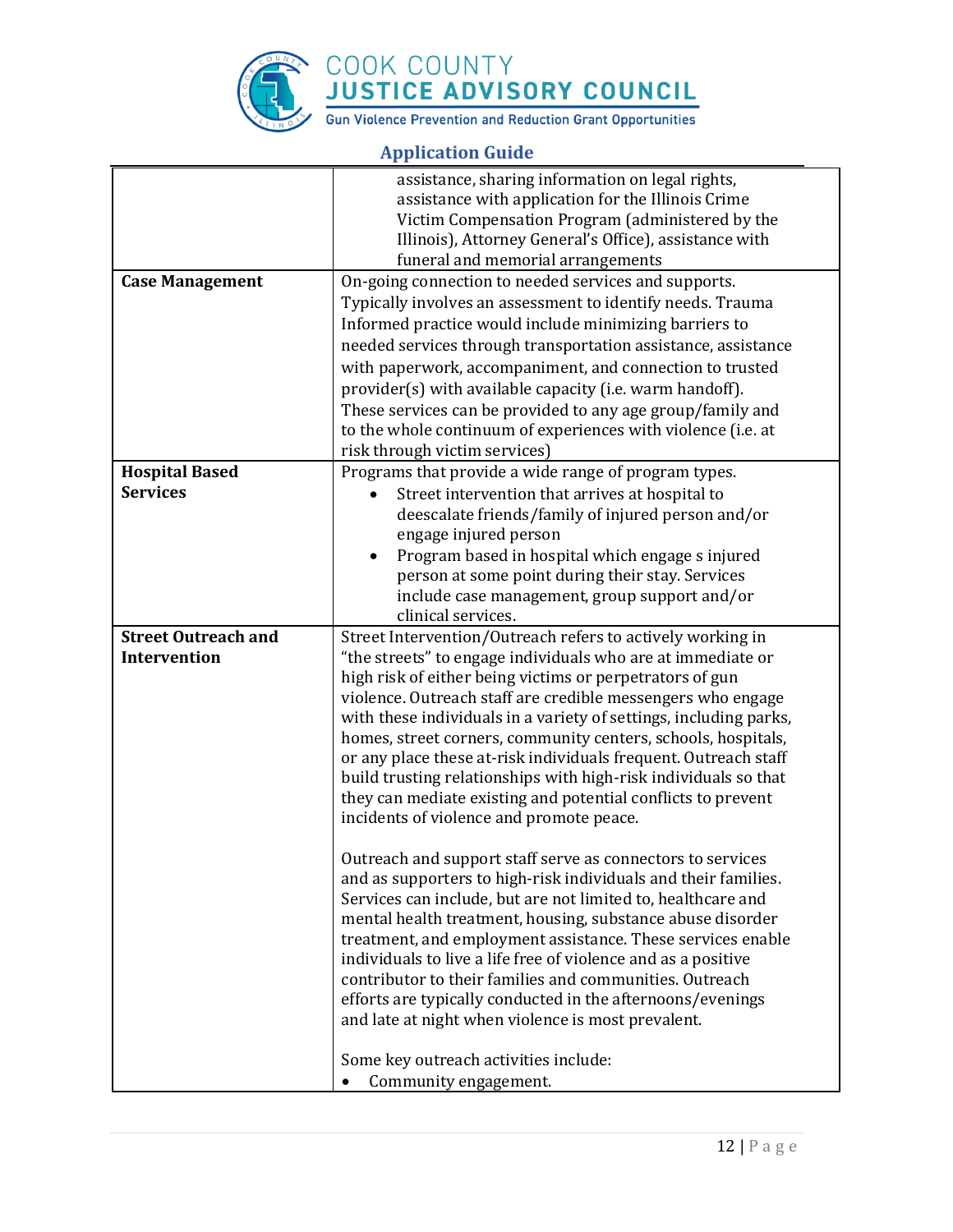

| Engaging and support individuals, families, and groups at<br>$\bullet$<br>high risk of violence.<br>Reclaiming public spaces for safe activities for the entire<br>$\bullet$<br>community.<br>Responding to critical incidents, such as shootings and<br>$\bullet$<br>homicides, to de-escalate tension.<br>Supporting victims and their families.<br>$\bullet$<br>Conducting proactive peace building activities.<br>$\bullet$<br>Mediating and resolve conflicts between street groups.<br>$\bullet$<br>Making referrals for services and support.<br>$\bullet$ |
|-------------------------------------------------------------------------------------------------------------------------------------------------------------------------------------------------------------------------------------------------------------------------------------------------------------------------------------------------------------------------------------------------------------------------------------------------------------------------------------------------------------------------------------------------------------------|
| Connecting participants to employment opportunities<br>$\bullet$                                                                                                                                                                                                                                                                                                                                                                                                                                                                                                  |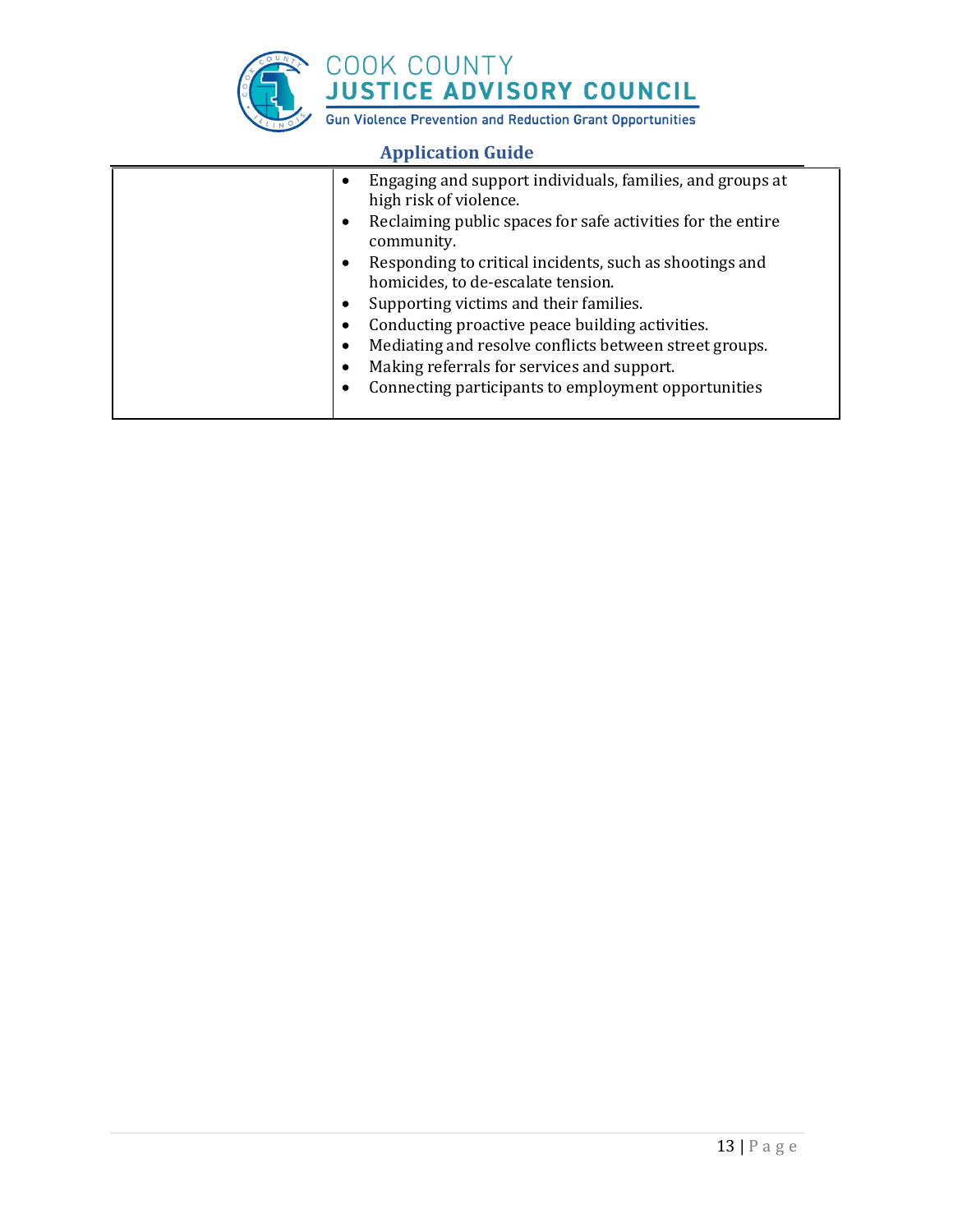

# **B1: KEY PERFORMANCE METRICS**

**At the end of each quarter, successful applicants will submit a program report detailing progress on meeting goals, objectives, and key performance metrics. At the end of the year, successful applicants will submit a cumulative report. Performance measures may include but are not limited to the following:**

- $\checkmark$  Provision of at least one of the (5) required key priorities based on proposed goals: street outreach, case management, victim services, hospital based services, and prevention/support services.
- ✓ Percent of reduction of violence (shootings or homicides) in the community areas and/or municipalities served.
- ✓ Projected vs actual number of individuals served through street outreach
- $\checkmark$  Percent Chicago Police Department (CPD) Crime Prevention and Information Center Notifications with an in-person timely (60 min) response.
- $\checkmark$  Percent of successful case management referrals.
- $\checkmark$  Percent of individuals with a case plan who complete 50% or more of case plan goals.
- $\checkmark$  Percent of successful victim advocacy referrals
- $\checkmark$  Number of policies, practices and procedures that have been implemented, revised, or repealed to reduce racial disparities and/or expanded access to supports and opportunities.
- $\checkmark$  Percentage of timely and accurate periodic and final Financial Reports submitted.
- $\checkmark$  Percentage of timely and accurate periodic and final performance reports submitted.
- ✓ Percent of successful interruptions and mediations conducted.
- $\checkmark$  Percentage of participants completing educational or vocational programs.
- $\checkmark$  Percent of program participants successfully linked to employment.
- $\checkmark$  Percentage of organization leadership that is reflective of population served.
- $\checkmark$  Development and execution of Organization Diversity, Equity, and Inclusion (DEI) policies
- $\checkmark$  Percentage of agency staff and leadership completing DEI training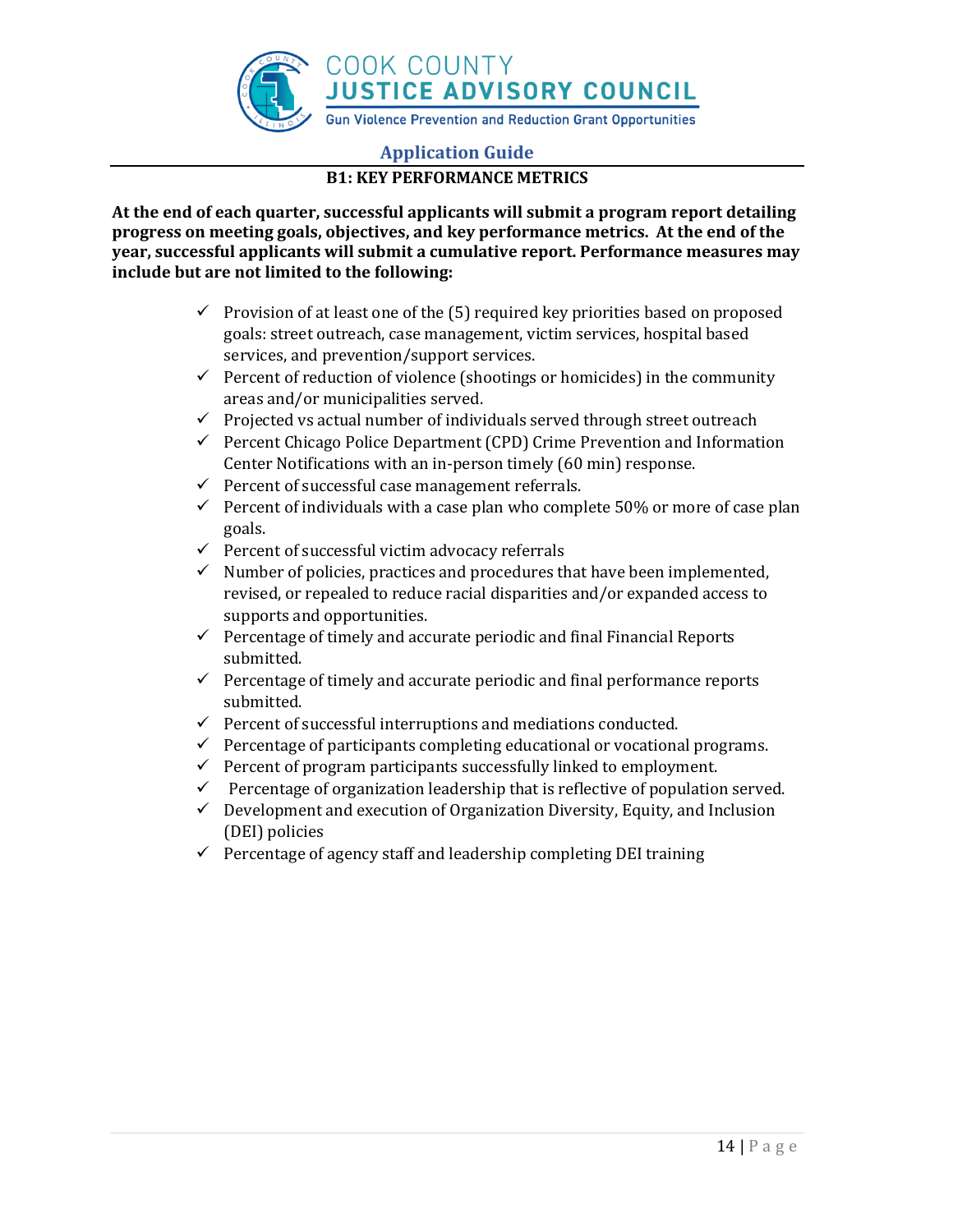

# **SECTION C: KEY GEOGRAPHIC CLUSTERS, COMMUNITY AREAS, and MUNICIPALITIES (10 points)**

The following geographic areas or "Clusters" reflect data on shooting incidents and shooting homicides per capita based on data gathered by the City of Chicago and the Illinois Criminal Justice Information Authority. The designation of "Cluster" is intended to promote a flexible range of community areas and/or municipalities served within the cluster, while the designation of "Key Community Areas or Municipalities" within a cluster is intended to highlight highest concentrations of shooting incidents within a given cluster based on the referenced data. There are  $\frac{37 \text{ eligible}}{27}$ [community areas,](https://www.dhs.state.il.us/OneNetLibrary/27897/documents/FirearmViolencePrevention/UIC-IPCE-Reimagine-Public-Safety-Act-Announcement-of-Eligible-Communities.pdf) defined by the Reimagine Public Safety Act (RSPA) as the locations with the most concentrated firearm violence in Chicago and Cook County Suburban municipalities. Please see Reimagine Public Safety Act – [Eligible Community Areas and Municipalities \(state.il.us\).](https://www.dhs.state.il.us/OneNetLibrary/27897/documents/FirearmViolencePrevention/UIC-IPCE-Reimagine-Public-Safety-Act-Announcement-of-Eligible-Communities.pdf)

Each application's proposed plan must service an area in at least one geographic "cluster" where the project will be implemented. If the proposed plan does not include services for "key" municipalities or community areas within the cluster(s) identified, then the applicant must provide additional justification and data on gun violence that the proposed plan addresses.\*

The applicant must demonstrate a credible understanding of the gun violence challenge they are addressing in their proposal by providing evidence of subject matter expertise and describing years of experience addressing gun violence. In addition, the proposed plan should use available data to detail the needs in the region and connect how the proposal meets those needs.

| <b>Cook County Suburban and Municipal Clusters</b> | <b>Chicago Community Clusters</b>               |
|----------------------------------------------------|-------------------------------------------------|
| Cluster #1 - County Suburb South                   | Cluster #1 - Chicago South                      |
| <i>*Key Municipalities:</i>                        | <i>*Key Community Areas:</i>                    |
| Blue Island, Calumet City, Calumet Park, Chicago   | Englewood, West Englewood, Auburn Gresham,      |
| Heights, Dolton, Harvey, Markham, Park Forest,     | Roseland, Chatham, West Pullman, South          |
| Riverdale, Sauk Village, South Holland, Riverdale  | Chicago, Washington Heights, Grand Boulevard,   |
|                                                    | Gage Park, South Deering, Calumet Heights, East |
|                                                    | Side                                            |
| Cluster #2 - County Suburb West                    | Cluster #2 - Chicago West                       |
| <u>*Key Municipalities:</u>                        | <i>*Key Community Areas:</i>                    |
| Bellwood, Maywood                                  | Austin, North Lawndale, South Lawndale,         |
|                                                    | Humboldt Park, West Garfield Park, East         |
|                                                    | Garfield Park, Near West Side, Belmont Cragin   |
| Cluster #3 - County Suburb-wide                    | Cluster #3 - Citywide (includes City North)     |
| <i>*Key Municipality:</i>                          | * Key Community Areas:                          |
| Evanston                                           | Logan Square, Rogers Park                       |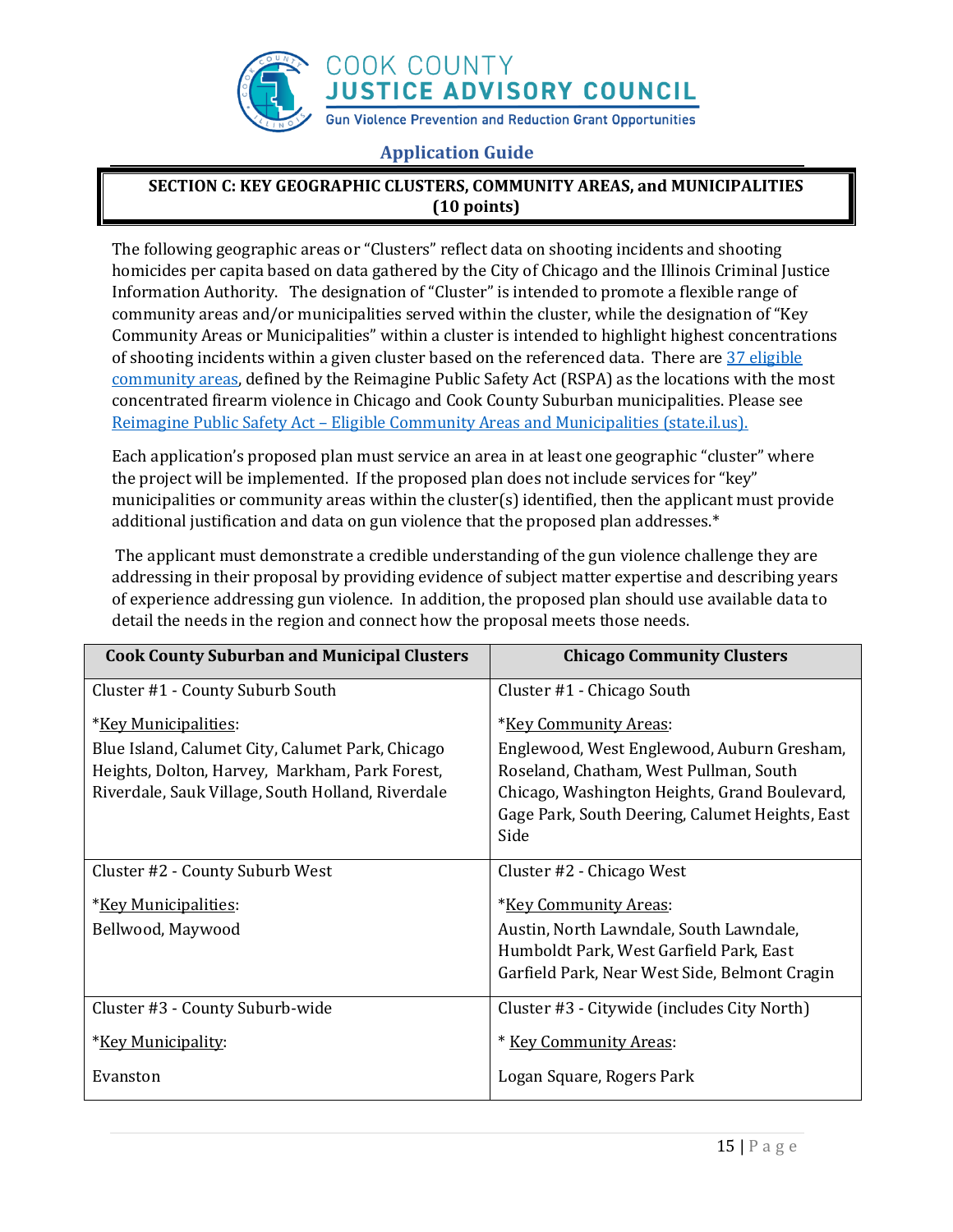

# **SECTION D: FUNDING TRACKS, REQUIREMENTS, AND RESTRICTIONS**

Applicants will design a three year budget based on the specific needs of their proposed program. Proposed budgets must fall within the following range:

- Minimum grant award: \$150,000.00 (total over 3 years)
- Maximum grant award : \$18,000,000.00 (total over 3 years)

Proposed budgets must fall within one of the following ranges, or funding tracks. The funding track the applicant selects will determine when their grant application is due.

| <b>Track</b>   | <b>Total Proposed Grant</b><br>Amount<br><i>*</i> (Spread over the 3 year)<br>Grant Period) | <b>Application</b><br><b>Due Date</b> |
|----------------|---------------------------------------------------------------------------------------------|---------------------------------------|
| <b>Track 1</b> | $$1,500,000 - $18,000,000$                                                                  | <b>April 11, 2022</b><br>5:00pm       |
| <b>Track 2</b> | $$600,000 - $1,500,000$                                                                     | May 9, 2022<br>5:00pm                 |
| Track 3        | $$150,000 - $600,000$                                                                       | May 9, 2022<br>5:00 <sub>pm</sub>     |

# **Funding Tracks**

*(Applicants must select 1)*

\***The total proposed budget is based on a three year period**. Equal distribution of the proposed budget over the three year period is not required.

| (for illustrative purposes) |                     |             |             |            |
|-----------------------------|---------------------|-------------|-------------|------------|
| <b>Track</b>                | <b>Total</b>        | Year 1      | Year 2      | Year 3     |
|                             | Proposed            |             |             |            |
|                             | <b>Grant Amount</b> |             |             |            |
| Track 1                     | \$6,000,000         | \$1,000,000 | \$2,000,000 | \$3,000,00 |
| Track 2                     | \$1,500,000         | \$500,000   | \$500,000   | \$500,000  |
| Track 3                     | \$500,000           | \$50,000    | \$150,000   | \$300,000  |

# **Examples**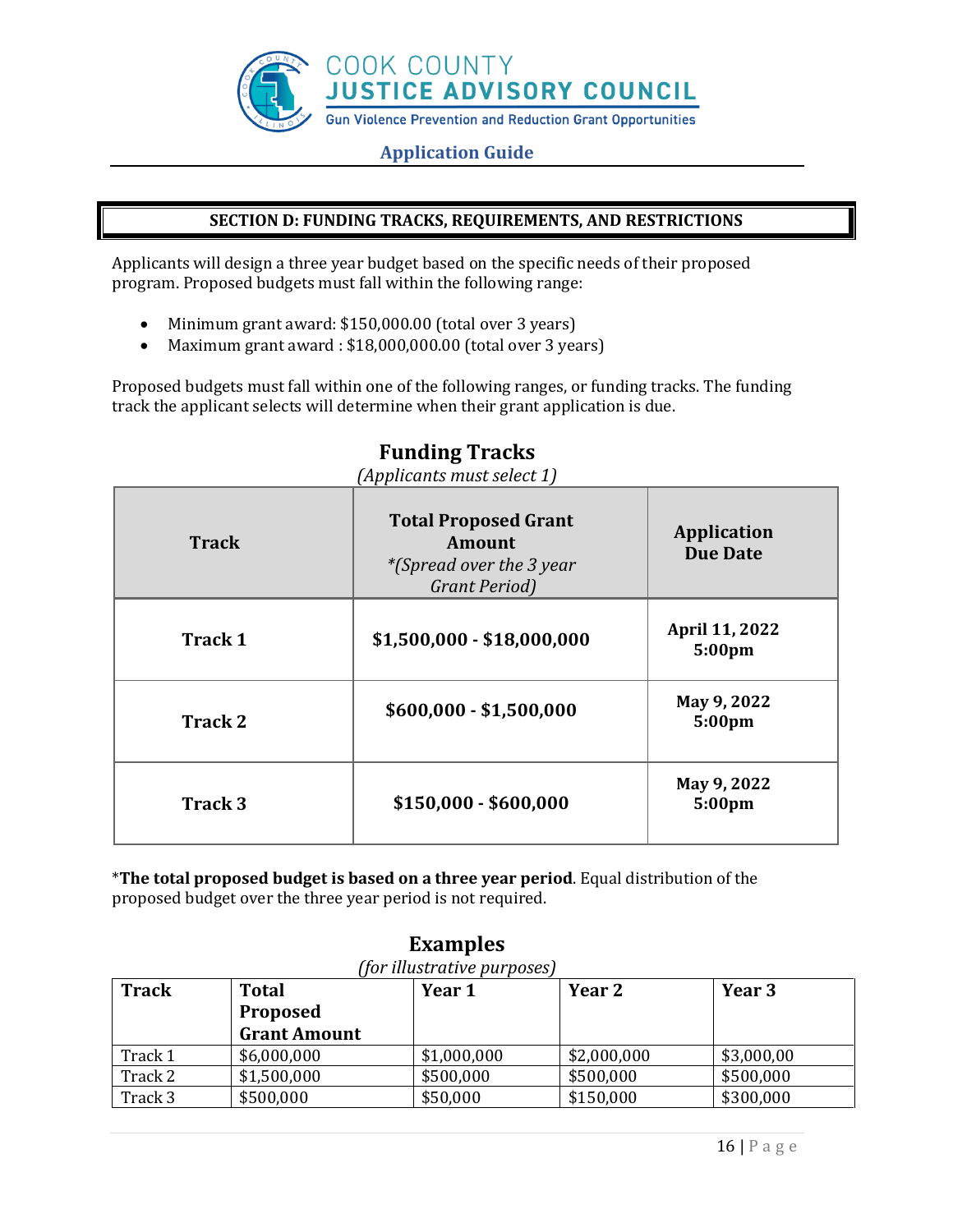

# **Advance Payment Option**

➢ Awardees may receive advance payment of funding within the first quarter of award of up to 25% of the first year's budget to assist with project launch.

# **Coordination of Funding Sources and Restrictions**

- $\triangleright$  Applicants are strictly prohibited from using multiple funding sources to pay for the same items charged to Cook County grants.
- ➢ Applicants may use multiple funding sources to service individual participants; however, applicants must indicate what portion of those services are charged to Cook County in the required Budget and Budget Narrative form. (See Appendix V for Budget Guidance)
- ➢ Failure to properly track or disclose multiple funding sources for the service of program participants under a Cook County grant may result in termination of the grant and other legal recourse.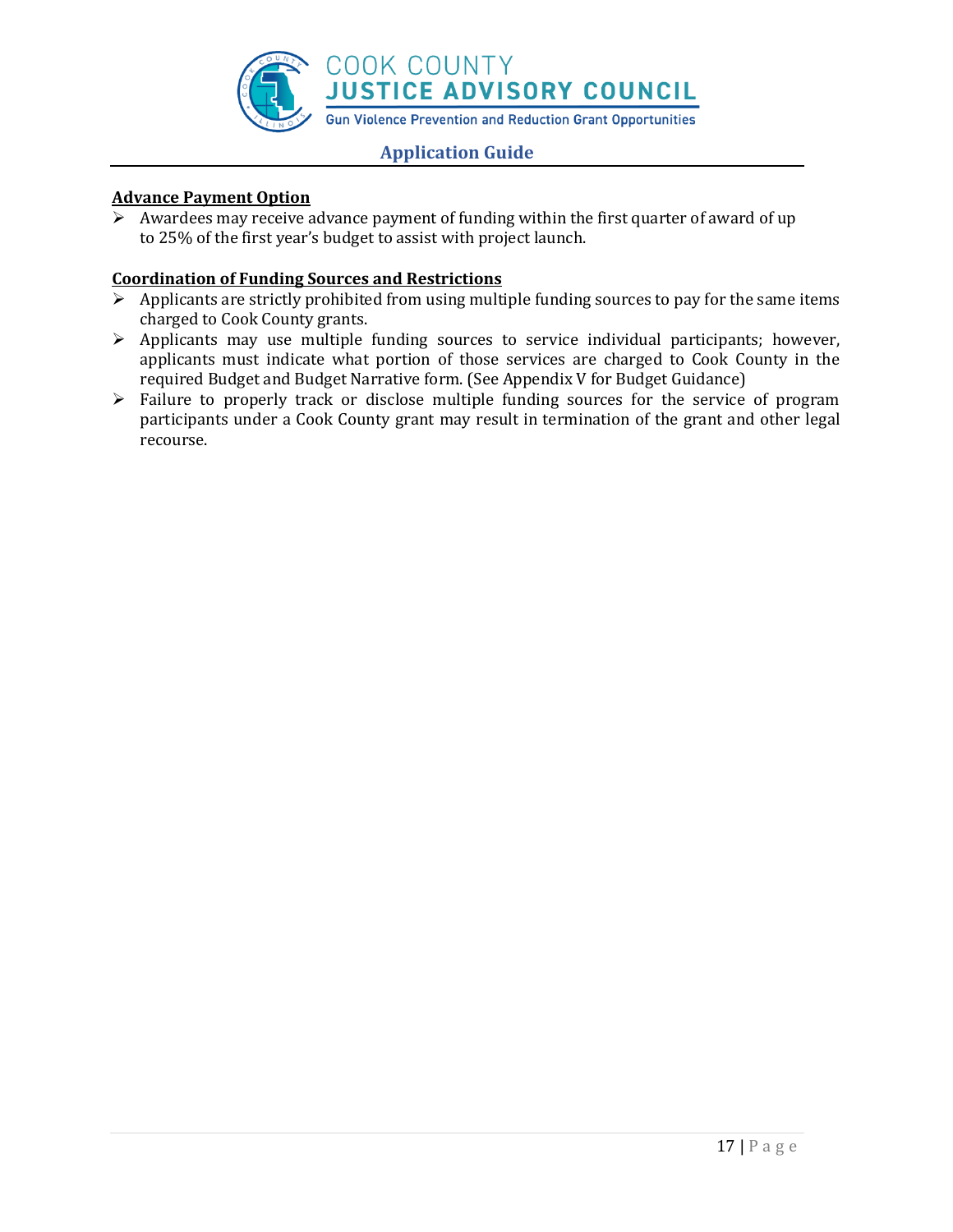

# **SECTION E: RACIAL AND HEALTH EQUITY PLAN (15 points)**

- ➢ Cook County Board President Toni Preckwinkle and Cook County Offices Under the President (OUP) continues to work to advance racial equity for all residents in Cook County as outlined in the 2018 strategy plan, Cook County Policy Roadmap: Five Year Strategic Plan for Offices Under the President and our Racial Equity Action Plan introduced in 2021 [https://www.cookcountyil.gov/sites/g/files/ywwepo161/files/racial\\_equity\\_action\\_plan\\_9](https://www.cookcountyil.gov/sites/g/files/ywwepo161/files/racial_equity_action_plan_9.13.2021.pdf?utm_medium=email&utm_source=govdelivery) [.13.2021.pdf?utm\\_medium=email&utm\\_source=govdelivery](https://www.cookcountyil.gov/sites/g/files/ywwepo161/files/racial_equity_action_plan_9.13.2021.pdf?utm_medium=email&utm_source=govdelivery)
- $\triangleright$  In addition to racial disparities, the County also recognizes that social determinants of health play a key role in health disparities as well. It is our goal, through this Solicitation to work towards addressing both racial and health disparities that may help to perpetuate the cycle of violence.
- $\triangleright$  The Applicant organization should also reflect in its application a commitment to racial equity. This includes but is not limited to having leadership, staff (board and/or executive staff), and frontline workers that is reflective of the community/population being served; having (or an intention to develop) a Diversity, Equity and Inclusion (DEI)/racial justice plan that outlines how the organization ensures equity in access to its supports/services as well as equity in outcomes; having a plan to identify and address implicit bias in all areas of the organization, including programming; having (or an intention to develop) an equity and racial justice training plan for organization staff.
- $\triangleright$  Applicants should submit responses to questions outlined in the Application that thoughtfully include how the proposed program will address both racial and health disparities in the communities that will be served by the program.
- $\triangleright$  Applicants should indicate how community members within the service area are integrated in the service program.
- ➢ Applications should clearly articulate how a proposed intervention strategy will improve overall health and advance health equity by reducing disparities and/or health inequities in disparately impacted communities.
- ➢ Applications should identify any barriers or undue burdens the proposed intervention strategy may impose upon disparately impacted communities that would limit the effectiveness of the intervention strategy.
- $\triangleright$  Applications should also include how members of disparately impacted communities are engaged and consulted in the planning and implementation of the intervention strategy.
- $\triangleright$  Finally, applicants should discuss how their proposed intervention will be assessed to determine the impact on disparately impacted communities over time.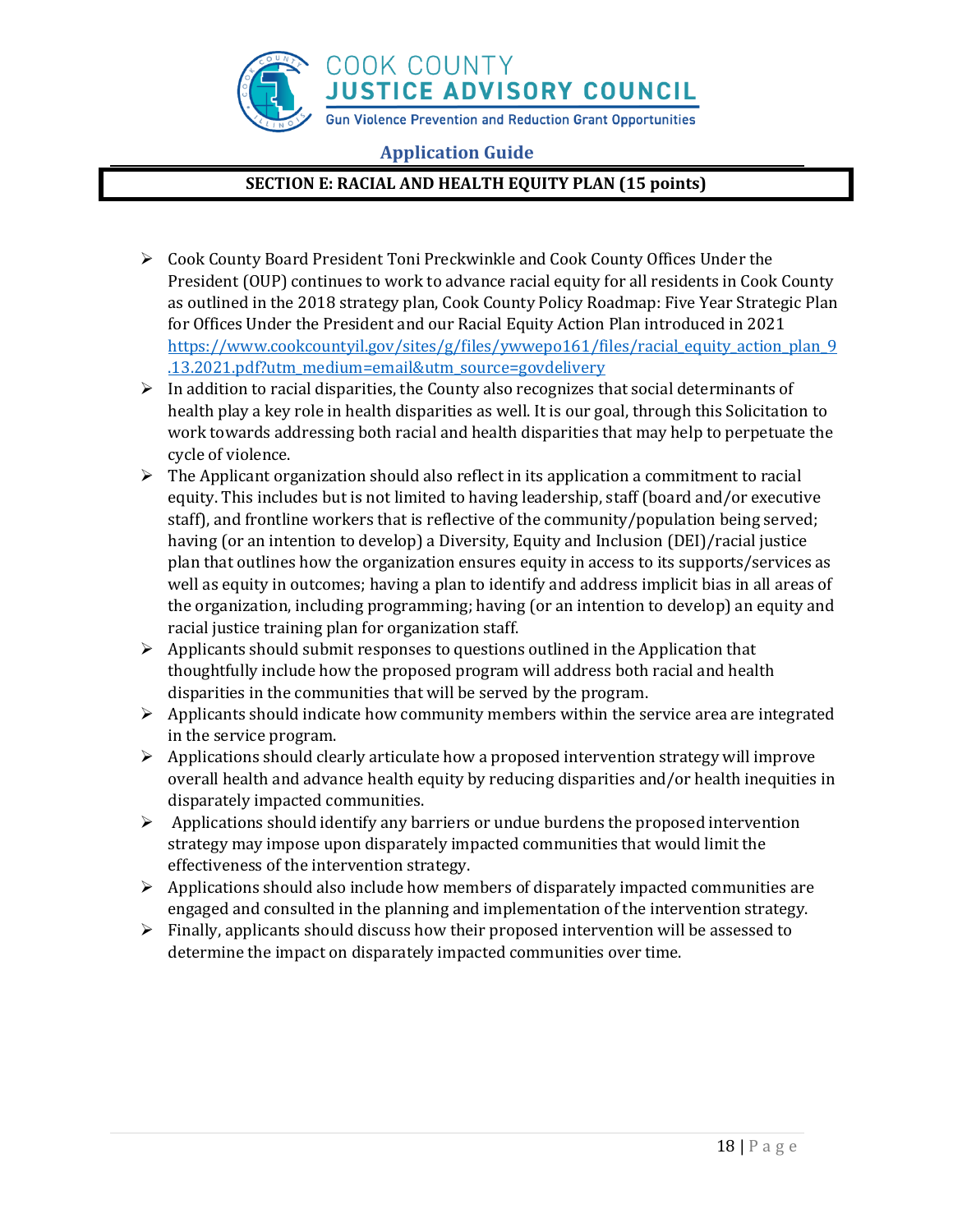

# **SECTION F: APPLICATION BUDGET DEVELOPMENT AND REQUIREMENTS (15 points)**

- $\triangleright$  Applicant shall provide a Budget consisting of a cost breakdown for the proposed program activities and a Budget Narrative that explains the costs in detail. Forms for this purpose are attached in the provided Excel form provided with the Application. The form is also provided in Appendix V: Budget Form and Budget Narrative.
- $\triangleright$  The JAC reserves the right to negotiate changes to the budget post award, to ensure that budgeted costs are aligned with the JAC's Budget Guidance policy (see Appendix VI). To the extent possible, all negotiated changes will occur at the start of the contract period.
- ➢ The proposed budget should include a (3) year budget with cost breakdown for each project year.
- ➢ **Indirect Cost Rate.** In order to charge indirect costs to a grant, the applicant organization must either have an annually negotiated indirect cost rate agreement (NICRA) or elect to use a standard de minimis rate of 10% as describe in Appendix V Budget Guidance.
- ➢ **Funding Restrictions and Prohibited uses.** The following is a non-exhaustive list of services, activities, goods, and other costs that cannot be supported through this solicitation:
	- $\circ$  Land acquisition, New construction, A renovation, lease, or any other proposed use of a building or facility that will either result in a change in its basic prior use or significantly change its size,
	- o minor renovation or remodeling of a property either listed or eligible for listing on the National Register of Historic Places or located within a 100-year flood plain, Implementation of a new program involving the use of chemicals,
	- o Capital expenditures,
	- o Fundraising activities,
	- o Lobbying.
- ➢ **Allowable expenses.** All expenses must be reasonable, necessary, and allocable to the program. The following is a non-exhaustive list of services, activities, goods, and other costs that can be supported through this Solicitation:
	- $\circ$  Personnel providing direct services and supervisory personnel to the extent that they are engaged in providing services to these target communities and residents;
	- $\circ$  Hiring and training costs for the above personnel that provide for their professional growth, development, and knowledge regarding best practices for the execution of their grant programs;
	- o Equipment and supplies integral to providing program services;
	- $\circ$  All program operating costs related to providing services and prorated for use of this program, including: Rent for program space, Utilities, Supplies, Staff travel related to other allowable expenses; Contractual expenses necessary for the execution of the program, including subaward costs for collaborative partners included on collaborative applications.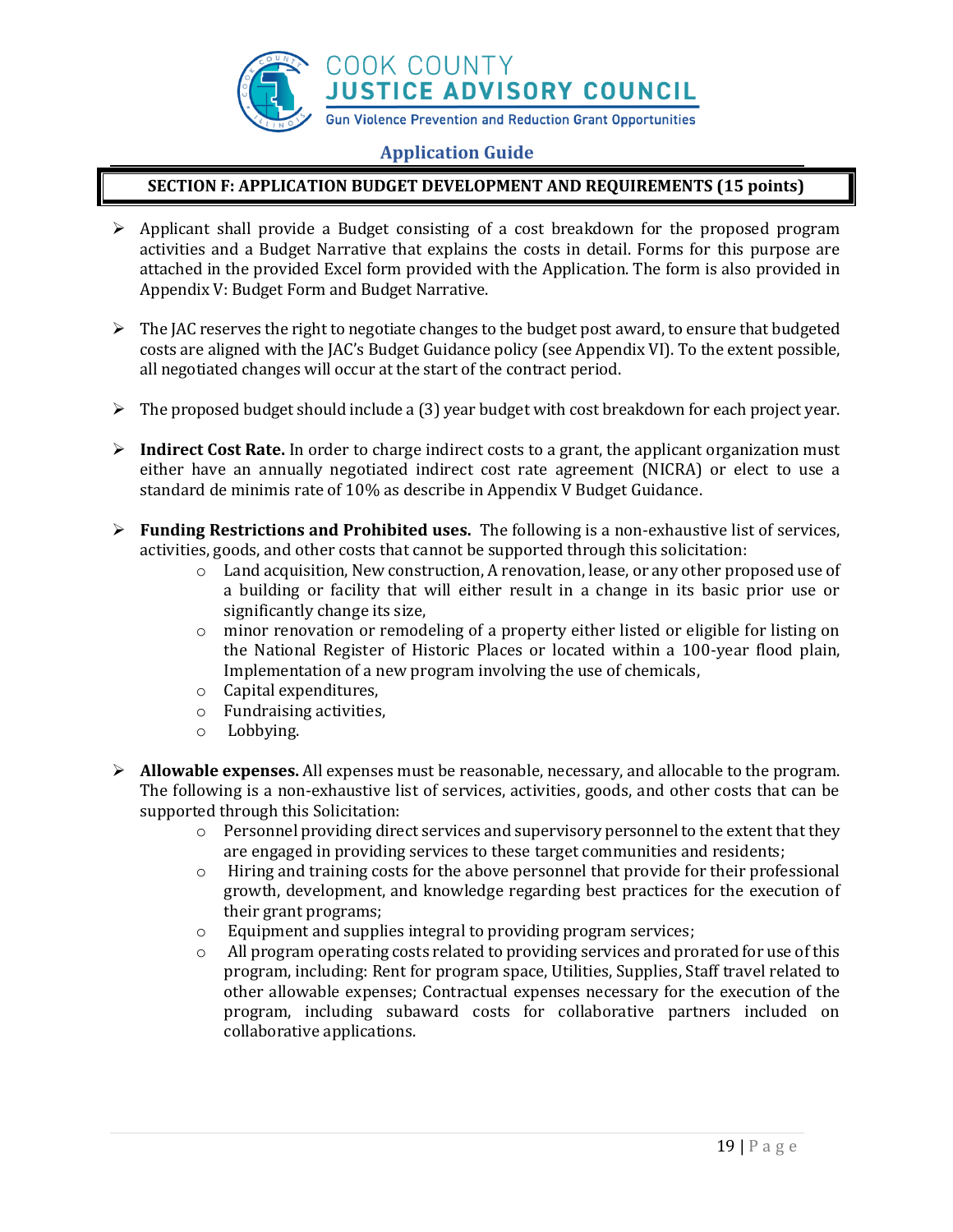

# **SECTION G: APPLICATION PREPARATION AND SUBMITTAL GUIDANCE**

Prospective applicants are encouraged to attend the Pre-Submittal Conference as indicated in the Notice of Grant Opportunity Summary. This Pre-Submittal Conference will cover general JAC grant funding eligibility requirements, funding application format and content, and submittal protocols.

If questions arise, applicants are strongly encouraged to contact the JAC to determine eligibility and applicable requirements prior to submission of an application. JAC contacts may be found in the Notice of Grant Opportunity Summary.

Applications must be submitted via the online application submission forms. No paper copies or emailed applications will be accepted. Applications not submitted by the deadline will not be considered.

The application submission form for this can be found here:

[Justice Advisory Council Grants \(cookcountyil.gov\)](https://www.cookcountyil.gov/JACGrants)

### **Please submit the following documents as follows:**

- ❑ **Application Narrative- (Upload as a PDF)**
- ❑ **Application Appendices- (upload all appendices in one PDF document)**
- ❑ **Budget Form- (upload as an Excel document)**

Please complete all applicable sections of the fillable application PDF before submitting. Please make sure that the person who signed your application is the person authorized for your organization. Application attachments are required and must be submitted as part of your application. The application PDF, all required attachments, and any other attachments an applicant wishes to include must be submitted through the online application submission forms.

Application documents and submission forms can be found here[: Justice Advisory Council Grants](https://www.cookcountyil.gov/JACGrants)  [\(cookcountyil.gov\)](https://www.cookcountyil.gov/JACGrants) Applicants with questions regarding appropriate submittal should contact the Department prior to submission. Questions can be emailed to **[JAC.Info@cookcountyil.gov](mailto:JAC.Info@cookcountyil.gov)**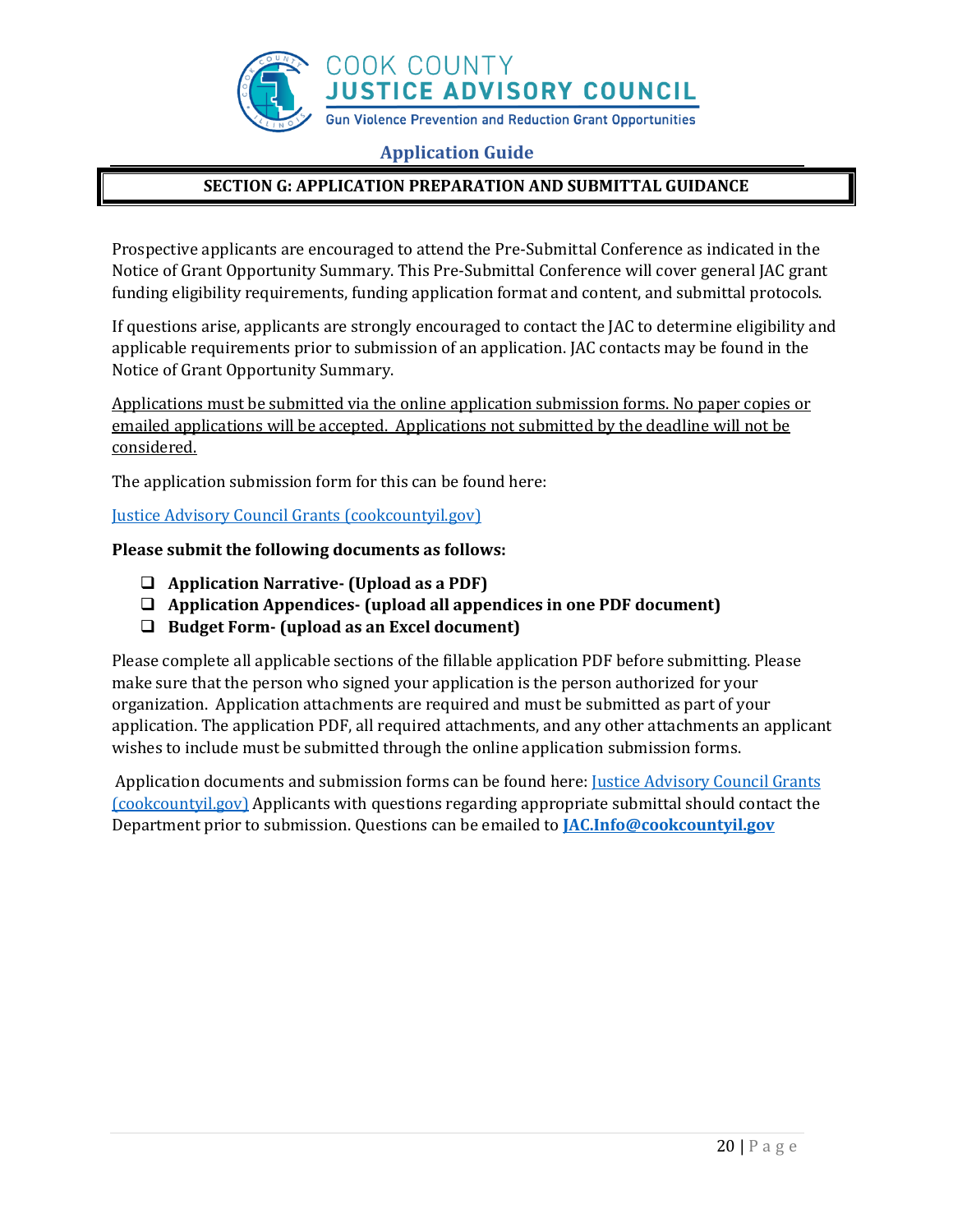

### **SECTION H: Applications Review and Selection Process**

- ➢ An Application Review Committee ("ARC") comprised of County personnel and possibly external reviewers with relevant experience will review all responsive applications in accordance with the selection criteria detailed below. It is possible that there could be more than one ARC, and the Cook County Justice Advisory Council ("JAC") will base the decision on the number of responsive applications to be reviewed.
- ➢ The JAC will initially review all applications received by the due date and time to determine whether they include the documents identified in Appendix I "Application Checklist" and whether those documents are complete. Any application that has an incomplete document and/or fails to include any document may result in the application being deemed non-responsive and removed from consideration.
- $\triangleright$  Upon completion of the responsiveness review, the JAC will forward all responsive applications to the ARC(s) to commence their review and scoring process. Each ARC will score responsive applications according to the selection criteria.
- $\triangleright$  As part of their application review, any ARC may, at any point, request and/or seek from any applicant whose application they are reviewing: (i) clarifications regarding their application; (ii) answers to questions regarding the application; (iii) to a site visit of the applicant's premises; (iv) an interview to discuss their application; (v) additional references; (vi) to consider alternative approaches, (vii) a best and final offer; and (viii) any combination of items (i)-(vii). Whether any of items (i)-(viii) are exercised, at what point in their review process, and from which applicant is at the discretion of each ARC. Further, an ARC may exercise items (i)-(viii) more than once.

In addition to items (i)-(viii) above, an ARC may shortlist any number of applicants whose applications they are reviewing. Accordingly, it is at the discretion of any ARC whether they want to request and/or seek any of items (i)-(viii) from all applicants whose applications they are reviewing or just from the shortlist.

- $\triangleright$  Upon conclusion of application review, each ARC will score the applications that they have been reviewing pursuant to the application criteria below. The firm receiving the highest score from each ARC will be the selected applicant recommended for grant award, and each selection will be presented to the Executive Director of the JAC for concurrence.
- $\triangleright$  Upon concurrence from the Executive Director of the JAC, each recommendation of a selected applicant for grant award will be presented to the Cook County Board of Commissioners ("Board") for their approval.
- $\triangleright$  Upon Board approval of the selected applicants for grant awards, a contract will be prepared and presented to each selected applicant for their review and signature.
- $\triangleright$  The Cook County Justice Advisory Council reserves the right to reject any or all Applications or any part thereof, to waive informalities, and to accept the Application deemed most favorable to the County.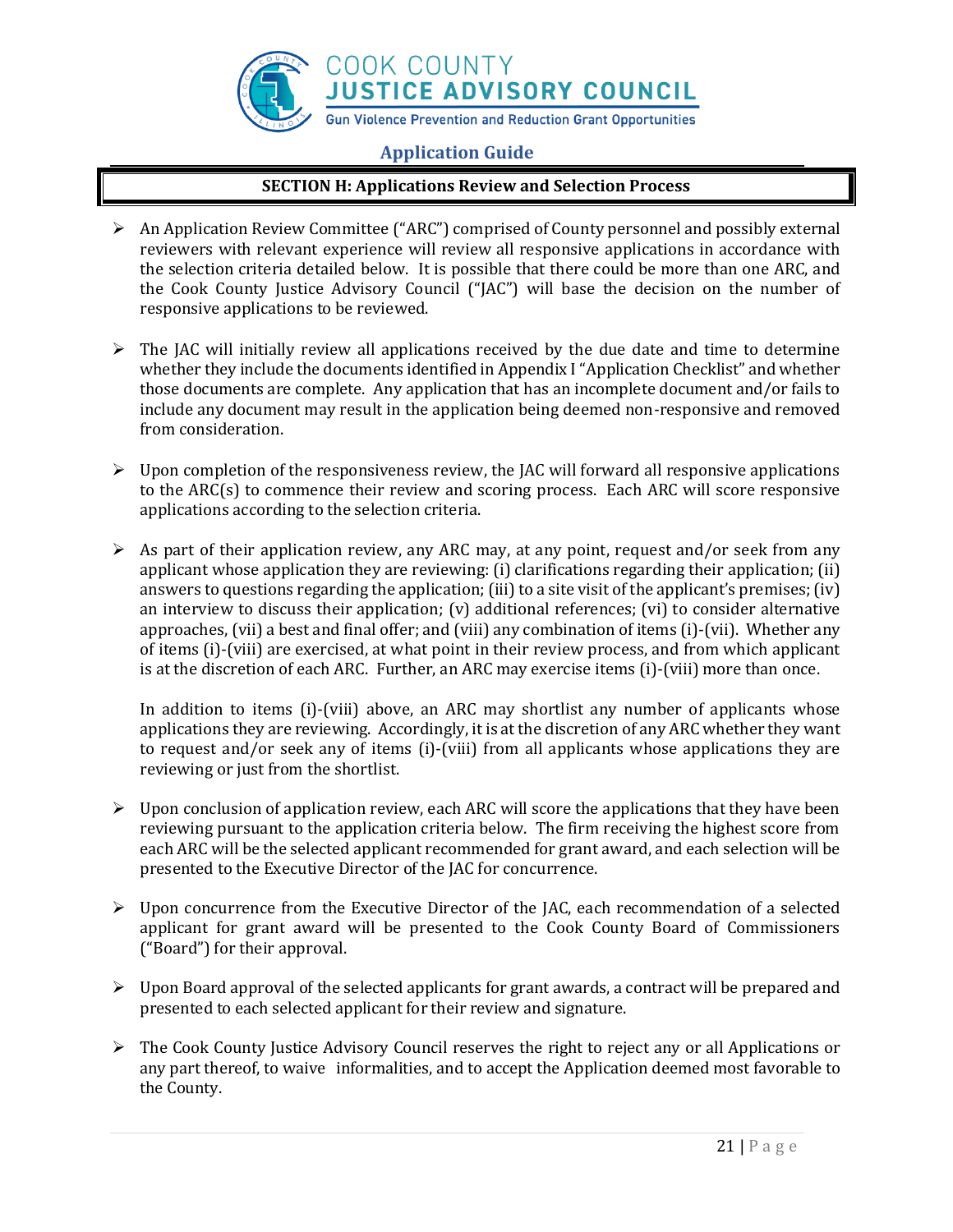

- $\triangleright$  The County reserves the right to check references on any projects performed by the applicant whether provided by the applicant or known by the County.
- $\triangleright$  In evaluating applications, the Application Review Committee may consider past performance for Applicants who were prior grant recipients under a Justice Advisory Council Grant. In the event that an organization was designated as "non-compliant", the JAC may consider this designation in determining whether to award the agency a grant. The JAC's Grant Compliance Policy for Grant Recipients is attached as Appendix VI.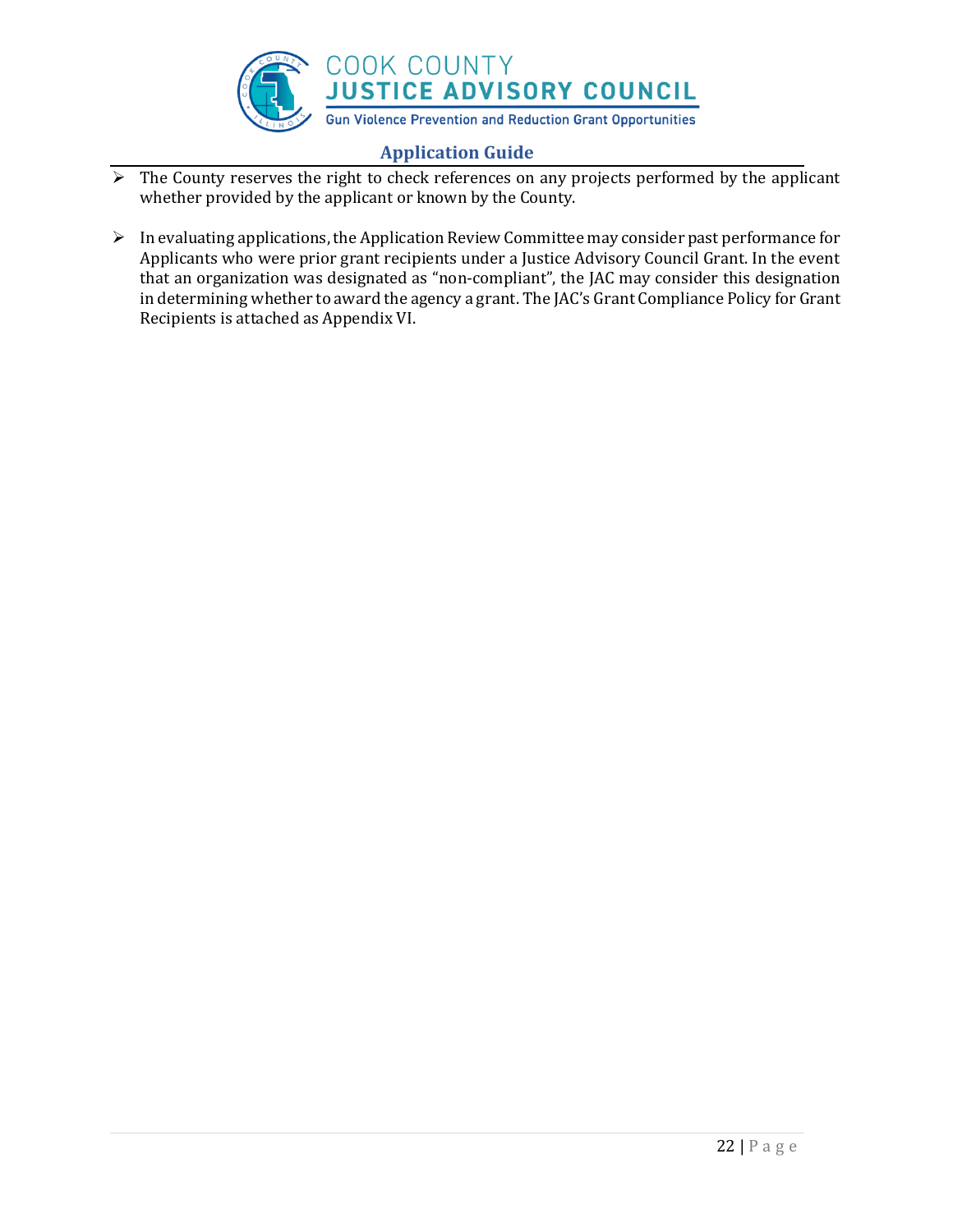

# **APPLICATION SELECTION CRITERIA**

There is 100 Total Points available that are allocated to the selection criteria below, and each ARC will review and score responsive applications pursuant to the following table:

| <b>Selection Criteria</b>                                                            | <b>Description</b>                                                                                                                                                                                                                                                                                                                                                                                                                                                                                                                                                                                                                                                                                 | <b>Points</b> |
|--------------------------------------------------------------------------------------|----------------------------------------------------------------------------------------------------------------------------------------------------------------------------------------------------------------------------------------------------------------------------------------------------------------------------------------------------------------------------------------------------------------------------------------------------------------------------------------------------------------------------------------------------------------------------------------------------------------------------------------------------------------------------------------------------|---------------|
|                                                                                      | <b>SECTION A: GRANT AWARD TERM AND APPLICANT</b><br><b>ELIGIBILITY CRITERIA</b>                                                                                                                                                                                                                                                                                                                                                                                                                                                                                                                                                                                                                    | 20            |
| <b>Executive</b><br>Summary,<br>Organization<br>Chart, &<br>Organization<br>Capacity | Applicant identifies qualified staff responsible for program oversight<br>$\bullet$<br>Applicant provides evidence of successful past program performance<br>or success in initiating, maintaining, and completing a similar<br>program, and consistently meeting program goals                                                                                                                                                                                                                                                                                                                                                                                                                    |               |
| <b>Capacity and</b><br><b>Skills to Execute</b><br>the Project                       | Clear explanation on the capacity and skills to execute the project<br>$\bullet$<br>(including past track record or other demonstration of capacity)<br>Describe similar past projects executed and the outcomes<br>Explain any outstanding project balances, performance reports, or<br>unresolved monitoring findings<br>Past performance for Applicants who were prior grant recipients<br>under a Justice Advisory Council Grant. In the event that an<br>organization was designated as "non-compliant", the JAC may consider<br>this designation in determining whether to award the agency a<br>grant. The JAC's Grant Compliance Policy for Grant Recipients is<br>attached as Appendix VI |               |
|                                                                                      | <b>SECTION B: KEY APPLICATION CONCEPTS AND</b><br><b>PRIORITIES</b>                                                                                                                                                                                                                                                                                                                                                                                                                                                                                                                                                                                                                                | 40            |
| <b>Description of</b><br><b>Problem and</b><br><b>Target</b><br>Population           | The applicant demonstrates the need for the proposed project<br>The applicant identifies the target population and provides a detailed<br>description of the population(s) to be served                                                                                                                                                                                                                                                                                                                                                                                                                                                                                                            |               |
| Proposed<br>Program &<br>Implementation<br><b>Schedule</b>                           | The applicant clearly defines the activities to be undertaken or<br>services to be provided.<br>Applicant identifies service location(s) being within the proposed<br>communities and history serving the proposed communities<br>Applicant provides a program design that reaches the intended<br>audiences                                                                                                                                                                                                                                                                                                                                                                                       |               |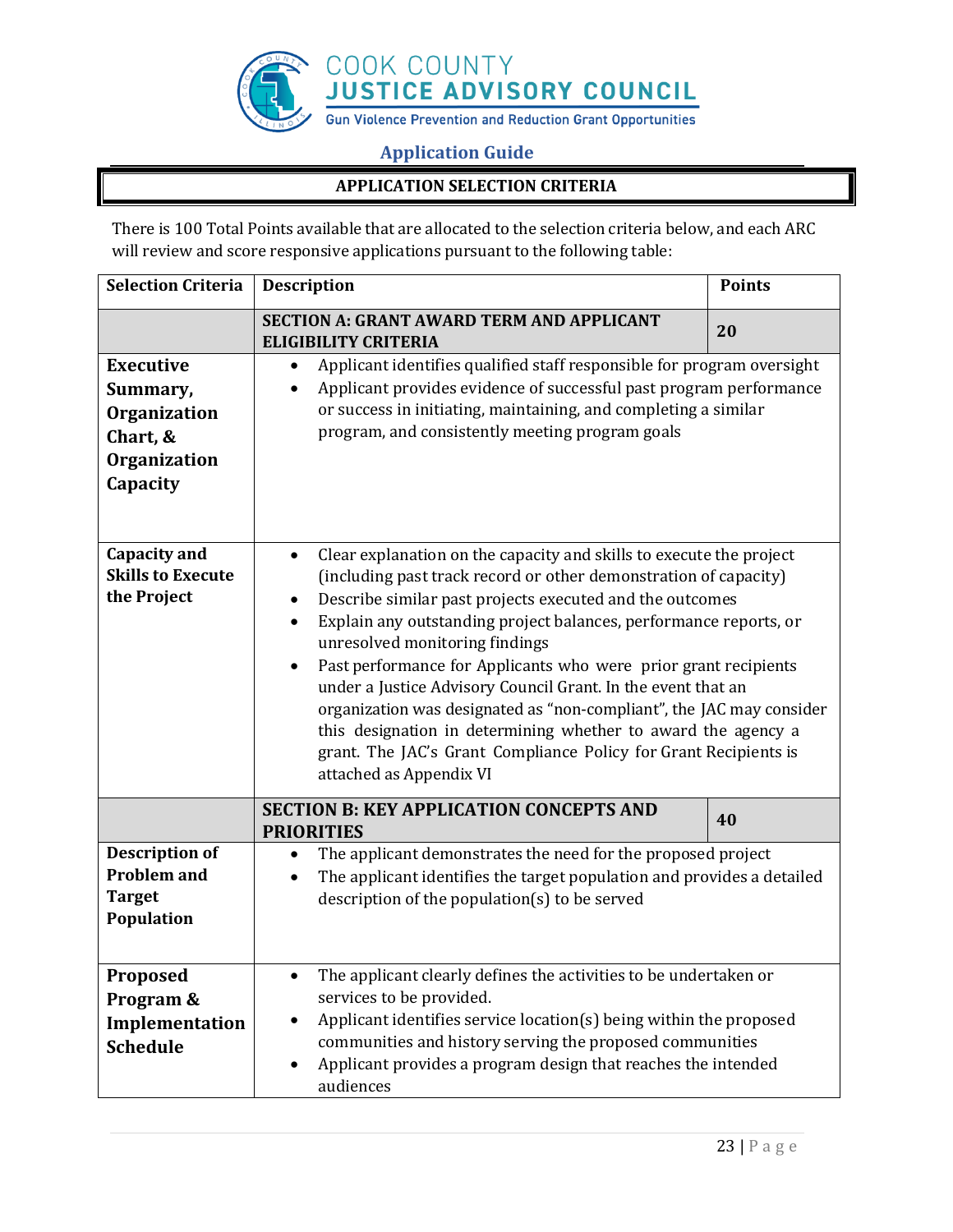

|                                                                              | The applicant provides an Implementation schedule and timeline for<br>$\bullet$<br>implementation of the proposed project                                                                                                                                                                                                                                                                                                                      |          |
|------------------------------------------------------------------------------|------------------------------------------------------------------------------------------------------------------------------------------------------------------------------------------------------------------------------------------------------------------------------------------------------------------------------------------------------------------------------------------------------------------------------------------------|----------|
| Goals,<br>Objectives, and<br><b>Expected</b><br><b>Outcomes</b>              | Applicant ability to report on expected outcomes<br>Ability to ensure monthly and quarterly reporting<br>The applicant demonstrates capacity to track, monitor, and report on<br>program metrics                                                                                                                                                                                                                                               |          |
| Collaboration<br>and Innovation                                              | Supports/reflects regional or sub-regional collaboration - Contains<br>$\bullet$<br>innovative or creative elements<br>Addresses barriers that prevent people from participating in<br>programs                                                                                                                                                                                                                                                |          |
|                                                                              | <b>SECTION C: KEY GEOGRAPHIC CLUSTERS,</b><br><b>COMMUNITY AREAS, and MUNICIPALITIES</b>                                                                                                                                                                                                                                                                                                                                                       | 10       |
| <b>Key</b><br>Geographic<br><b>Clusters and</b><br>Community<br><b>Areas</b> | Application clearly identifies key geographic Clusters and<br>community areas where the proposed program(s) will be<br>implemented<br>If not a key Community Area and/or Municipality, does the<br>applicant provide additional justification and data to support the<br>proposed plan.                                                                                                                                                        |          |
|                                                                              | <b>SECTION D: FUNDING ALLOCATION TRACKS</b>                                                                                                                                                                                                                                                                                                                                                                                                    | 0 Points |
| <b>Funding</b><br><b>Allocation</b><br><b>Tracks</b>                         | Application has selected a funding allocation track                                                                                                                                                                                                                                                                                                                                                                                            |          |
|                                                                              | SECTION E: RACIAL AND HEALTH EQUITY PLAN                                                                                                                                                                                                                                                                                                                                                                                                       | 15       |
| <b>RACIAL AND</b><br><b>HEALTH EQUITY</b><br><b>PLAN</b>                     | Applicant demonstrates how the proposed program will impact<br>$\bullet$<br>disparately impacted communities<br>Applicant demonstrates how agency staff will complete Diversity,<br>Equity, and Inclusion (DEI) training<br>Applicant demonstrates how the development and execution of the<br>organization's DEI policies will have an impact on the proposed<br>program.<br>Applicant will demonstrate diversity within leadership and staff |          |
|                                                                              | <b>SECTION F: APPLICATION BUDGET DEVELOPMENT</b><br><b>AND REQUIREMENTS</b>                                                                                                                                                                                                                                                                                                                                                                    | 15       |
| <b>Clarity and</b><br><b>Reasonableness</b><br>of Proposed<br>Costs          | Project budget is complete<br>Proposed cost estimates are reasonable<br>The applicant demonstrates reasonable implementation costs                                                                                                                                                                                                                                                                                                             |          |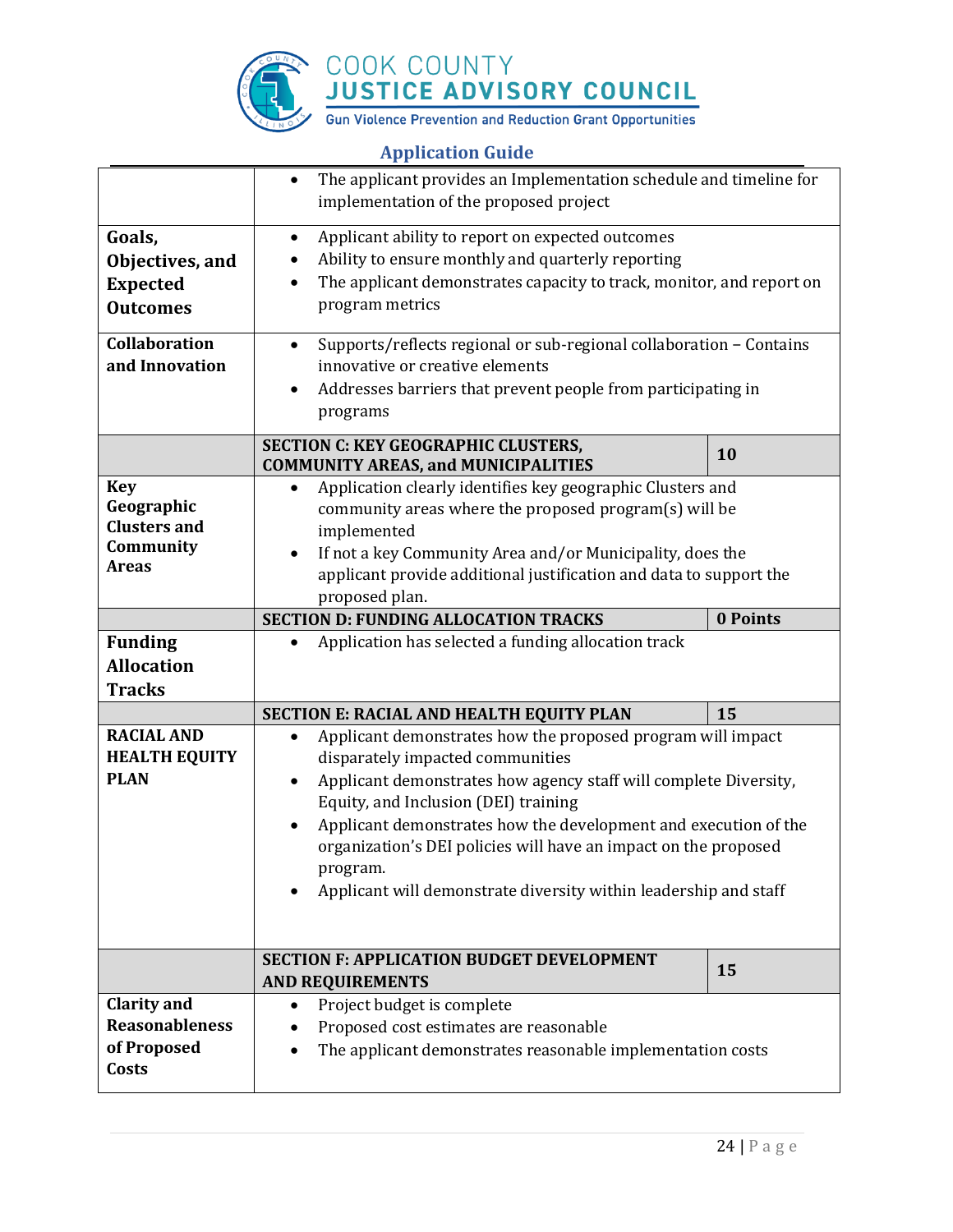

# **APPLICATION APPENDICES**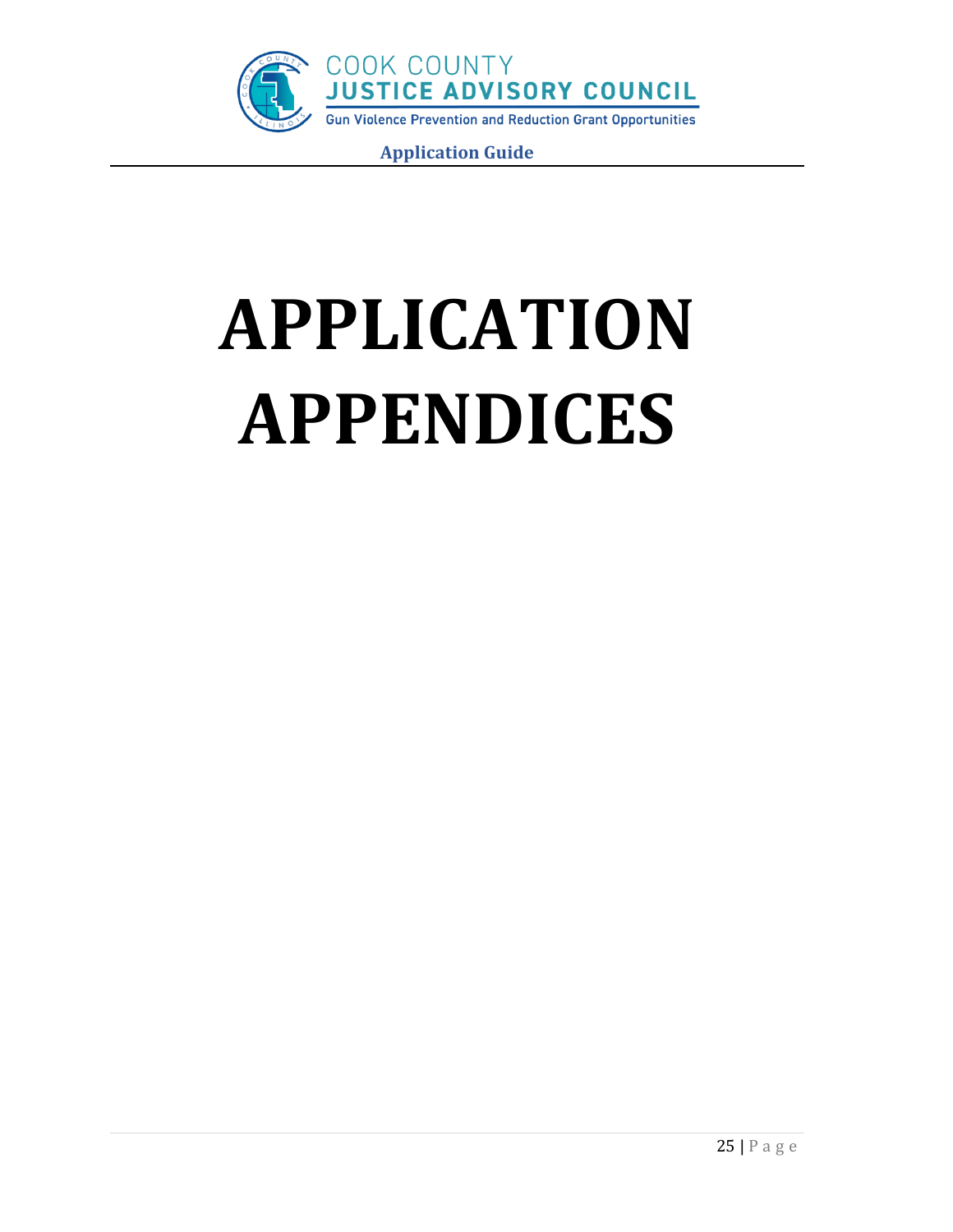

# **APPENDIX I- APPLICATION CHECKLIST**

Please use the following checklist to ensure that your application package is complete and includes the requested attachments. Incomplete attachments and/or failure to submit attachments may result in your application being deemed non-responsive and removed from consideration.

| <b>Category</b>                                                           | <b>Supporting Documentation</b>                                                                                                                                                                                                                                                             |
|---------------------------------------------------------------------------|---------------------------------------------------------------------------------------------------------------------------------------------------------------------------------------------------------------------------------------------------------------------------------------------|
| <b>Key Personnel</b><br>$\Box$                                            | Applicant must identify key personnel and/or volunteers<br>committed to this project.                                                                                                                                                                                                       |
| $\bar{a}$ 501(c)(3)                                                       | The applicant shall submit a copy of the IRS Determination<br>Letter or Affirmation Letter exhibiting that the Corporation<br>is tax exempt under $501(c)(3)$ and $501(c)(4)$                                                                                                               |
| $\Box$<br><b>Current</b><br><b>Certificate of</b><br><b>Good Standing</b> | Please see Corporation/LLC Search/Certificate of Good<br><b>Standing (ilsos.gov)</b>                                                                                                                                                                                                        |
| <b>Copy of Articles of</b><br>$\Box$<br>Incorporation                     | If amended from the Illinois Secretary of State, must submit<br>Copy of Amended Articles of Incorporation                                                                                                                                                                                   |
| $\Box$ Board of<br><b>Directors</b>                                       | Applicant must include list of Board of Directors and provide<br>their demographic data.                                                                                                                                                                                                    |
| <b>Letters of</b><br>◻<br><b>Recommendation</b>                           | Must submit 3 letters, from individuals not employed by<br><b>Cook County</b>                                                                                                                                                                                                               |
| Financial<br>$\Box$<br><b>Statements</b>                                  | Submit your A133 Single Audit, if applicable. Otherwise,<br>submit your latest audited financials. If you do not have<br>audited financials, you may submit other financial<br>documents for consideration.                                                                                 |
| <b>Budget Form and</b><br>$\Box$<br><b>Budget Narrative</b>               | Applicants shall provide a detailed Budget using the<br>provided Budget and Budget Narrative Form that includes a<br>cost breakdown for the aforementioned program plan<br>activities for the full 36-month funding period. The<br>document should be submitted in the Excel form provided. |
| $\Box$ Designated<br><b>Agency Contacts</b>                               | Applicant must complete form in Appendix I about point of<br>contact at applicant's organization.                                                                                                                                                                                           |
| <b>Legal Actions</b><br>u.<br><b>Statement</b>                            | Provide a list of any pending litigation in which the Applicant<br>may experience significant financial settlement and include a<br>brief description of the reason for legal action. If the<br>Applicant does not have any legal actions, the Applicant shall                              |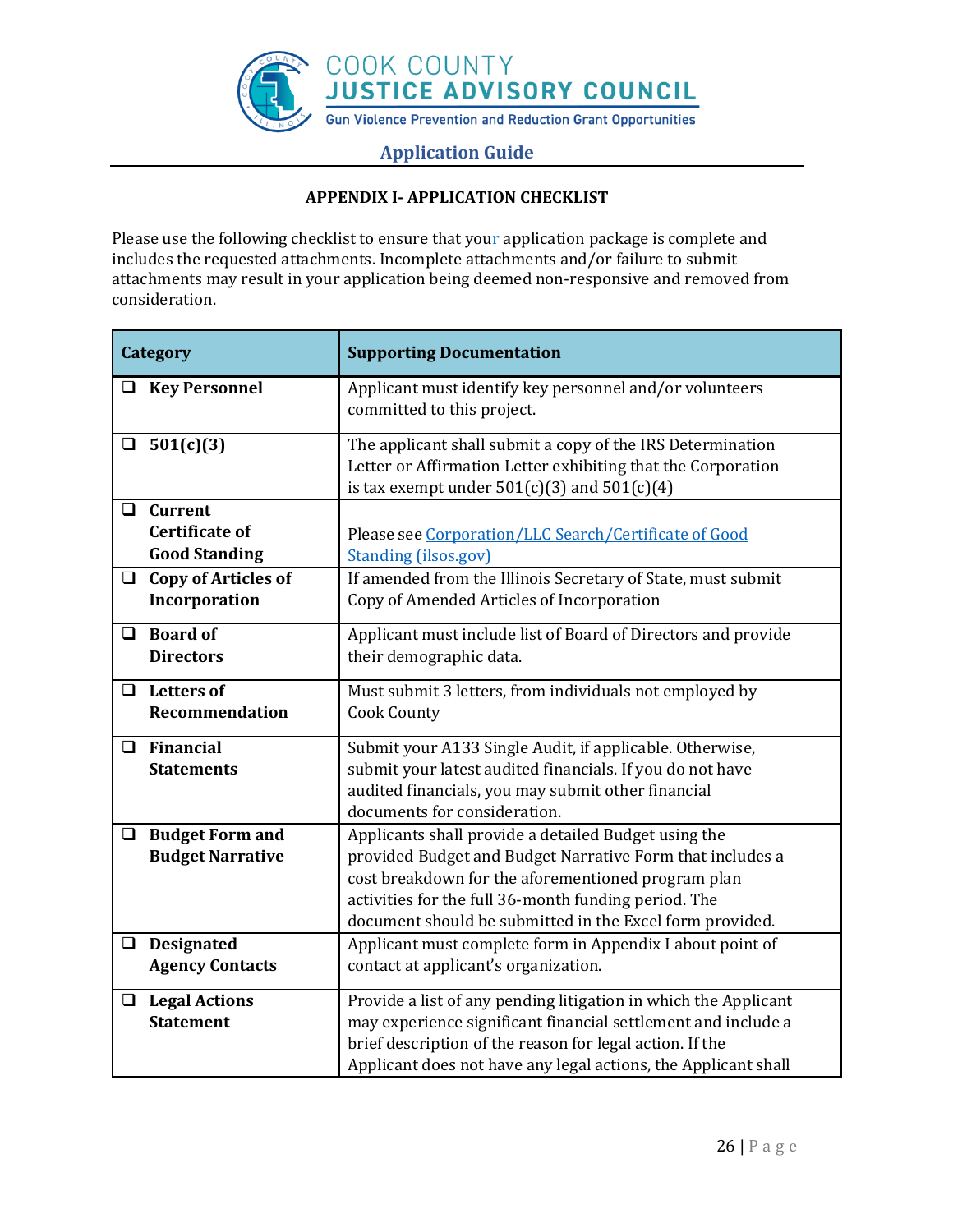

|                                                            | indicate in a statement that there are no pending Legal<br>Actions in this section.                                                                                                                                                                                                                                                                                                                                             |
|------------------------------------------------------------|---------------------------------------------------------------------------------------------------------------------------------------------------------------------------------------------------------------------------------------------------------------------------------------------------------------------------------------------------------------------------------------------------------------------------------|
| <b>Conflict of</b><br><b>Interests</b><br><b>Statement</b> | Provide information regarding any real or potential conflict<br>of interest. Failure to address any potential conflict of<br>interest may be cause for rejection of the proposal. If an<br>Applicant is recommended for an award, they will need to<br>complete an Economic Disclosure Statement. If the Applicant<br>does not have any conflicts of interest, the proposer shall<br>indicate "Not Applicable" in this section. |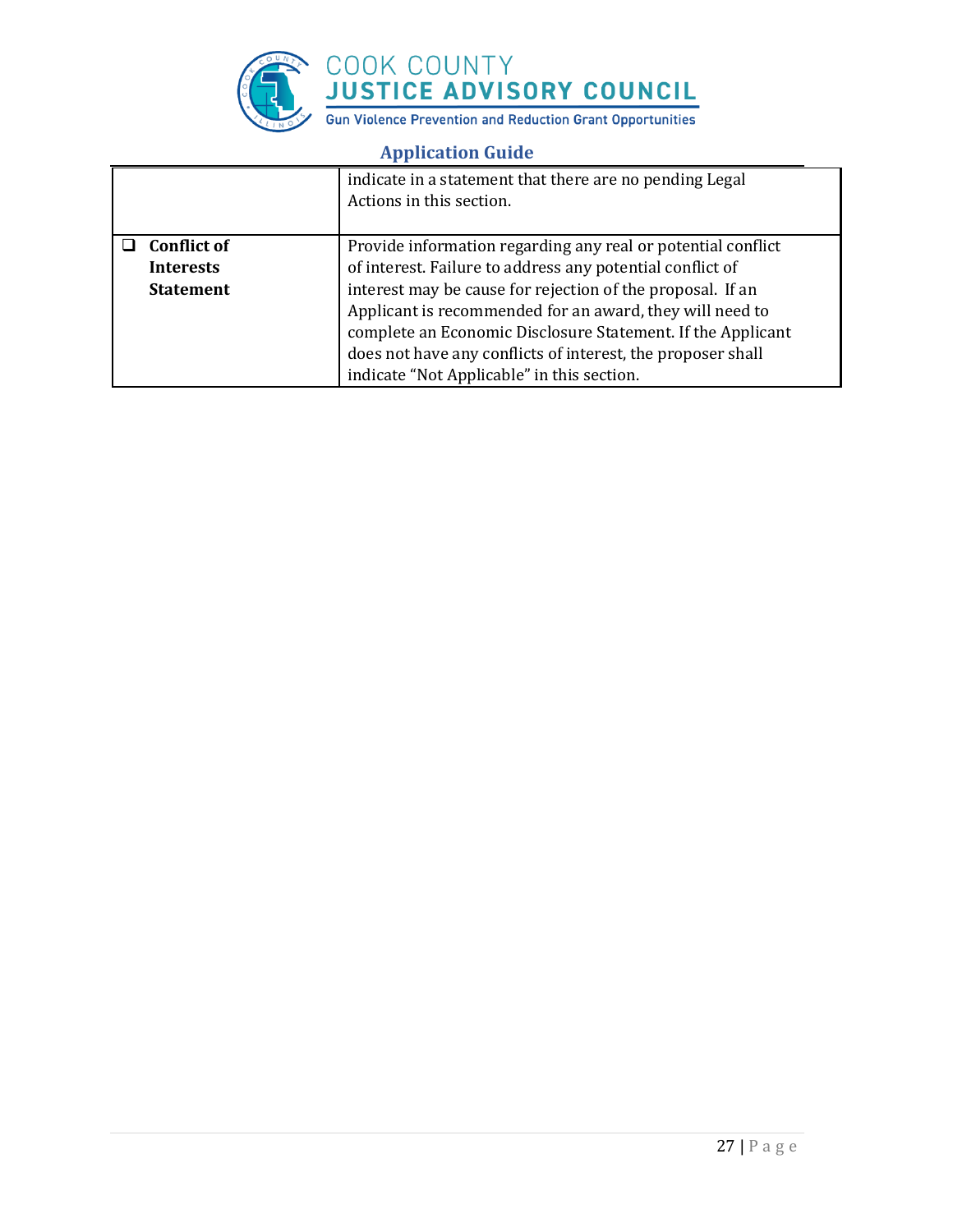

# **APPLICATION CHECKLIST (cont'd)**

The following documents only need to be submitted if they are applicable:

| Category             | <b>Supporting Documentation</b>                             |
|----------------------|-------------------------------------------------------------|
| <b>Letters of</b>    | If an applicant is partnering with other organizations to   |
| <b>Collaboration</b> | propose this program, each partner agency/entity must       |
|                      | submit a Letter of Collaboration.                           |
| <b>Federal</b>       | This is applicable if an applicant has a Federal Negotiated |
| <b>Negotiated</b>    | Indirect Cost Rate Agreement (NICRA) in place               |
| <b>Indirect Rate</b> |                                                             |
| Agreement            |                                                             |

Please upload an electronic copy of the completed application PDF and all related attachments through the Cook County Justice Advisory Council grants website: <https://www.cookcountyil.gov/JACGrants>

The deadlines for submitting the application and all attachments are: Track 1- April 11, 2022, 5:00pm Track 2 and 3- May 9, 2022, 5:00pm Applications received after this date and time will not be accepted. No exceptions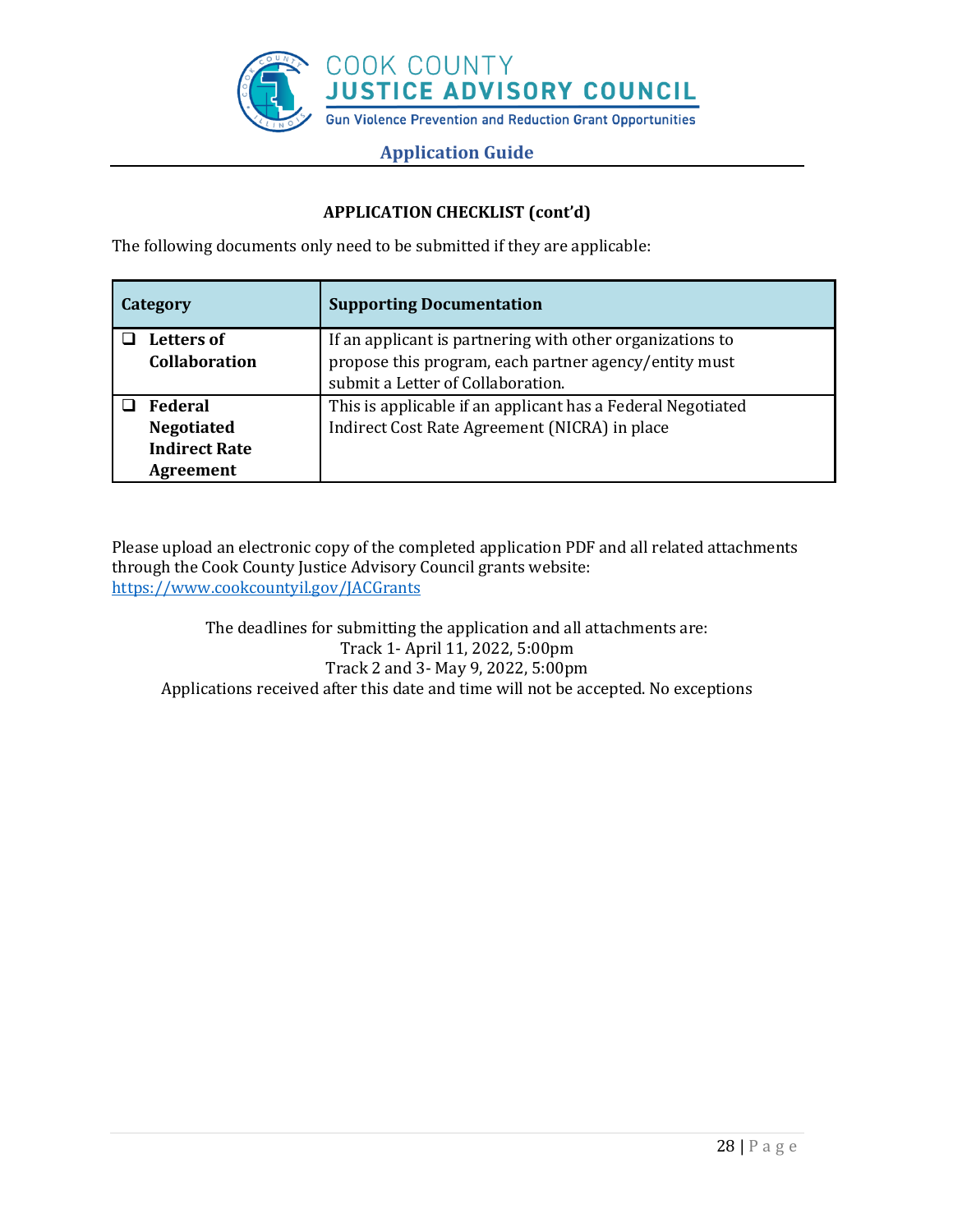

### **APPENDIX II - AGENCY DESIGNATED CONTACTS**

#### **(THIS FORM MUST BE INCLUDED WITH YOUR PROPOSAL SUBMISSION)**

#### **Agency Designated Contacts:**

Following determination of award and upon the final execution of the contract, the JAC will contact the agency to schedule an initial orientation meeting. This meeting will cover administrative procedures associated with the programmatic and fiscal management of the funded project. Please complete this form and include it with your submission so that, if awarded, the issuing department knows who the appropriate program and fiscal contacts are for your agency.

**Agency Name**:

**Agency Address**:

**Agency Program Contact**:

**Agency Program Contact Title**:

**Agency Program Contact Address**:

**Contact Phone**:

**Contact Email**:

**Agency Fiscal Contact**:

**Agency Fiscal Contact Title**:

**Agency Fiscal Contact Address**:

**Contact Phone**:

**Contact Email:**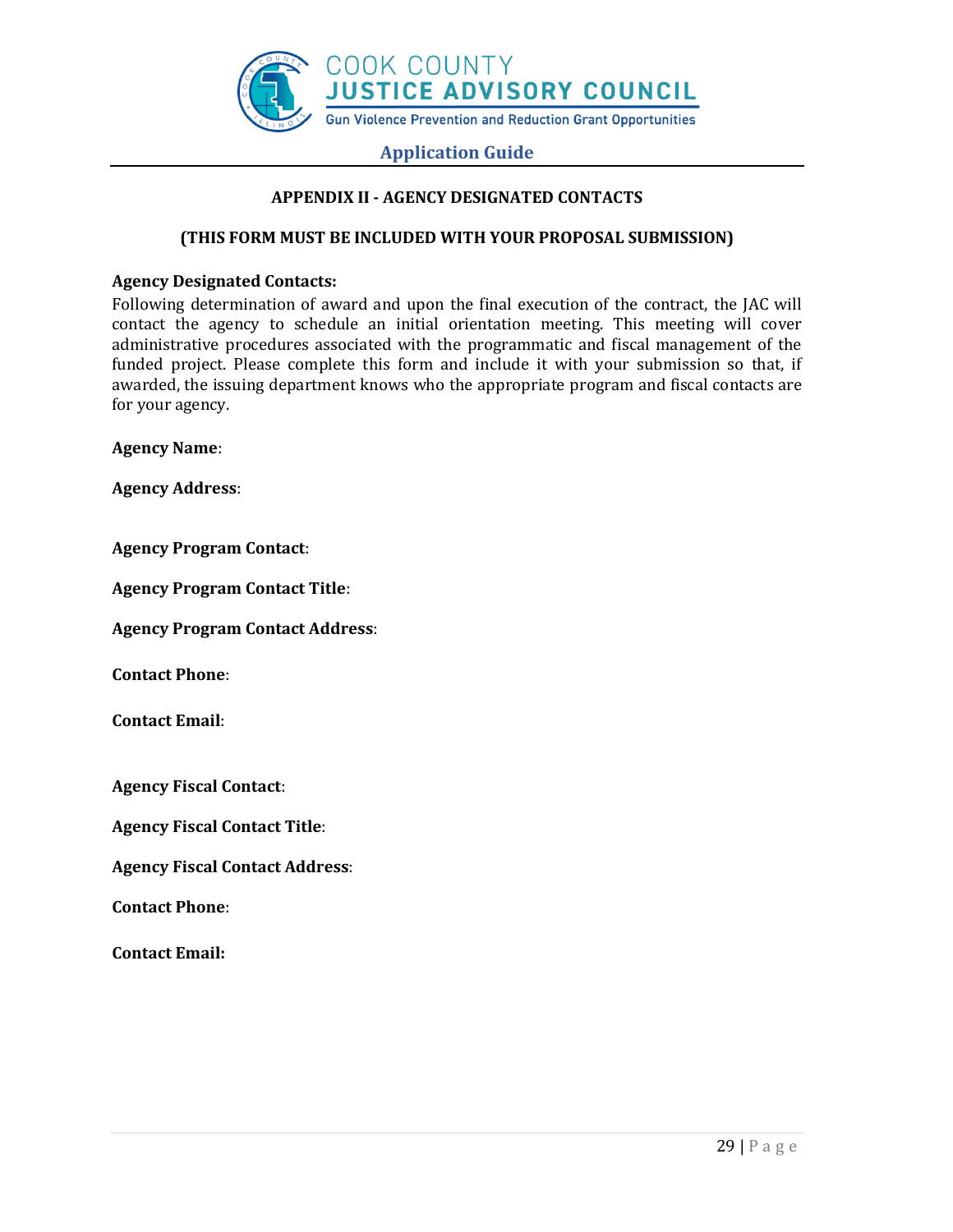

# **APPENDIX III- POST-AWARD REQUIREMENTS AND COMPLIANCE**

# **Grantee Orientation, Reporting, Site Visits and Funding Continuation Determination Meetings**

- $\triangleright$  All agencies who are awarded JAC grants are required to attend a grantee orientation prior to receiving an initial payment of grant funds. This orientation is mandatory. Its purpose is to provide grantees with specific instructions relative to the JAC's reporting and other administrative requirements. The JAC requires that each agency send those individuals who will be responsible for preparing the JAC required programmatic and fiscal reports.
- $\triangleright$  Grant recipients will be required to submit periodic programmatic and fiscal reports for the duration of the grant. The JAC will provide forms for this purpose which will be distributed to each grantee as part of the mandatory orientation session.
- $\triangleright$  Programmatic reporting will include an explanation of the progress made on each outcome metric defined in Expected Outcomes of the Proposer's application. Additional information to be reported will include but will not be limited to the following:

| <b>Reporting Requirements</b>            | <b>How Reported</b>                        |
|------------------------------------------|--------------------------------------------|
| Demographic breakouts for program        | Counts by age, race, gender, and           |
| participants                             | education level attained                   |
| School engagement                        | Aggregate counts                           |
| <b>Employment status</b>                 | Aggregate counts                           |
| Referral sources                         | Aggregate counts                           |
| Outcomes specific to school-based        | Aggregate counts for reductions in         |
| programs                                 | infractions, suspensions, or expulsions    |
| Progress on proposed outcomes            | Achievements relative to each expected     |
|                                          | outcome from the Proposer's proposal       |
| At-risk and system involvement status of | Baseline data relative to risk and system  |
| participants                             | involvement status and tracking on         |
|                                          | these same data points during program      |
|                                          | participation and, to the extent possible, |
|                                          | post-program status                        |

➢ Applicants must also explain how they will determine the effectiveness of the program model used, including how the program model effectively addresses the problem identified in the "Description of Problem and Target Population" section of the proposal. It is expected that baseline data will be established as part of a formal intake process and that this data be used for comparative purposes after participants receive the proposed program dosage or intervention.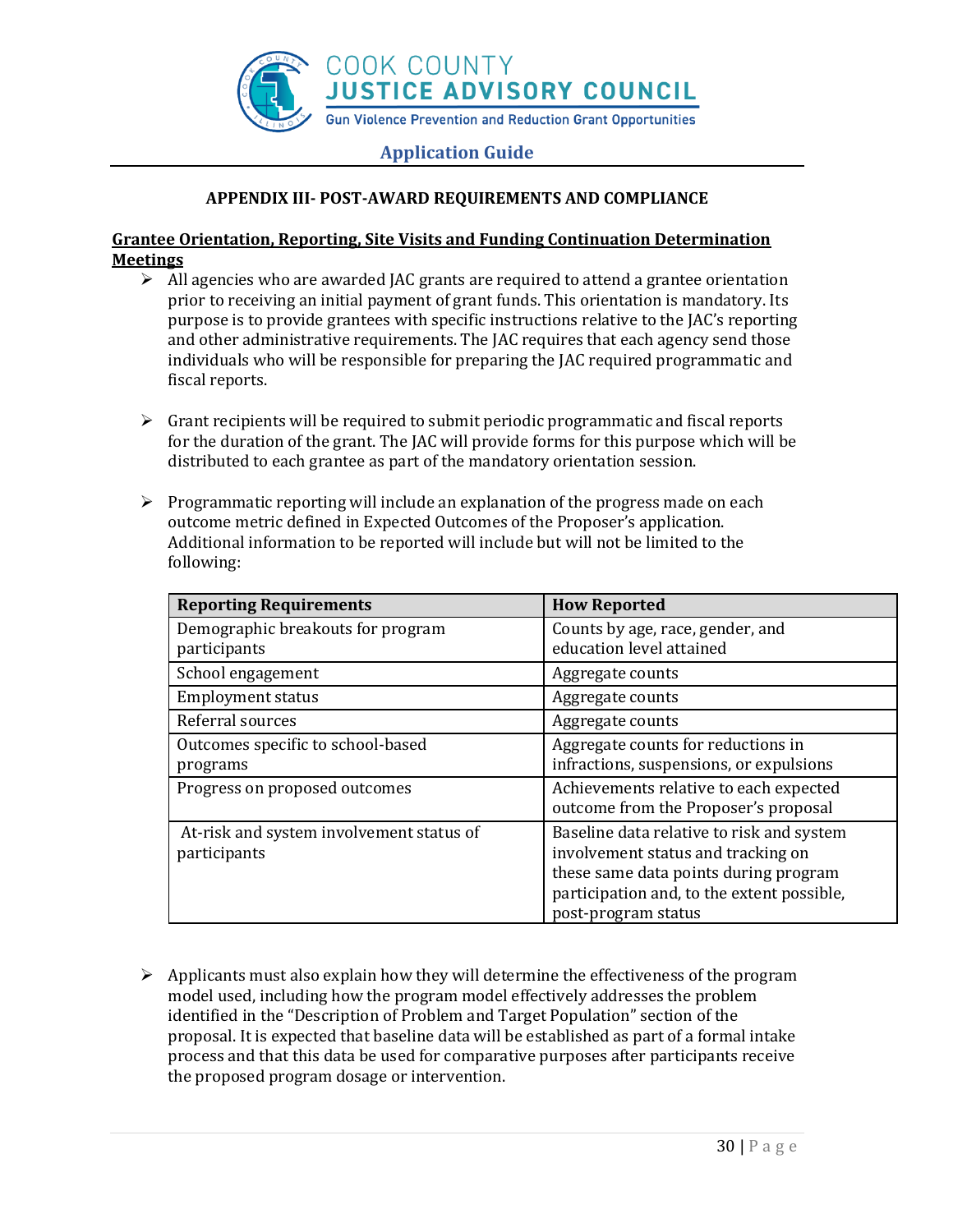

COOK COUNTY<br>JUSTICE ADVISORY COUNCIL

# **Gun Violence Prevention and Reduction Grant Opportunities**

# **Application Guide**

- ➢ Presently, the JAC provides a Microsoft Word template for programmatic reporting purposes and a Microsoft Excel template for fiscal reporting purposes. As part of the JAC's fiscal reporting requirements, all reported expenditures must be accompanied by supporting documentation. Examples of acceptable supporting documentation are listed in Application Guide Budget Guidance section.
- $\triangleright$  Expenditures that occur prior to or after the expiration of the contract period are not reimbursable. Likewise, any items that are not budgeted and approved in the initial proposal budget (or subsequent budget revision) are considered ineligible for reimbursement. In addition, all grantees will be required to have an email address for correspondence purposes.
- $\triangleright$  Additionally, the JAC may conduct a site visit with the grant recipient at a mutually agreed upon time and place. At the site visit, the JAC will want to meet anyone working under the grant and/or tasked with overseeing its implementation, meet with and hear from any client(s)/constituency participating in program(s) supported by the grant and see the facilities used in the implementation of the grant (e.g. offices, classrooms, meeting areas etc.).
- $\triangleright$  Prior to the close of the first year of the funding period, the JAC will schedule a Determination Meeting with each grantee. The purpose of this meeting will be to determine whether the grantee is on track to successfully continue the project for the second year of the funding period. The JAC will review the grantee's performance to date as outlined in the JAC Compliance Policy for Grant Recipients (See Appendix VI) and discuss with the grantee any necessary adjustments to the scope of services, budget, timeline, cohorts and service numbers and make a determination of whether the grantee is in compliance. If it is determined that the grantee is not in compliance, they will be required to remedy each unmet condition to the satisfaction of the JAC prior to receiving the second year of the grant funds.
- $\triangleright$  If, at the close of the contract period, the awarded agency has not spent the total amount of funds advanced to the agency by the JAC, the remaining unspent funds must be returned to the JAC within 45 days of the close of the contract period.

# **Post-Award Non-Compliance Determination**

- $\triangleright$  The JAC's Grant Compliance Policy is attached as Appendix VI As described in the policy, the JAC assesses multiple factors over the course of the grant period to determine each awarded agency's level of compliance. A grantee may be designated "non-compliant" if situations arise where the grantee is determined to be in noncompliance with two or more of the factors specified in the policy and fails to take corrective action after receiving formal notification from the JAC.
- $\triangleright$  In the event that an organization was designated as "non-compliant" and subsequently applies for future funding, the JAC may consider this designation and past performance in determining whether to award the agency a subsequent grant.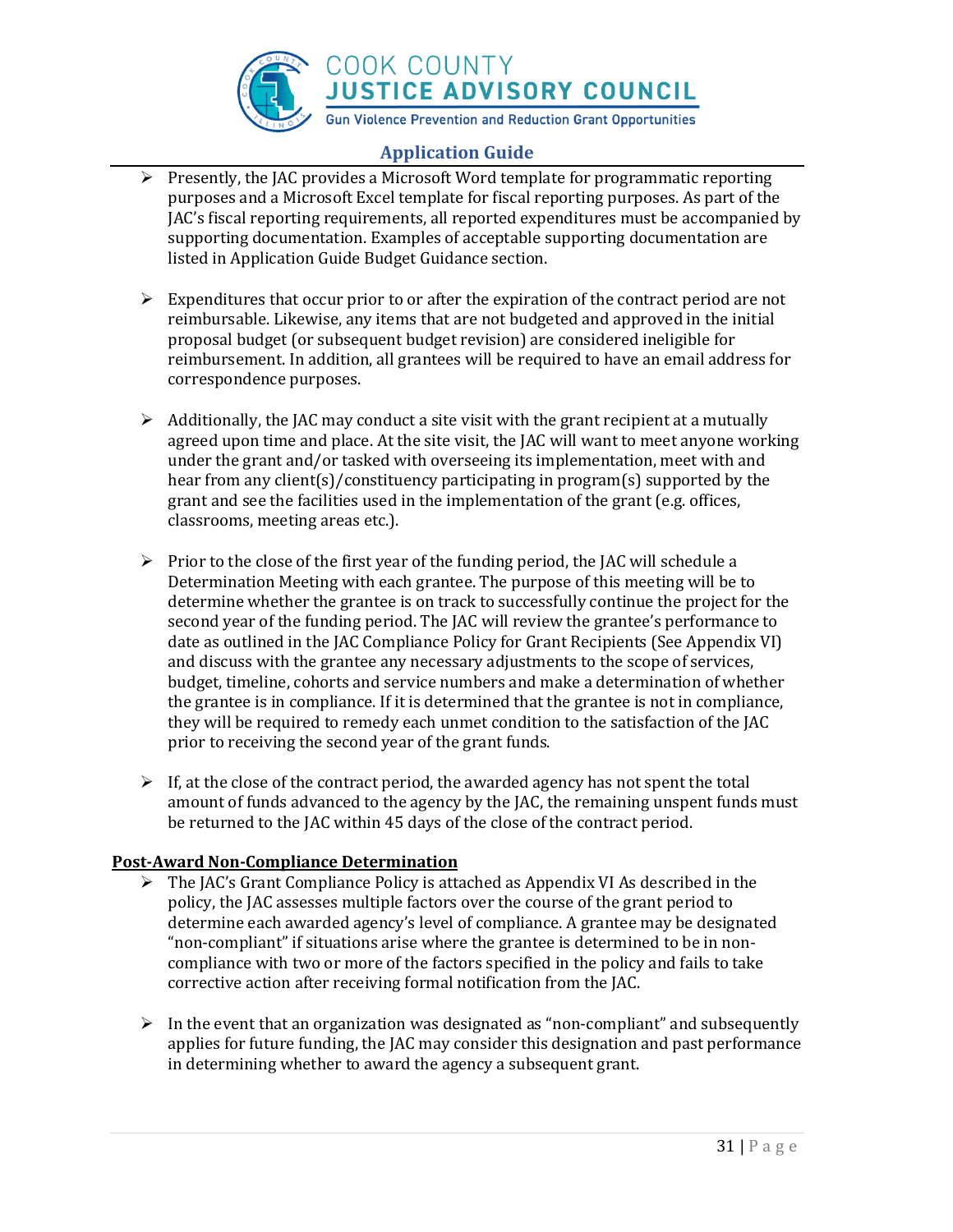

# **APPENDIX IV- JAC BUDGET GUIDANCE**

This document provides general guidance on budgeting, allowable costs and supporting documentation required to justify expenditures under agreements with the Cook County Justice Advisory Council (JAC). Recipients of funds through JAC agreements are responsible for ensuring that costs budgeted for expenditure conform to this guidance document, and that documentation of those costs also conform to this guidance. It is the responsibility of the recipient to receive guidance from the JAC on matters not addressed in this general guidance, as such concerns may emerge.

It is critical that all costs charged to a JAC-funded agreement are:

- *APPLICABLE* to the operation of the funded program (not to be used for other agency purposes);
- *ALLOWABLE* by Justice Advisory Council policy (as reflected in this document); and
- *REASONABLE and NECESSARY* for the implementation of the proposed project.

NOTE: Any items that are not budgeted and approved are considered ineligible for reimbursement. No item shall be considered budgeted or approved pursuant to a budget revision until the date such budget revision is approved in writing by the JAC. To initiate a budget modification, JAC staff shall be contacted to determine the process appropriate to the specific circumstances. No budget revision shall allow costs retroactively.

# **Specific Unallowable Costs**

- Expenditures not supported with appropriate documentation when submitted for reimbursement. Only properly documented expenditures will be processed for payment. Expenditures that are normally allowable but unsupported with backup documentation will be held until proper documentation is received.
- Costs incurred before or after the contract period, or new expenditures obligated or paid before, or in the anticipation of, the JAC's written approval of a budget revision.
- Using funds to establish or replenish petty cash accounts.
- Stipends for staff and staff bonuses.
- Finance charges/Late fees associated with credit cards or other accounts.
- Bar charges and alcoholic beverages.
- Construction and renovation costs.
- Lobbying, political contributions, legislative liaison activities.
- Parking tickets or other fees resulting from any violation.
- Organized fundraising, including salaries of persons while engaged in these activities.
- Major equipment purchases of items with a useful life over one year that have not been explicitly approved in advance, in writing, by the JAC.
- Goods or services for personal use by organizational staff.
- Equipment, peripherals, or cellular phones for personnel who do not have a direct role in the JAC-funded program.
- Equipment purchases by subgrantees or subcontractors including computers.
- All other unallowable costs as may be stated in this budget guidance.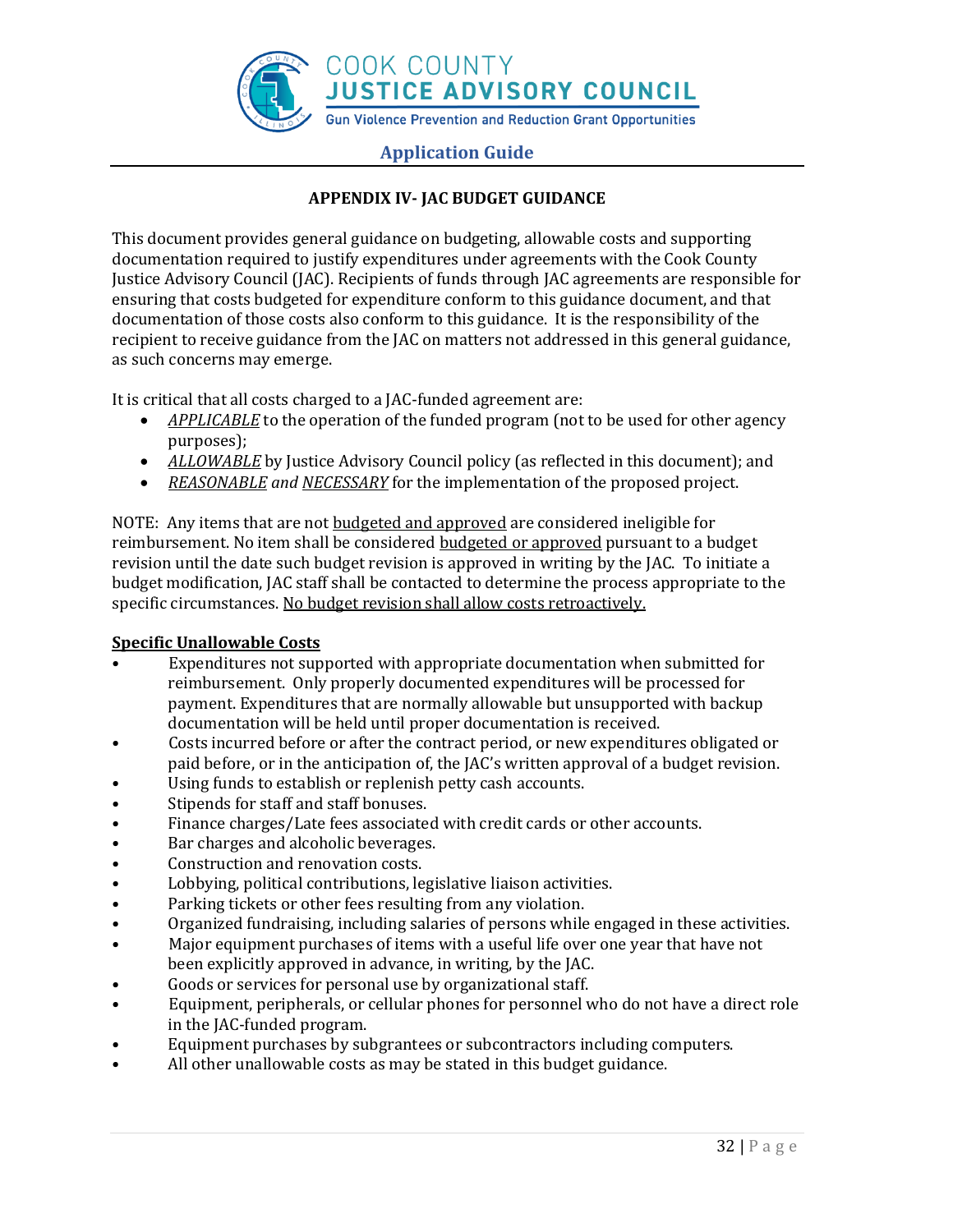

The JAC reserves the right to negotiate budget changes, to ensure that budgeted costs are aligned with the JAC's Budget Guidance policy. To the extent possible, negotiated changes will occur at the start of the contract period.

Further, all guidance in this document is subject to funds appropriation provisions in executed JAC agreements.

|                  |                                             | <b>Documentation</b><br>to Support |
|------------------|---------------------------------------------|------------------------------------|
| <b>Line Item</b> | <b>Explanation</b>                          | <b>Expenditures -</b><br>must be   |
|                  |                                             | included with all                  |
|                  |                                             | fiscal reports                     |
| <b>Personnel</b> | The "Personnel" category includes the       | Check copies /                     |
|                  | salary and wage costs that will be paid to  | payroll registers /                |
|                  | personnel who have an active role in the    | general ledger                     |
|                  | implementation or administration of your    |                                    |
|                  | program. This line item is applicable       |                                    |
|                  | only to personnel who are on your           |                                    |
|                  | agency's payroll. If they are not on your   |                                    |
|                  | payroll they belong in either               |                                    |
|                  | "Contract/Consultant" or "Other."           |                                    |
|                  | Depending on the start-date and duration    |                                    |
|                  | of budgeted personnel, you may need to      |                                    |
|                  | include pay raise estimates to ensure that  |                                    |
|                  | your budget will have sufficient funds to   |                                    |
|                  | cover costs. Personnel costs may be         |                                    |
|                  | budgeted based on a salary or an hourly     |                                    |
|                  | rate. Use of funds to pay stipends to       |                                    |
|                  | personnel on the agency's payroll is not    |                                    |
|                  | allowed. Use funds for staff bonuses is     |                                    |
|                  | not allowed.                                |                                    |
| Fringe           | Budgeted costs for fringe benefits should   | Verification of                    |
| <b>Benefits</b>  | be based on your agency's standard policy.  | fringe benefit rate                |
|                  | Typical fringe costs include such items as  | (i.e. fringe rate                  |
|                  | social security, unemployment / worker's    | schedule or other                  |
|                  | compensation, retirement, and health        | documentation)                     |
|                  | insurance and are typically applied as a    | or explanation of                  |
|                  | percentage of a salary.                     | how fringes are                    |
|                  |                                             | calculated                         |
| <b>Travel</b>    | Travel expenses should be budgeted in       | Receipts                           |
|                  | accordance with your agency's standard      |                                    |
|                  | travel policy. Local travel is allowable    | Documentation                      |
|                  | provided that it is directly related to the | illustrating that                  |
|                  | JAC-funded program. Travel between a        | the travel was                     |
|                  | regular worksite/office and home is not     | related to the JAC-                |

# **BUDGET LINE ITEMS: Explanation and Documentation**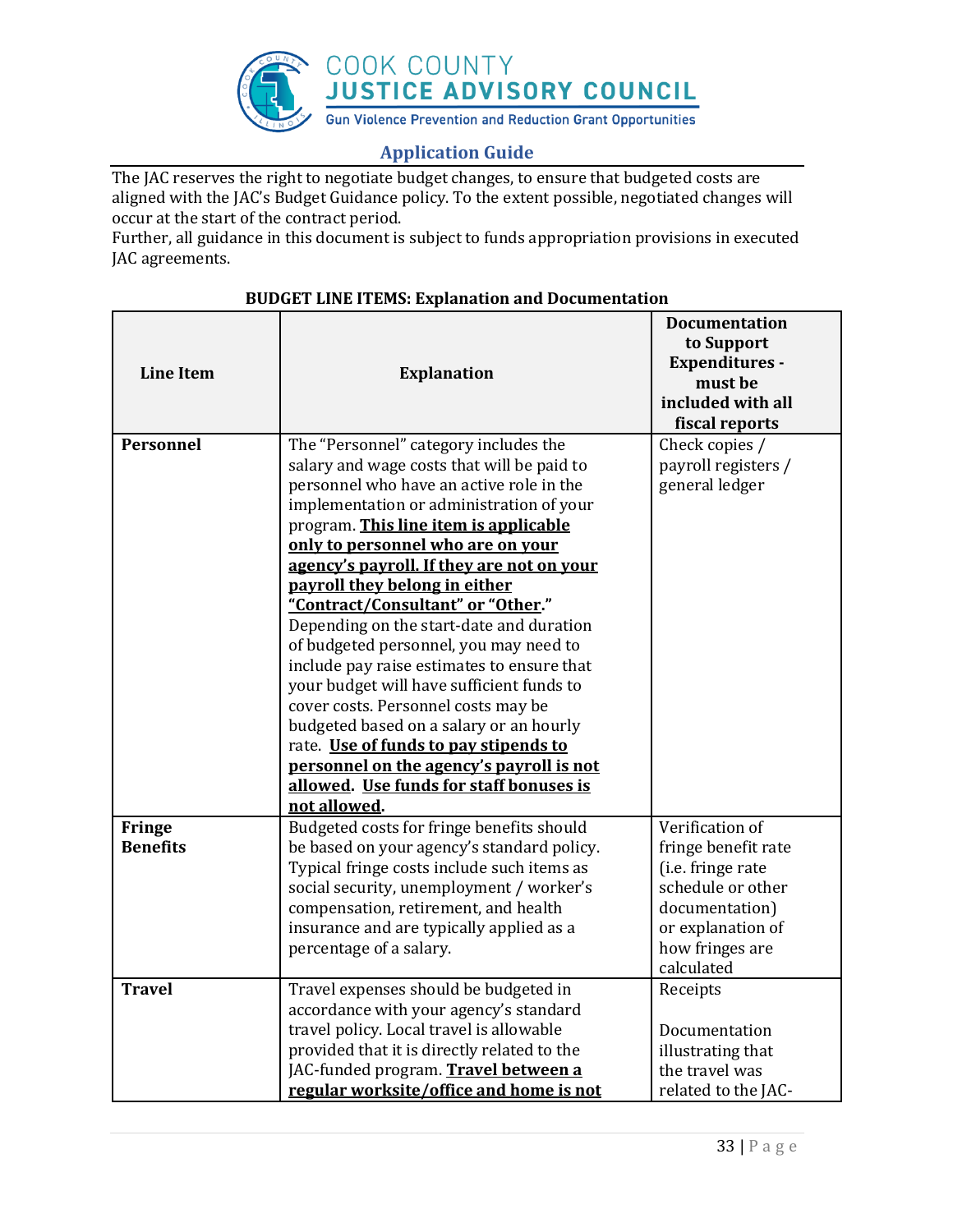

|                                         | reimbursable. Parking expenses are<br>allowed but similar exclusions apply. For<br>example, parking expenses incurred while<br>traveling between program site locations is<br>permitted, but parking expenses<br>associated with travel between home and a<br>regular worksite/office are not<br>reimbursable.<br>Out of town travel expenses related to                                                                                                                                                                                                                                                                                                                                                             | funded project<br>(i.e. project staff<br>travel roster<br>indicating<br>departure and<br>arrival locations<br>and dates that<br>corresponds with<br>submitted<br>receipts) |
|-----------------------------------------|----------------------------------------------------------------------------------------------------------------------------------------------------------------------------------------------------------------------------------------------------------------------------------------------------------------------------------------------------------------------------------------------------------------------------------------------------------------------------------------------------------------------------------------------------------------------------------------------------------------------------------------------------------------------------------------------------------------------|----------------------------------------------------------------------------------------------------------------------------------------------------------------------------|
|                                         | attendance at conferences or training<br>events are allowed provided that the event<br>is included and approved in the budget. In<br>these instances, organizations may be<br>reimbursed for airfare, lodging, per diem,<br>ground transportation, and attendee fees.<br>All proposed expenses should be itemized<br>with clear calculations illustrating how the<br>costs were determined.                                                                                                                                                                                                                                                                                                                          |                                                                                                                                                                            |
| Equipment                               | <b>NOTE:</b> The JAC does not allow equipment<br>expenditures or computer purchases by<br>third parties, including subgrantees or<br>contractors. Grantees are responsible for<br>ensuring that all JAC-funded equipment is<br>properly inventoried.<br>For the purposes of JAC agreements,<br>equipment is defined as any item of<br>nonexpendable, tangible property that has<br>a useful life of more than one year. The JAC<br>does not follow the federal definition that<br>an item must have an acquisition cost that<br>is equal to or greater than \$5,000 to be<br>considered equipment. Examples of items<br>typically budgeted under equipment are<br>computers, laptops, printers, peripherals,<br>etc. | Purchase receipts,<br>cancelled checks,<br>bank statements                                                                                                                 |
| <b>Materials and</b><br><b>Supplies</b> | Typically, materials and supplies fall under<br>two categories: office materials and<br>supplies (consumable items such as paper,<br>ink, filing supplies, etc. that staff assigned<br>to the project will use as part of day to day<br>implementation and administration), and<br>program materials and supplies<br>(consumable items that are required to<br>carry out program activities such as<br>assessment materials or flip charts used by<br>program staff, or items used directly by                                                                                                                                                                                                                       | Purchase receipts,<br>cancelled checks,<br>bank statements                                                                                                                 |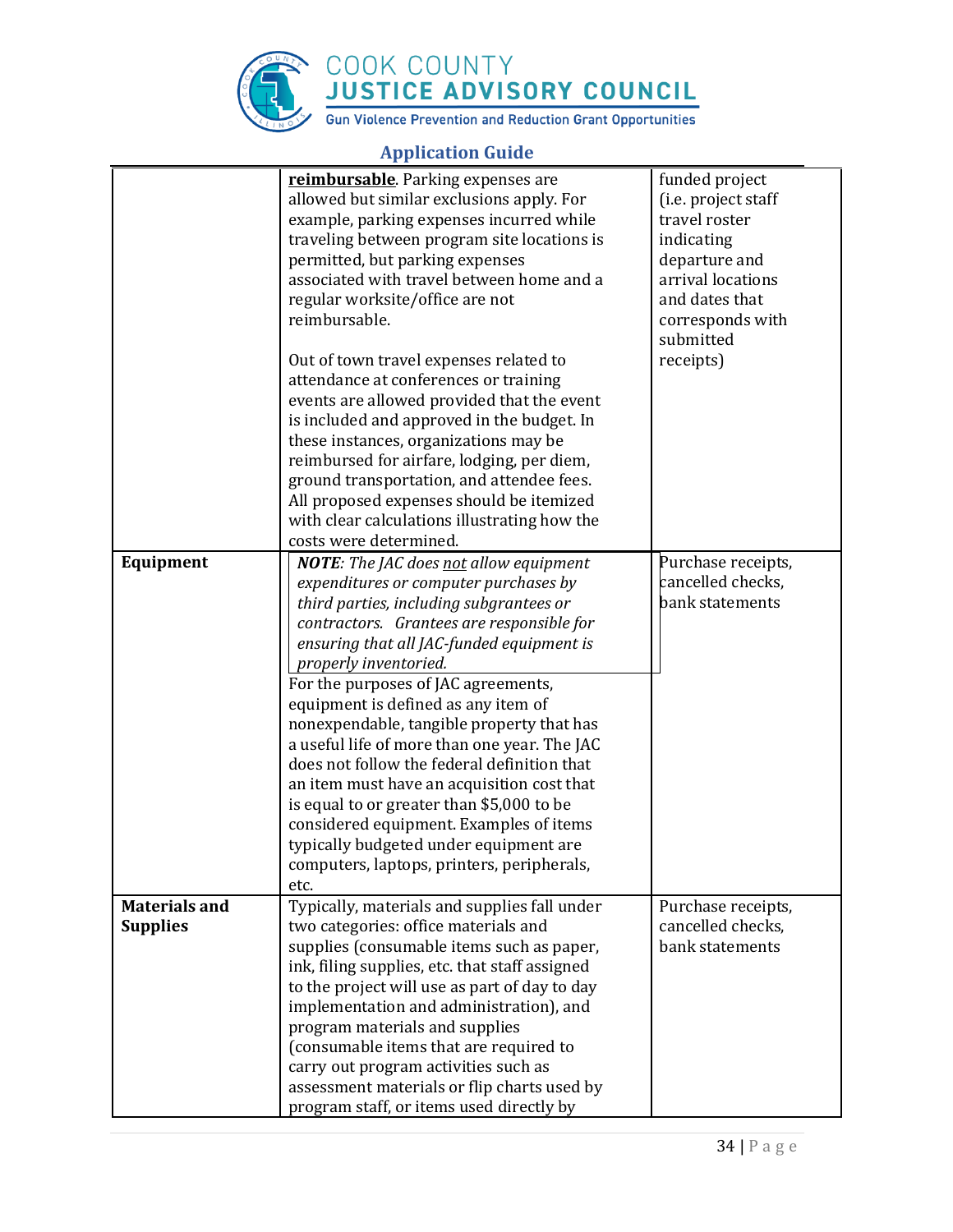

|                                                   | program participants such as workbooks).<br>Applicants may have additional materials<br>and supplies categories. An example would<br>be staff development/training materials.<br>All costs should be itemized with<br>calculations illustrating how the costs were<br>determined (i.e. unit costs, quantity, etc.)                                                                                                                                                                                                                                                                                                                                                                                                                                                                                                                                                                                                               |                                                                                                                                                                                                                                           |
|---------------------------------------------------|----------------------------------------------------------------------------------------------------------------------------------------------------------------------------------------------------------------------------------------------------------------------------------------------------------------------------------------------------------------------------------------------------------------------------------------------------------------------------------------------------------------------------------------------------------------------------------------------------------------------------------------------------------------------------------------------------------------------------------------------------------------------------------------------------------------------------------------------------------------------------------------------------------------------------------|-------------------------------------------------------------------------------------------------------------------------------------------------------------------------------------------------------------------------------------------|
| <b>Contractors</b><br>and<br><b>Subrecipients</b> | Any external individuals or partners that,<br>under a formal agreement, will provide<br>critical and essential services to your<br>proposed project should be budgeted<br>under the "Contractors and Subrecipients"<br>category. A copy of the formal agreement<br>delineating the specific services to be<br>provided must be shared with the JAC<br>upon request. Any fees, travel, or other<br>expenses the contracted entity will incur<br>should be itemized and included under this<br>line item as well. Allowed indirect costs<br>may not exceed the Federal Negotiated<br>Indirect Cost Rate Agreement (NICRA) in<br>place for the primary recipient and for any<br>subrecipients. In the absence of a NICRA,<br>recipients and subrecipients are allowed a<br>10% maximum indirect rate on direct<br>expenses.<br><b>Equipment costs, including computers,</b><br>are not allowed for contractors or<br>subrecipients. | Contractor or<br>subrecipient's<br>itemized invoices<br>with attached<br>receipts<br>Proof of payment<br>to subgrantee or<br>contractor (copy<br>of checks or bank<br>statements<br>showing debited<br>expenditure)                       |
| <b>Other Direct</b><br>Costs                      | Any items that do not fall within the above<br>budget categories should be included<br>under "Other Direct Costs." Following are<br>examples of typical items.<br>Stipends (i.e. participant stipends<br>or stipends for the purpose of<br>engaging family or community<br>members). Stipends may not be<br>used for agency personnel.<br>Event/Field Trip costs (i.e. one-<br>$\bullet$<br>time, event-specific costs such as<br>rent and fees associated with<br>securing space, bus rental,<br>admission fees, etc.)                                                                                                                                                                                                                                                                                                                                                                                                          | Purchase receipts,<br>cancelled checks<br>For equipment<br>leases:<br>explanation<br>indicating how<br>the agency<br>allocates lease<br>costs by program<br>Gift cards/transit<br>cards require a<br>tracking system<br>that records card |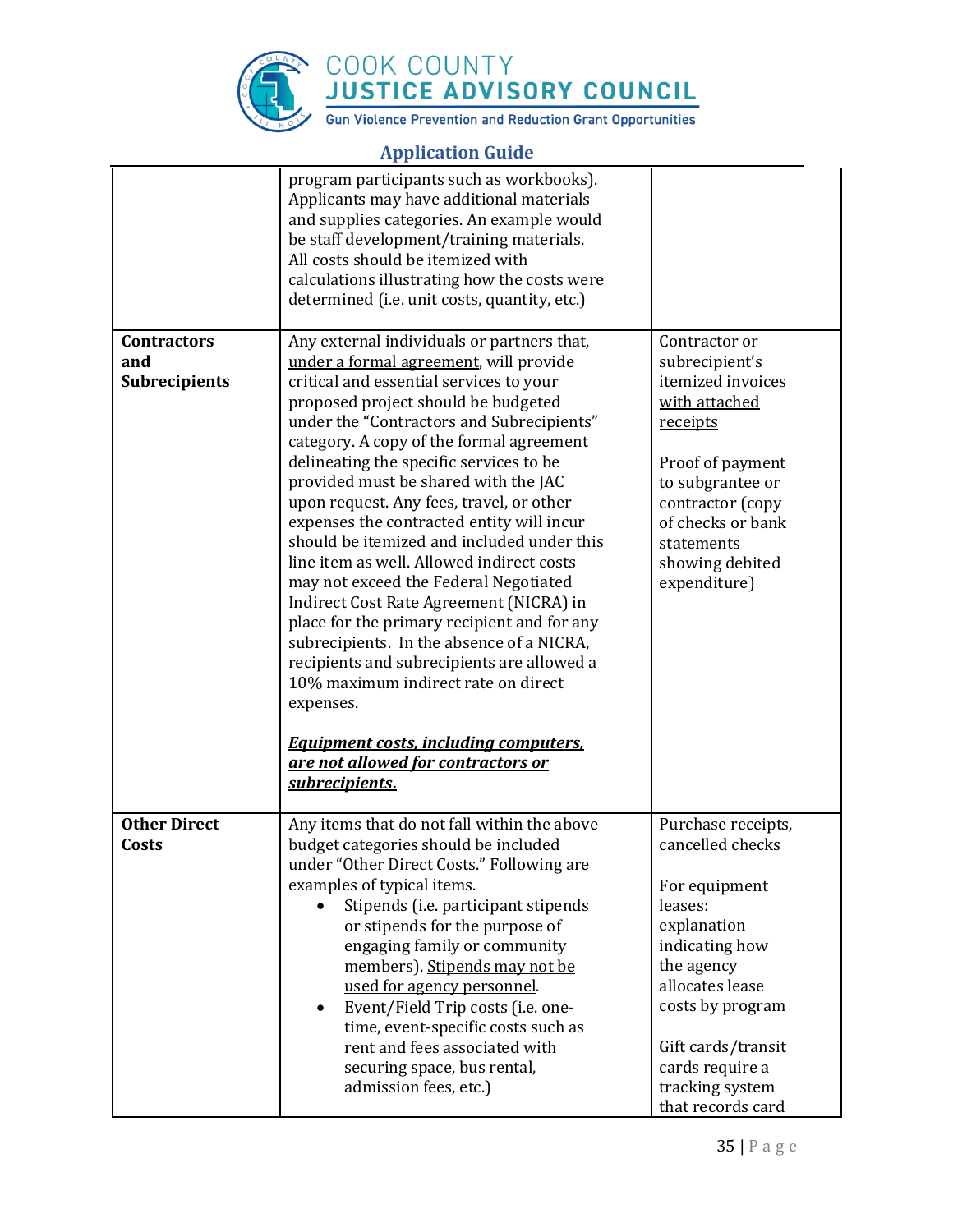

| Printing costs include the<br>$\bullet$                           | distribution: who   |
|-------------------------------------------------------------------|---------------------|
| production of flyers, newsletters,                                | issued the card to  |
| brochures, or any                                                 | the participant,    |
| informational/promotional                                         | date of issue,      |
| materials related to the project.                                 | value of card, and  |
| Postage<br>$\bullet$                                              | signature of        |
| Equipment leases (i.e. a portion of<br>$\bullet$                  | participant         |
| the monthly lease/service costs for                               | indicating receipt. |
| a photocopier - costs need to be                                  | The JAC reserves    |
|                                                                   | the right to deny   |
| prorated according to a formula                                   | reimbursement if    |
| that clearly demonstrates what                                    | agencies fail to    |
| portion is attributable to the JAC-                               | keep distribution   |
| funded project.                                                   | records.            |
| Client assistance (i.e. gift cards for<br>$\bullet$               |                     |
| emergency food or clothing, transit                               |                     |
| cards, etc.)                                                      | Communication       |
| <b>NOTE:</b> The purchase of transit cards and                    | costs should be     |
| gift cards shall be purchased in direct                           | prorated if they    |
| connection to the number of pre-identified                        | are not 100%        |
| program participants to avoid an excess of                        | attributable to the |
| cards remaining at the close of the                               | JAC-funded          |
| agreement period. Purchases of these                              | program. The        |
| items must receive advance JAC approval                           | allocation to the   |
| in writing, even if budgeted.                                     | program must be     |
| Program participant incentives (i.e.<br>$\bullet$                 | explained.          |
| gift cards in small denominations-                                |                     |
| not to exceed \$50, tee shirts, food,                             | In addition to      |
| $etc.$ )                                                          | receipts, food      |
| Communications (i.e. voice, data,<br>$\bullet$                    | costs should be     |
| wi-fi, or access services not                                     | supported with      |
| encompassed under "Indirect                                       | documentation       |
| Costs").                                                          | explaining the      |
| Food expenses are allowable                                       | event for which     |
| provided they are incurred as part                                | the food was        |
| of an event or a scheduled program                                | purchased, the      |
| activity at which program                                         | number of           |
| participants are in attendance.                                   | attendees, the      |
| Food costs in the absence of                                      | purpose of the      |
| program participants are not                                      | event and the       |
| allowable. All food costs must be                                 | audience in         |
|                                                                   | attendance.         |
| reasonable. If food is purchased in                               |                     |
| conjunction with other items that                                 |                     |
| are not related to the event (i.e. at a                           |                     |
| grocery store where several items                                 |                     |
|                                                                   |                     |
| were purchased, including the<br>food), the food items need to be |                     |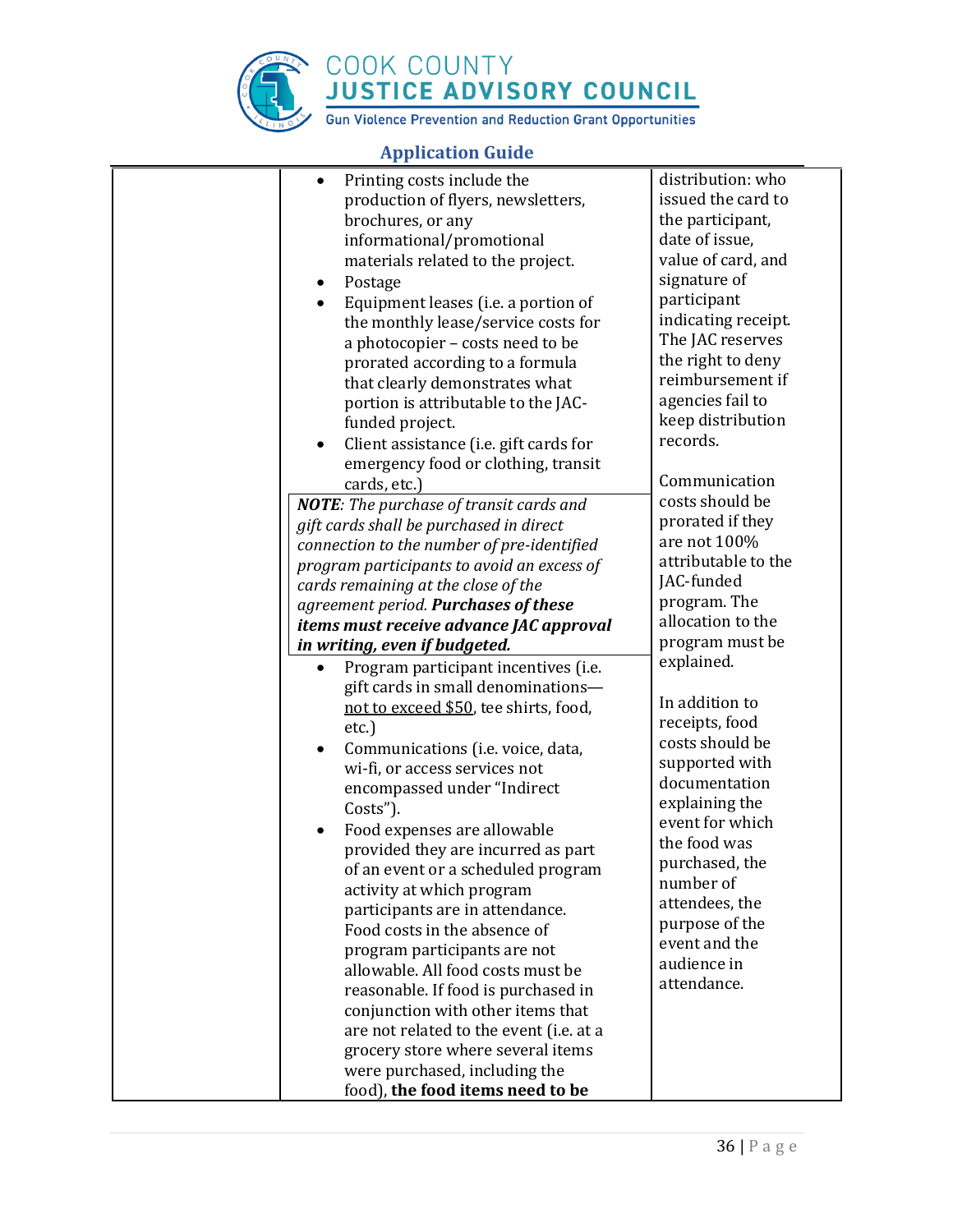

|                                             | marked on the receipt to<br>indicate what items are being                                                                                                                                                                                                                                                                                                                                                                                                                                                                                                                   |                                                                                                                                                                                                                                                                                                                                                                                                                                                              |
|---------------------------------------------|-----------------------------------------------------------------------------------------------------------------------------------------------------------------------------------------------------------------------------------------------------------------------------------------------------------------------------------------------------------------------------------------------------------------------------------------------------------------------------------------------------------------------------------------------------------------------------|--------------------------------------------------------------------------------------------------------------------------------------------------------------------------------------------------------------------------------------------------------------------------------------------------------------------------------------------------------------------------------------------------------------------------------------------------------------|
|                                             | charged to the JAC agreement.                                                                                                                                                                                                                                                                                                                                                                                                                                                                                                                                               |                                                                                                                                                                                                                                                                                                                                                                                                                                                              |
|                                             | (continued next page)                                                                                                                                                                                                                                                                                                                                                                                                                                                                                                                                                       |                                                                                                                                                                                                                                                                                                                                                                                                                                                              |
| <b>Other Direct</b><br>Costs<br>(continued) | Certain costs which benefit multiple<br>programs or projects and can be assigned<br>or allocated across programs or projects in<br>a reasonably consistent and accurate way<br>may be considered Other Direct Costs for<br>JAC-funded programs. These include:<br>Rent and occupancy costs allocated<br>to the JAC-funded project.<br>Utilities, telephone and internet<br>$\bullet$<br>costs allocated to the JAC-funded<br>project.<br>Depreciation of fixed assets used in<br>$\bullet$<br>common across the organization<br>and allocated to the JAC funded<br>project. | For shared direct<br>cost allocation,<br>documentation of<br>the manner in<br>which shared<br>costs are allocated<br>across activities is<br>required.<br>Documentation<br>must indicate how<br>many JAC-funded<br>staff are included<br>in the allocation<br>formula<br>compared to the<br>total number of<br>staff.<br>The methodology<br>for allocating<br>shared costs used<br>in the preparation<br>of organizational<br>financial<br>statements should |
|                                             |                                                                                                                                                                                                                                                                                                                                                                                                                                                                                                                                                                             | generally be used<br>if shared costs are                                                                                                                                                                                                                                                                                                                                                                                                                     |
|                                             |                                                                                                                                                                                                                                                                                                                                                                                                                                                                                                                                                                             | included as Other<br>Direct Costs.                                                                                                                                                                                                                                                                                                                                                                                                                           |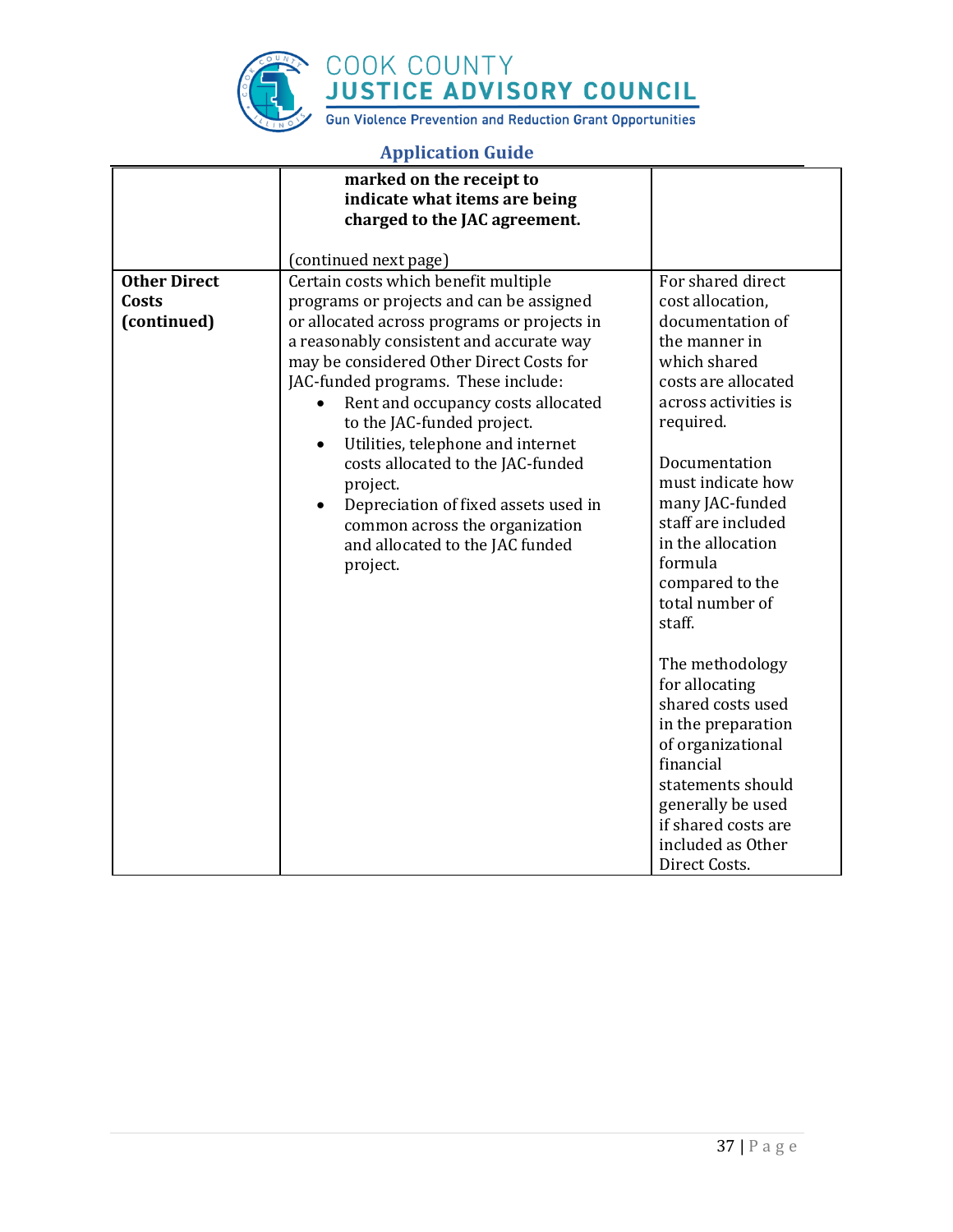

# COOK COUNTY<br>JUSTICE ADVISORY COUNCIL

**Gun Violence Prevention and Reduction Grant Opportunities** 

|                       | <b>Trephreamon Gara</b>                                                                                                                                                                                                                                                                                                                                 |                                                                                                                                                                                                                |
|-----------------------|---------------------------------------------------------------------------------------------------------------------------------------------------------------------------------------------------------------------------------------------------------------------------------------------------------------------------------------------------------|----------------------------------------------------------------------------------------------------------------------------------------------------------------------------------------------------------------|
| <b>Indirect Costs</b> | Indirect costs are administrative or<br>overhead expenses that are attributable to<br>multiple programs or functions across the<br>agency.<br>A non-direct cost that is not exclusive to<br>the JAC-funded program is considered an<br>indirect cost and should be prorated to<br>determine the portion that is allocable to<br>the JAC-funded program. | <b>Explanation of the</b><br>agency's method<br>for prorating the<br>allocation of<br>indirect costs to<br>the JAC-funded<br>program. This<br>explanation<br>should be<br>included in the<br>Budget Narrative. |
|                       | Applicants must have a means for<br>determining the allocation of indirect<br>costs. For example, indirect costs may be<br>prorated based on the number of<br>personnel (i.e. payroll costs), or programs<br>(i.e. costs that are common to multiple<br>programs may be allocated according to<br>the number of programs the agency<br>operates).       |                                                                                                                                                                                                                |
|                       | All indirect costs must be budgeted solely<br>under the indirect cost line. Costs that the<br>JAC deems, in its sole opinion, to be<br>indirect but budgeted under other line<br>items will result in a required budget<br>revision at the onset of the contract period.                                                                                |                                                                                                                                                                                                                |

# **Application Guide**

# **INDIRECT RATE CAPS AND DOCUMENTATION POLICY**

Allowable indirect costs shall not exceed the Federal Negotiated Indirect Cost Rate Agreement (NICRA) in place for the primary organization. In the absence of a NICRA, an organization's allowable indirect costs shall not exceed 10% of allowable direct expenses.

Subrecipient allowable indirect costs shall separately not exceed the Federal Negotiated Indirect Cost Rate Agreement (NICRA) in place for that subrecipient organization. In the absence of a NICRA, indirect costs shall separately not exceed 10% of allowable direct expenses for that subrecipient.

Indirect costs shall be applied only to the first \$25,000 of any subrecipient award, at whatever level of subaward.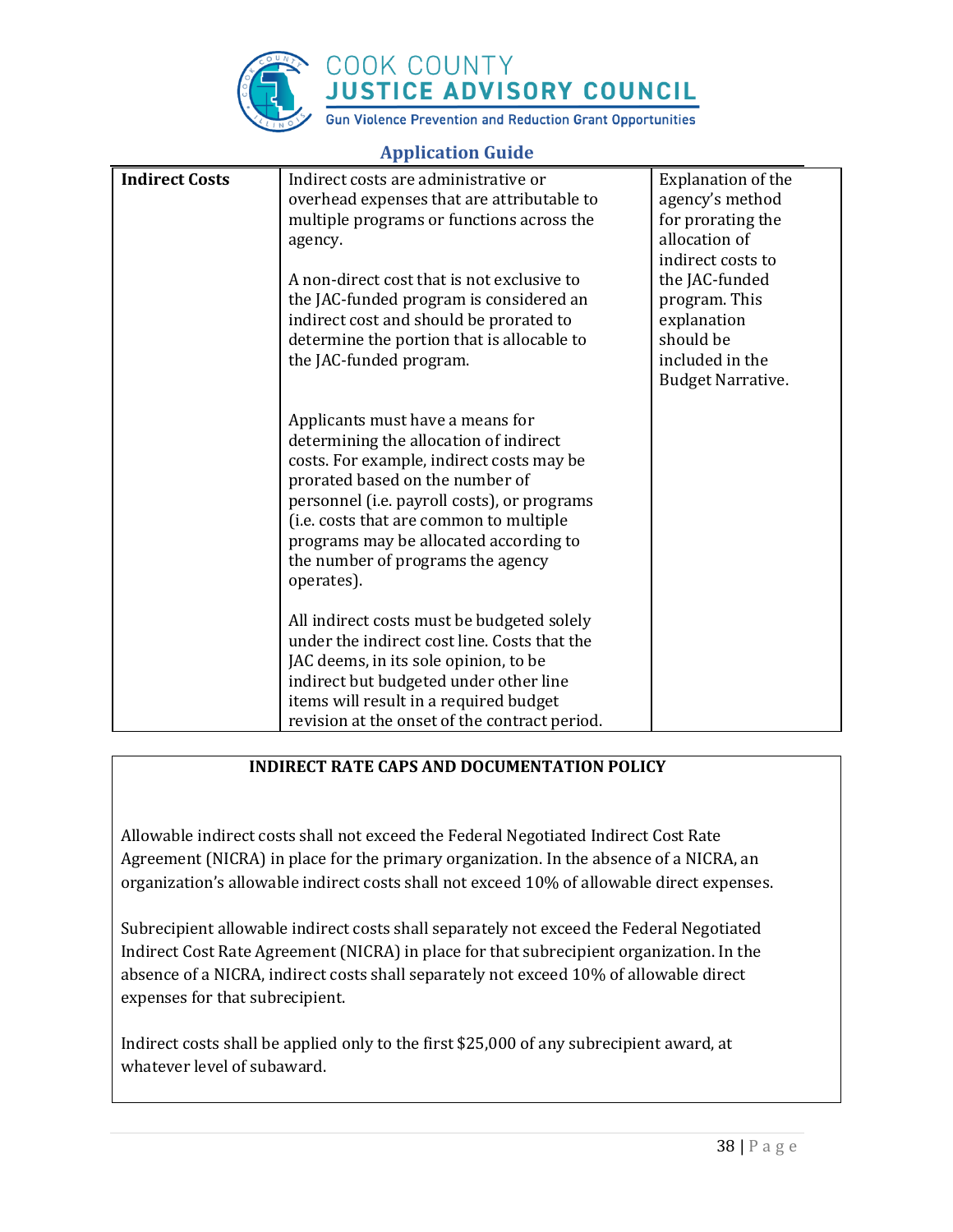

Organizations shall submit any approved Federally Negotiated Indirect Cost Rate Agreement (NICRA) in place (for primary grantee or contractor and/or subgrantees and subcontractors).

For organizations without a NICRA as described above, organizations shall submit a statement that no NICRA is in place for the organization.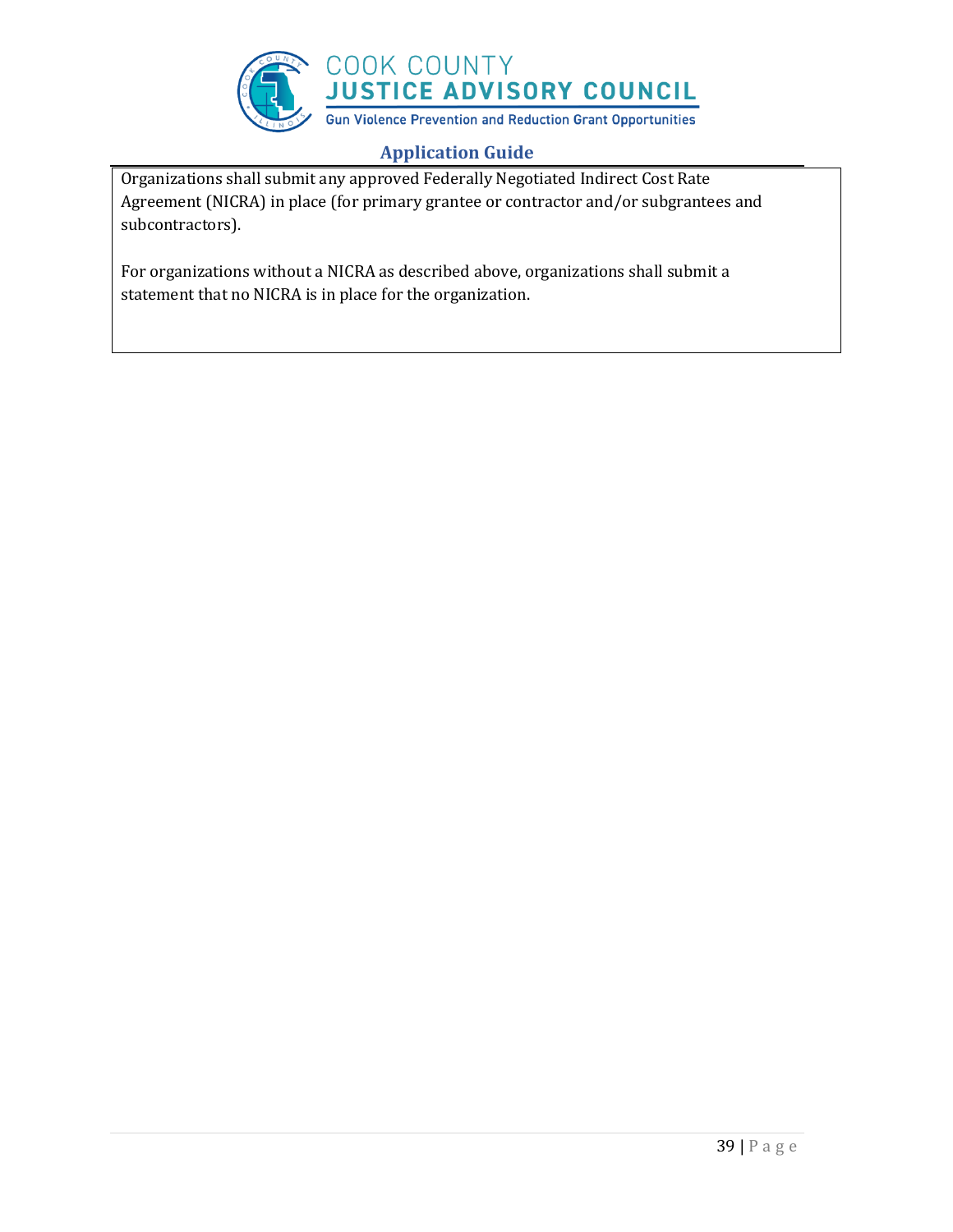

# **APPENDIX V- BUDGET AND BUDGET NARRATIVE FORM (Note: Must be completed and submit in the provided Excel Form)**

The Budget and Budget Narrative Form should serve to; a) justify your proposed expenditures, and b) explain how the expenditures are related to your program. For each cost item entered on your Budget Form, please provide a corresponding detailed explanation in the Budget Narrative. It is recommended that you provide calculations wherever applicable to illustrate how costs were determined.

Please provide detail for timing of expenses, specifically indicating reasons for amount differences in the Budget Form between Year 1, Year 2, and Year 3 requested funds.

A document entitled "Budget Guidance" is provided in Appendix V to assist you with completing your budget and budget narrative. Please refer to this resource to ensure that your proposed expenditures are in accordance with the Justice Advisory Council's specifications.

# **NOTE: Please ensure that you provide sufficient detail to enable reviewers to understand your proposed expenditures. Cells are formatted to expand as you enter information**.

|                                                                                                                                             | <b>Budget Form</b>                               |                                                  |                                                          |                                 |
|---------------------------------------------------------------------------------------------------------------------------------------------|--------------------------------------------------|--------------------------------------------------|----------------------------------------------------------|---------------------------------|
| <b>Applicant Organization</b><br>Name:                                                                                                      |                                                  |                                                  |                                                          |                                 |
| <b>RFP Number and</b><br>Program Name:<br><b>Budget Contact - Name:</b><br><b>Budget Contact - Email:</b><br><b>Budget Contact - Phone:</b> |                                                  |                                                  |                                                          |                                 |
|                                                                                                                                             | Year 1<br>Reque<br>sted<br>JAC<br>Grant<br>Funds | Year 2<br>Reque<br>sted<br>JAC<br>Grant<br>Funds | Year <sub>3</sub><br>Requeste<br>d JAC<br>Grant<br>Funds | <b>Total</b><br>Project<br>Cost |
| a. Personnel                                                                                                                                |                                                  |                                                  |                                                          | \$0.00                          |
| b. Fringe Benefits                                                                                                                          |                                                  |                                                  |                                                          | \$0.00                          |
| c. Local Travel *                                                                                                                           |                                                  |                                                  |                                                          | \$0.00                          |
| d. Out of Town Travel **                                                                                                                    |                                                  |                                                  |                                                          | \$0.00                          |
| e. Equipment                                                                                                                                |                                                  |                                                  |                                                          | \$0.00                          |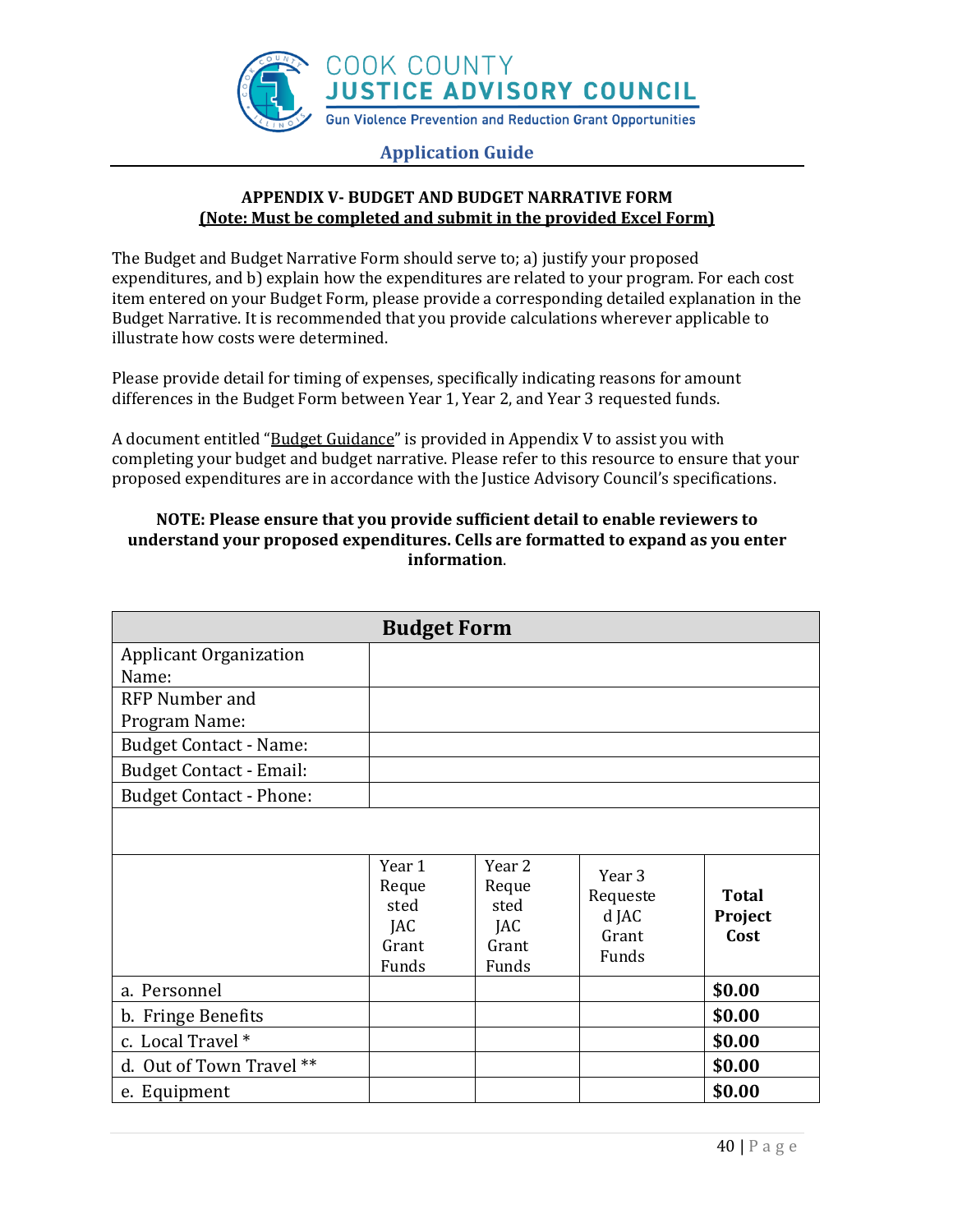

| f. Materials and Supplies |        |        |        | \$0.00 |
|---------------------------|--------|--------|--------|--------|
| g. Consultants and        |        |        |        |        |
| Contractors               |        |        |        | \$0.00 |
| h. Other Direct Costs     |        |        |        | \$0.00 |
| i. Total Direct Costs (a  |        |        |        |        |
| to h)                     | \$0.00 | \$0.00 | \$0.00 | \$0.00 |
| j. Indirect Costs ***     |        |        |        | \$0.00 |
| k. Total Project Budget   |        |        |        |        |
| $(i + i)$                 | \$0.00 | \$0.00 | \$0.00 | \$0.00 |

*\* Indicate mileage, rate, and purpose in the Budget Narrative Form.*

*\*\* Indicate airfare, lodging, per diem, name and purpose of travel in Budget Narrative Form.*

*\*\*\* Indirect costs shall not exceed 10% of the JAC Grant Request each year, and in total for the 3 year period.* 

*\*\*\* Indirect costs include any indirect allocations contained in the charges of Consultants and Contractors.*

| <b>Budget Narrative</b>             |  |  |
|-------------------------------------|--|--|
| <b>Applicant Organization Name:</b> |  |  |
| <b>Organization Address:</b>        |  |  |
| Name/Title of Agency Liaison:       |  |  |
|                                     |  |  |

**PERSONNEL**

| <u>LEROUNNEL</u> |                        |              |
|------------------|------------------------|--------------|
| Name and Title   | <b>Calculation</b>     | Item<br>Cost |
|                  |                        |              |
|                  |                        |              |
|                  |                        |              |
|                  |                        |              |
|                  |                        |              |
|                  | <b>Total Personnel</b> |              |

*BUDGET CATEGORY – PERSONNEL: List each position by title and name of employee if available. Explain each position's role in the proposed program. Also, indicate if the position is existing or new and when the position will be on-boarded.*

Narrative: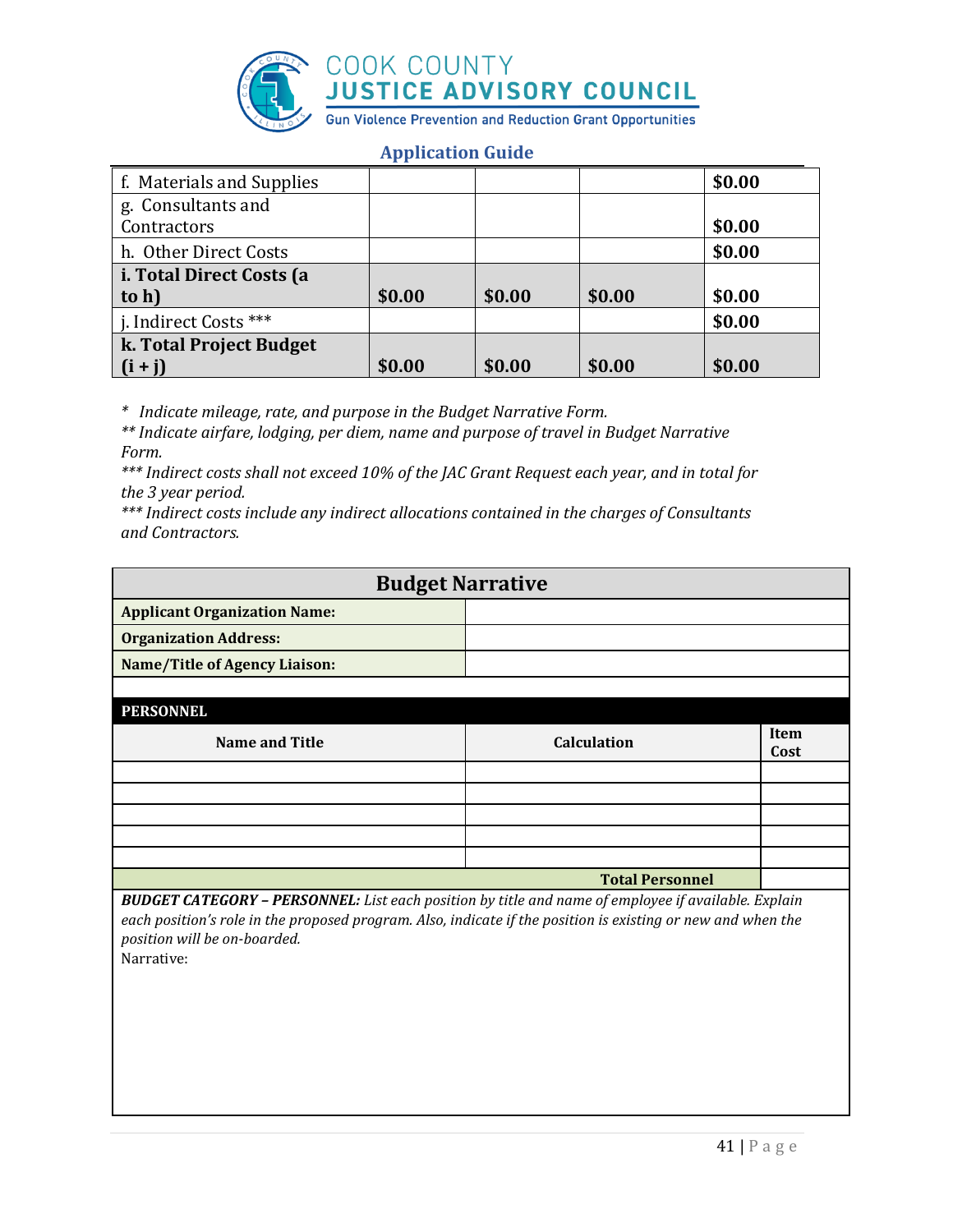

| <b>FRINGE BENEFITS</b>                                                                              |                              |      |
|-----------------------------------------------------------------------------------------------------|------------------------------|------|
|                                                                                                     |                              |      |
| <b>Name and Title</b>                                                                               | <b>Calculation</b>           | Item |
|                                                                                                     |                              | Cost |
|                                                                                                     |                              |      |
|                                                                                                     |                              |      |
|                                                                                                     |                              |      |
|                                                                                                     |                              |      |
|                                                                                                     |                              |      |
|                                                                                                     |                              |      |
|                                                                                                     |                              |      |
|                                                                                                     | <b>Total Fringe Benefits</b> |      |
| <b>BUDGET CATEGORY - FRINGE BENEFITS:</b> Fringe benefits should be based on actual known           |                              |      |
| costs or an established formula. Please explain which budgeted positions in the Personnel line will |                              |      |
|                                                                                                     |                              |      |
| be receive fringe benefits.                                                                         |                              |      |
| Narrative:                                                                                          |                              |      |
|                                                                                                     |                              |      |
|                                                                                                     |                              |      |
|                                                                                                     |                              |      |
|                                                                                                     |                              |      |
|                                                                                                     |                              |      |
|                                                                                                     |                              |      |
|                                                                                                     |                              |      |
|                                                                                                     |                              |      |
|                                                                                                     |                              |      |
| <b>TRAVEL</b>                                                                                       |                              |      |
|                                                                                                     | Calculation                  | Item |
| <b>Purpose</b>                                                                                      |                              | Cost |
|                                                                                                     |                              |      |
|                                                                                                     |                              |      |
|                                                                                                     |                              |      |
|                                                                                                     |                              |      |
|                                                                                                     |                              |      |
|                                                                                                     | <b>Total Travel</b>          |      |
|                                                                                                     |                              |      |
| <b>BUDGET CATEGORY - TRAVEL</b> : List travel expenses by project personnel and explain the         |                              |      |
| purpose of the travel. Also indicate whether the travel is local or out-of-town and explain how     |                              |      |
| costs were determined.                                                                              |                              |      |
|                                                                                                     |                              |      |
| Narrative:                                                                                          |                              |      |
|                                                                                                     |                              |      |
|                                                                                                     |                              |      |
|                                                                                                     |                              |      |
|                                                                                                     |                              |      |
|                                                                                                     |                              |      |
|                                                                                                     |                              |      |
|                                                                                                     |                              |      |
|                                                                                                     |                              |      |
|                                                                                                     |                              |      |
|                                                                                                     |                              |      |
|                                                                                                     |                              |      |
| <b>EQUIPMENT</b>                                                                                    |                              |      |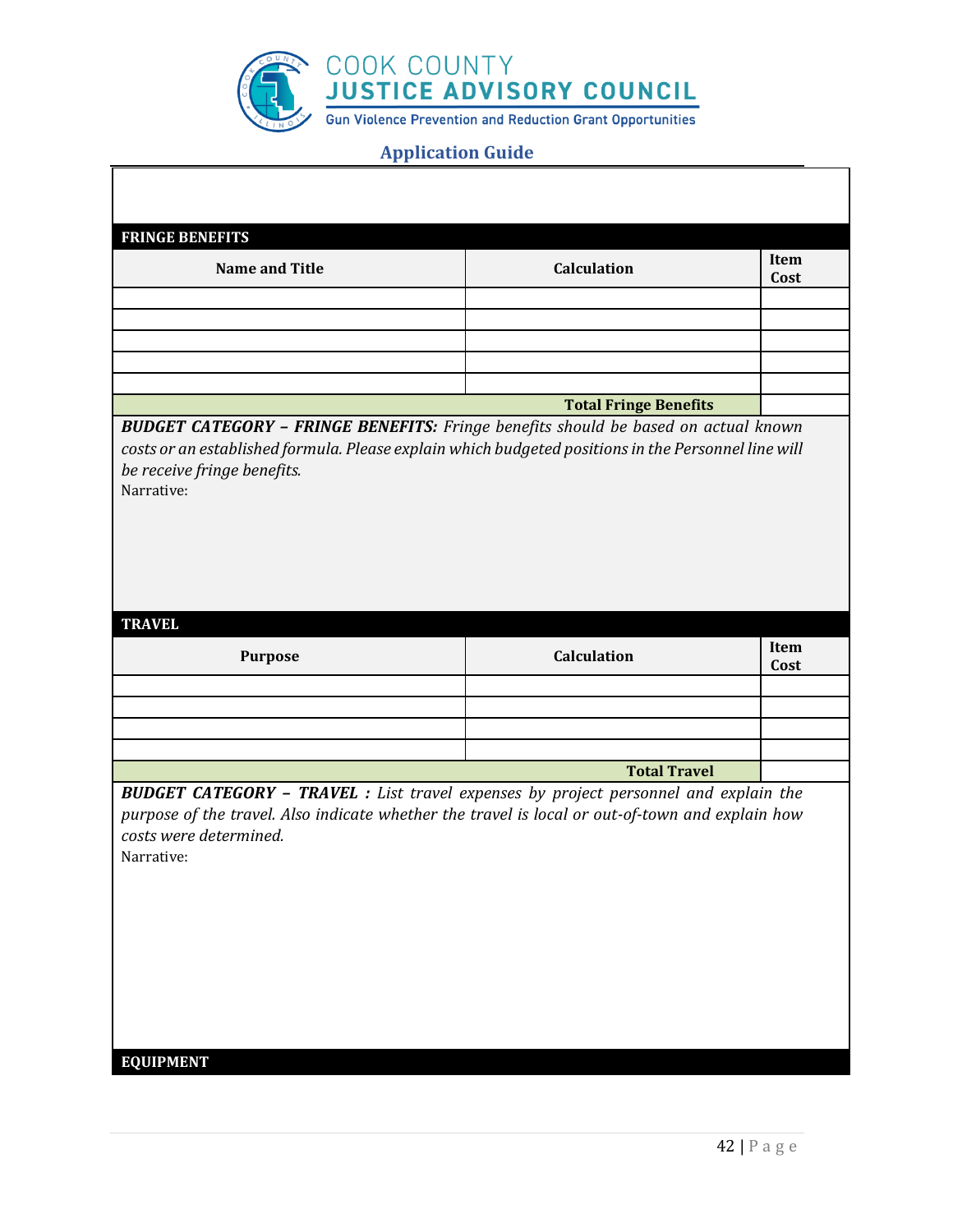

| Item | <b>Calculation</b>     | Line<br>Item<br>Cost |
|------|------------------------|----------------------|
|      |                        |                      |
|      |                        |                      |
|      |                        |                      |
|      |                        |                      |
|      | <b>Total Equipment</b> |                      |

*BUDGET CATEGORY – EQUIPMENT: For each budgeted item, explain the need for the item, how it will be utilized in the proposed program, and how costs were determined. Also indicate where the item will be located, who will use the item, and how inventory will be maintained.* Narrative:

| <b>MATERIALS &amp; SUPPLIES</b> |                                       |      |
|---------------------------------|---------------------------------------|------|
|                                 |                                       | Line |
| Item                            | <b>Calculation</b>                    | Item |
|                                 |                                       | Cost |
|                                 |                                       |      |
|                                 |                                       |      |
|                                 |                                       |      |
|                                 |                                       |      |
|                                 | <b>Total Materials &amp; Supplies</b> |      |

*BUDGET CATEGORY – Materials & Supplies: List each position by title and name of employee if available. Explain each position's role in the proposed program. Also, indicate if the position is existing or new and when the position will be on-boarded.* Narrative:

| <b>CONSULTANTS AND CONTRACTORS</b> |                    |                      |  |
|------------------------------------|--------------------|----------------------|--|
| Item                               | <b>Calculation</b> | Line<br>Item<br>Cost |  |
|                                    |                    |                      |  |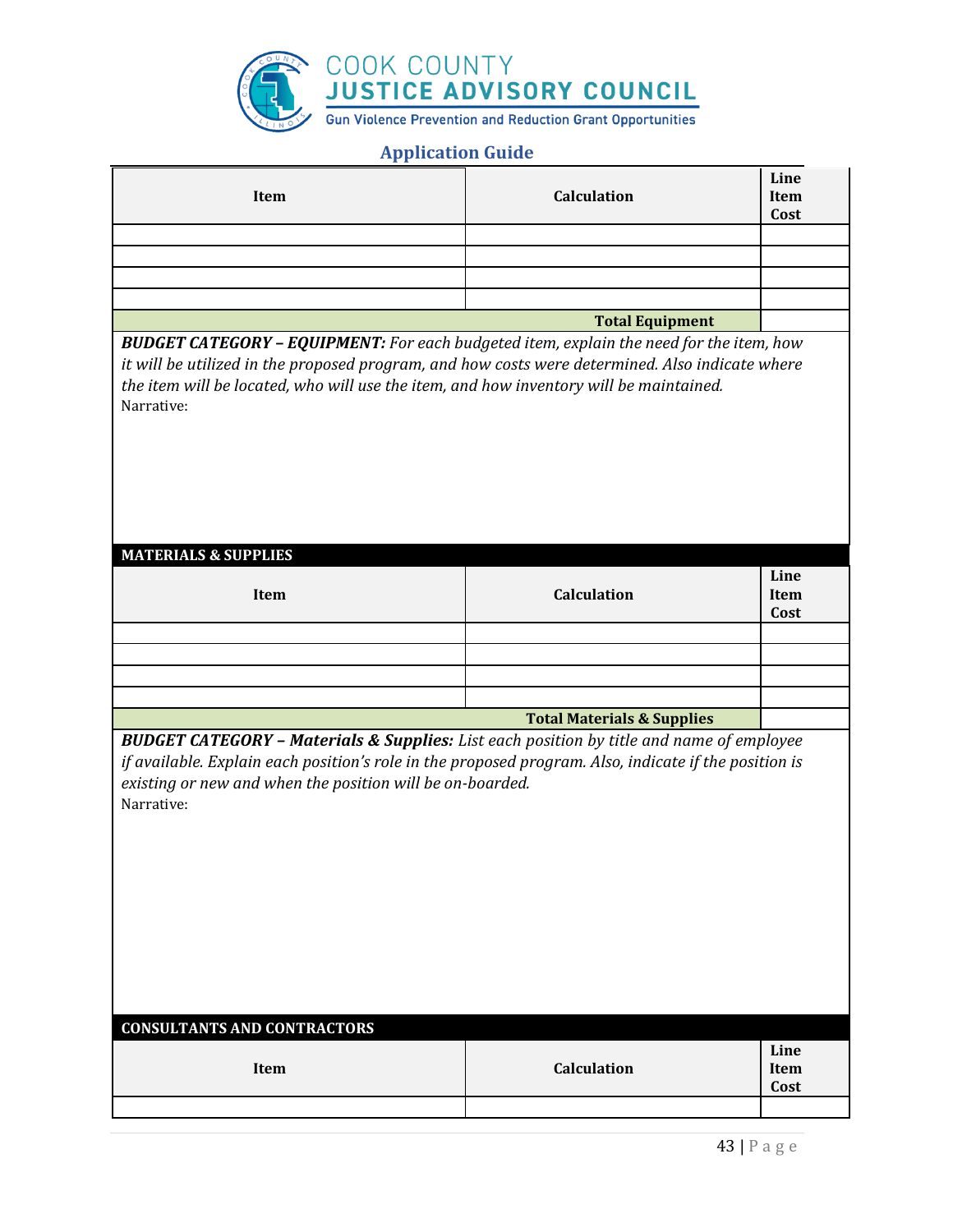

|                                                                                                                                                                                                                                                                                                                                                                          | <b>Total Other Direct Costs</b> |                      |
|--------------------------------------------------------------------------------------------------------------------------------------------------------------------------------------------------------------------------------------------------------------------------------------------------------------------------------------------------------------------------|---------------------------------|----------------------|
| <b>BUDGET CATEGORY - CONSULTANT / CONTRACTS:</b> Explain the need for the consultant /                                                                                                                                                                                                                                                                                   |                                 |                      |
| contract as it relates to the proposed program. List all associated costs and provide a narrative<br>explanation that describes the need. Also explain the method for determining the associated costs.<br>Narrative:                                                                                                                                                    |                                 |                      |
| <b>OTHER DIRECT COSTS</b><br>Item                                                                                                                                                                                                                                                                                                                                        | <b>Calculation</b>              | Line<br>Item         |
|                                                                                                                                                                                                                                                                                                                                                                          |                                 | Cost                 |
|                                                                                                                                                                                                                                                                                                                                                                          |                                 |                      |
|                                                                                                                                                                                                                                                                                                                                                                          |                                 |                      |
|                                                                                                                                                                                                                                                                                                                                                                          |                                 |                      |
|                                                                                                                                                                                                                                                                                                                                                                          | <b>Total Other Direct Costs</b> |                      |
| <b>BUDGET CATEGORY - OTHER DIRECT COSTS:</b> List other direct cost by category (i.e.<br>communications, event costs, postage, etc.) and explain why they are needed. Also provide an<br>explanation as to how costs were determined, including the method for prorating costs that will<br>be partially charged to the JAC grant.<br>Narrative:<br><b>INDIRECT COST</b> |                                 |                      |
| (NOTE: The combined sum of allocated indirect costs for applicant AND partner agencies                                                                                                                                                                                                                                                                                   |                                 |                      |
| cannot exceed 10%)                                                                                                                                                                                                                                                                                                                                                       |                                 |                      |
| <b>Explanation of How Costs are Calculated</b>                                                                                                                                                                                                                                                                                                                           | Calculation                     | Line<br>Item<br>Cost |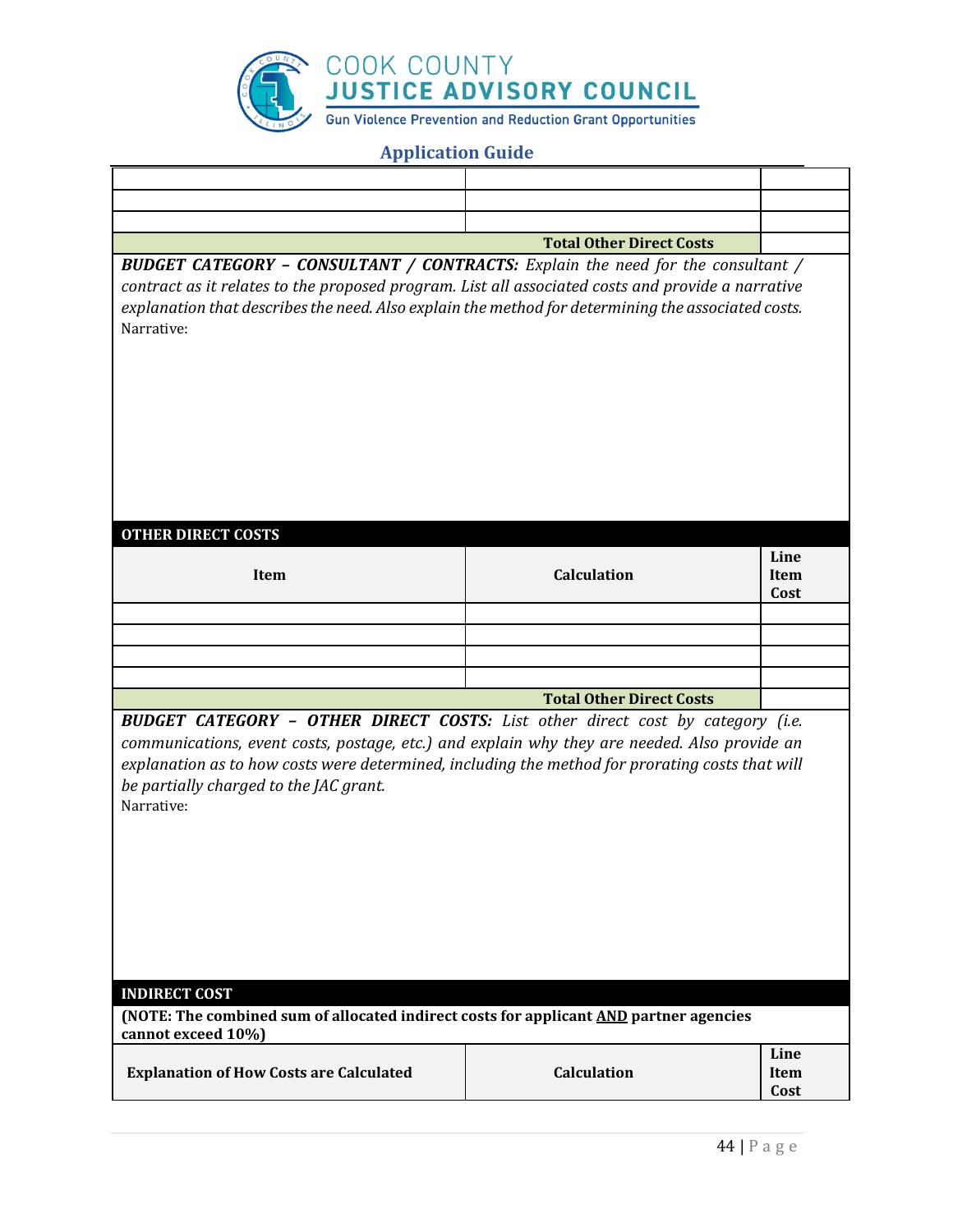

| <b>Total Indirect Costs</b><br><b>BUDGET CATEGORY - INDIRECT COSTS:</b> Explain what comprises indirect costs and the method<br>used to determine the allocation charged to the JAC grant. (NOTE: Indirect costs may not |                                                                                                                                        |
|--------------------------------------------------------------------------------------------------------------------------------------------------------------------------------------------------------------------------|----------------------------------------------------------------------------------------------------------------------------------------|
|                                                                                                                                                                                                                          |                                                                                                                                        |
| exceed 10% of the grant award. This is inclusive of indirect costs budgeted by contractors<br>and consultants. The combined sum of indirect costs budgeted by the applicant                                              |                                                                                                                                        |
|                                                                                                                                                                                                                          |                                                                                                                                        |
|                                                                                                                                                                                                                          | organization and the indirect costs budgeted by contractors and/or consultants may not<br>TOTAL JAC GRANT FUNDS REQUESTED FOR THE YEAR |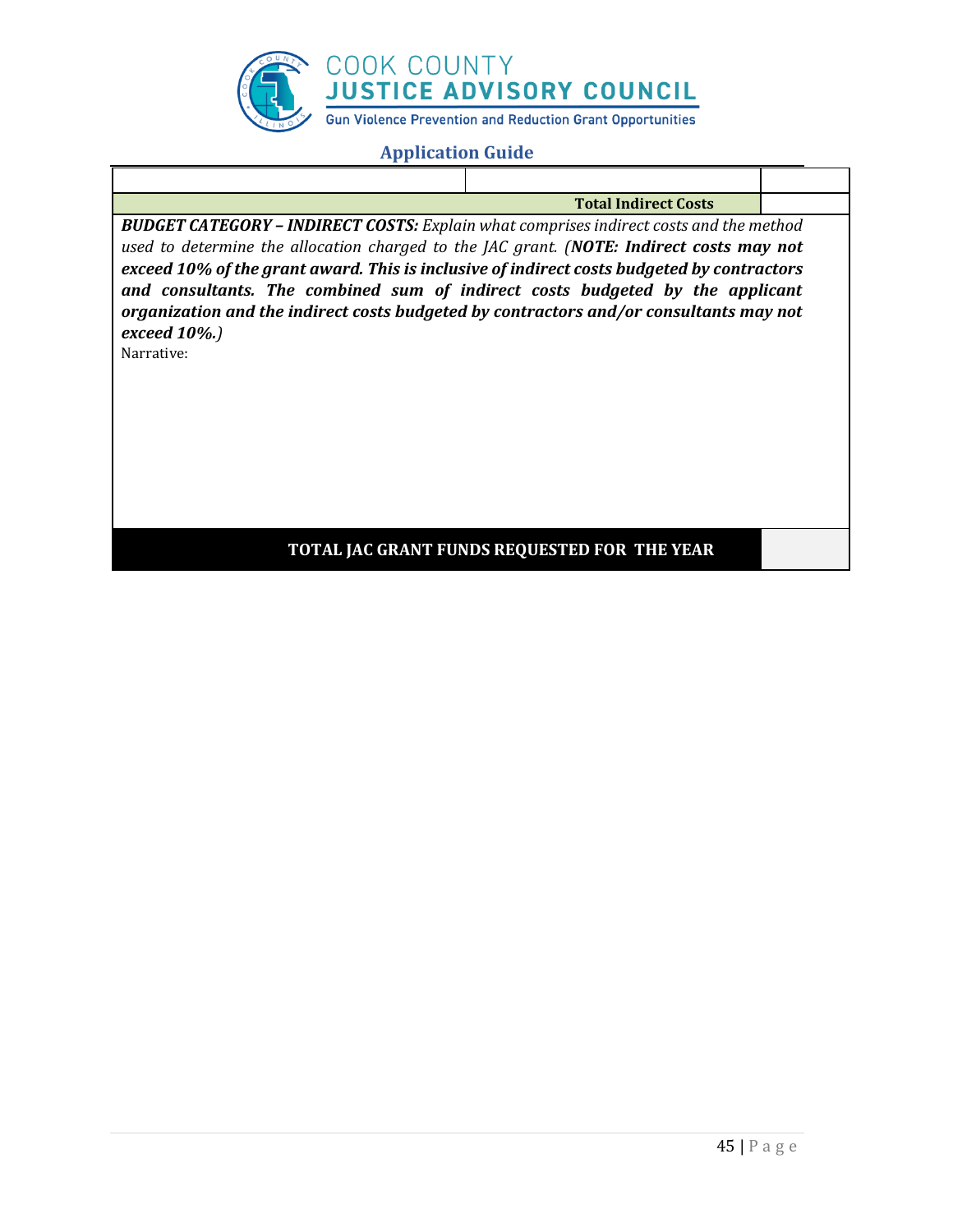

# **APPENDIX VI- JAC COMPLIANCE POLICY FOR GRANT RECIPIENTS**

#### **Overview**

The JAC is charged with ensuring that programs and services supported by grant funds meet minimal quality and ethical standards. This includes monitoring performance relative to the grantee's adherence to: a) JAC/Cook County guidelines, b) contractual obligations as specified in the contractual grant award, and c) following the approved program plan and budget. It also includes monitoring to ensure that programs and services are delivered in a manner that ensures the safety, respect, and highest level of success for program participants.

### Determination of Non-Compliance

Based on the JAC's assessment of multiple factors over the course of the contract period, a grantee may be designated "non-compliant" if situations arise where the grantee is determined to be in non-compliance with two or more of these factors and fails to take corrective action after receiving formal notification from the JAC. The following factors are monitored to determine that grantees are meeting minimal standards.

| <b>Factor</b>      | <b>Minimal Standard</b>                                                                                                                                               | <b>Determination of Non-</b><br>Compliance                                                                                                                                                                                                                                                                                                                                   |
|--------------------|-----------------------------------------------------------------------------------------------------------------------------------------------------------------------|------------------------------------------------------------------------------------------------------------------------------------------------------------------------------------------------------------------------------------------------------------------------------------------------------------------------------------------------------------------------------|
| Responsive<br>ness | The grantee is required to<br>respond to the JAC in each<br>instance where the JAC is<br>requesting information or<br>requiring action on the part<br>of the grantee. | The grantee displays a<br>pattern of<br>unresponsiveness by either<br>failing to communicate or<br>communicating incomplete<br>or inaccurate information.<br>The grantee displays a<br>pattern of failure to follow<br>up on action items.<br>The grantee displays a<br>٠<br>pattern of failing to meet<br>critical deadlines or<br>requires repeated coaxing<br>to respond. |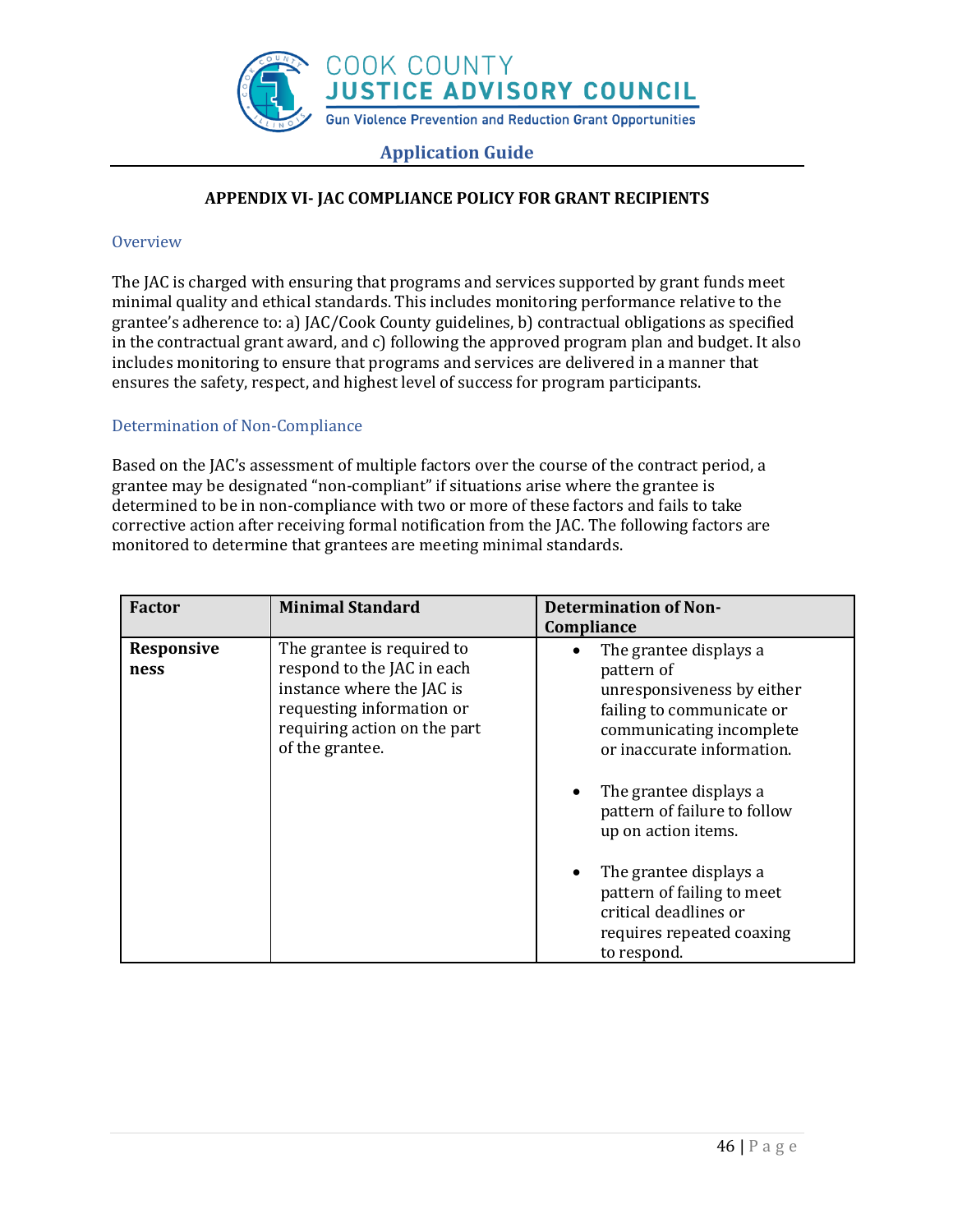

# COOK COUNTY **JUSTICE ADVISORY COUNCIL**

**Gun Violence Prevention and Reduction Grant Opportunities** 

#### **Scope of Work** The grantee is required to adhere to the approved scope of work as reflected in the grantee's contract or in a subsequent approved revision of the agreed upon scope. • The agency is not following the approved scope of services per its contract with the JAC. • The agency has changed the scope of work without seeking JAC approval. • The agency indicates that they are unable to perform the scope of work per its contract. **Budget and Expenditur e of Grant Funds** The grantee is required to adhere to the approved budget as reflected in the grantee's contract or in a subsequent approved budget revision. • The agency is spending grant funds on items that are not included in the approved budget. • The agency has changed the budget without seeking JAC approval. • The agency significantly under-spent grant funds (i.e. more than 10% of the grant remains unexpended at the close of the contract period. • The agency submits unallowable expenses more than once. • The agency fails to return unspent funds.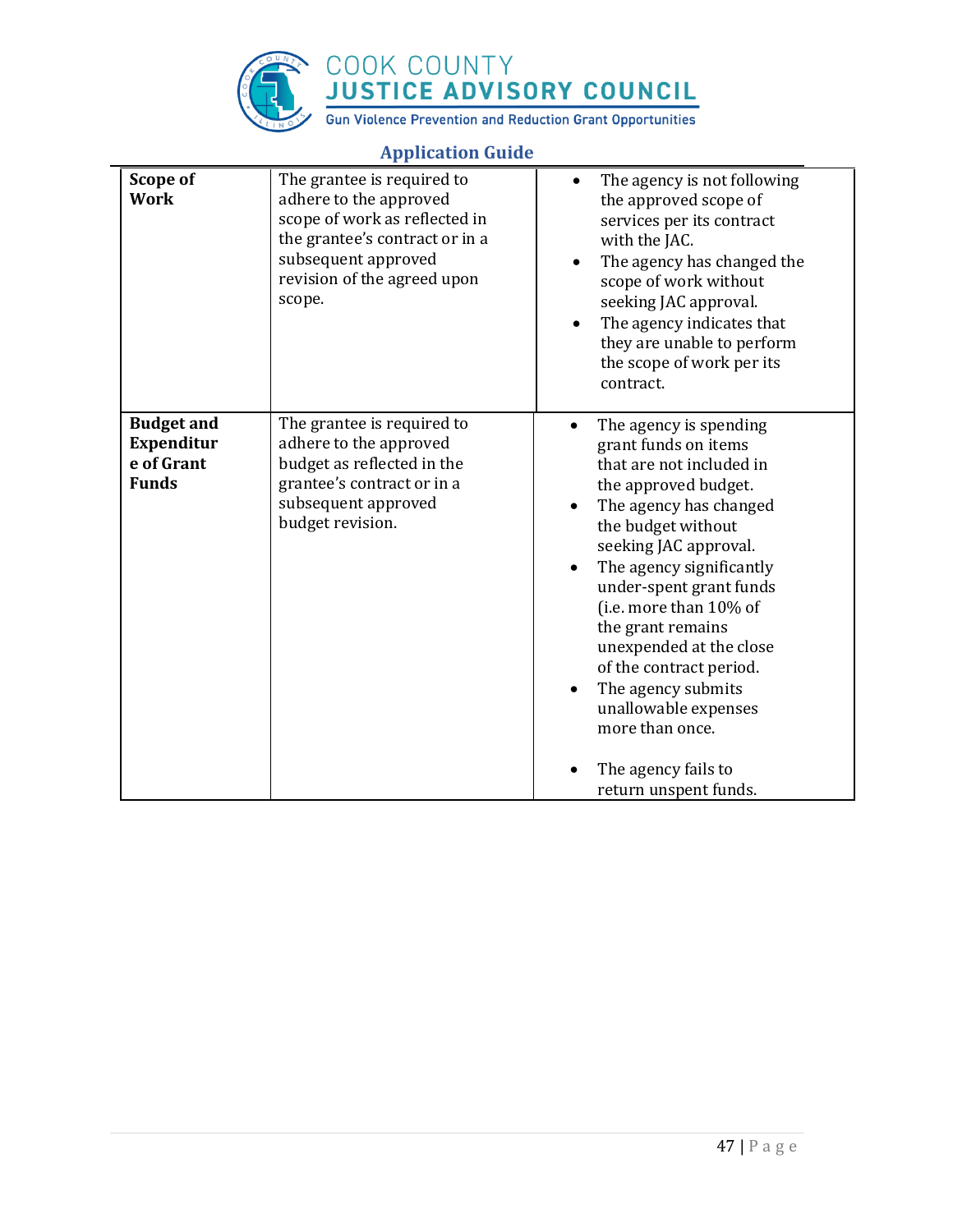

| <b>Reporting</b> | The grantee is required to<br>follow a set reporting<br>schedule which is<br>communicated to the<br>grantee upon award.<br>The grantee is also expected<br>to comply with any<br>additional reporting<br>requirements that may arise<br>over the course of the<br>contract period. | The agency is<br>$\bullet$<br>delinquent in the<br>submission of<br>programmatic or fiscal<br>reports without<br>communication with the<br>JAC. Delinquency in<br>reporting is defined as<br>follows: The grantee has<br>not submitted a report<br>within seven days<br>beyond the due date and<br>the grantee has neither<br>offered an explanation<br>nor been approved for<br>an extension.<br>The agency's reports<br>$\bullet$<br>lack sufficient content.<br>The agency is not<br>٠<br>reporting on its |
|------------------|------------------------------------------------------------------------------------------------------------------------------------------------------------------------------------------------------------------------------------------------------------------------------------|---------------------------------------------------------------------------------------------------------------------------------------------------------------------------------------------------------------------------------------------------------------------------------------------------------------------------------------------------------------------------------------------------------------------------------------------------------------------------------------------------------------|
|                  |                                                                                                                                                                                                                                                                                    | proposed and approved<br>outcome measures.                                                                                                                                                                                                                                                                                                                                                                                                                                                                    |

# **Application Guide**

### Consequences of Non-Compliant Determination

If a grantee's performance is determined to be below minimal standards, the JAC will inform the grantee and offer assistance toward corrective action. If the grantee fails to make corrective actions the JAC may designate the grantee as "non-compliant."1

In the event that an organization was designated as "non-compliant" and subsequently applies for future funding, the JAC may consider this designation and past performance in determining whether to award the agency a subsequent grant.

1 The JAC has enacted this policy as of 2016 and, as such, will not take into account any consideration of grantee performance occurring before 2016.